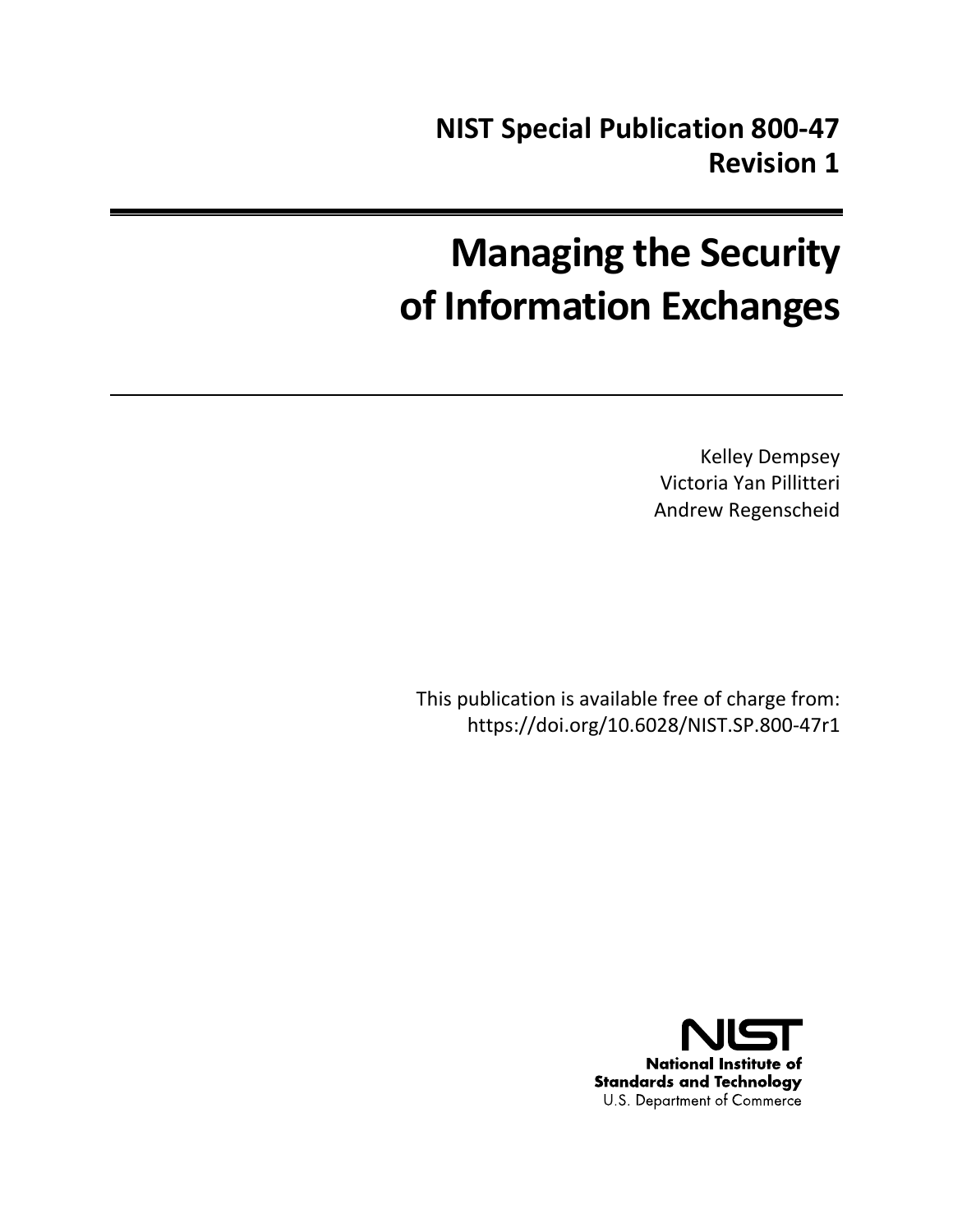## **NIST Special Publication 800-47 Revision 1**

## **Managing the Security of Information Exchanges**

Kelley Dempsey Victoria Pillitteri Andrew Regenscheid *Computer Security Division Information Technology Laboratory*

This publication is available free of charge from: https://doi.org/10.6028/NIST.SP.800-47r1

July 2021



U.S. Department of Commerce *Gina M. Raimondo, Secretary*

National Institute of Standards and Technology *James K. Olthoff, Performing the Non-Exclusive Functions and Duties of the Under Secretary of Commerce for Standards and Technology & Director, National Institute of Standards and Technology*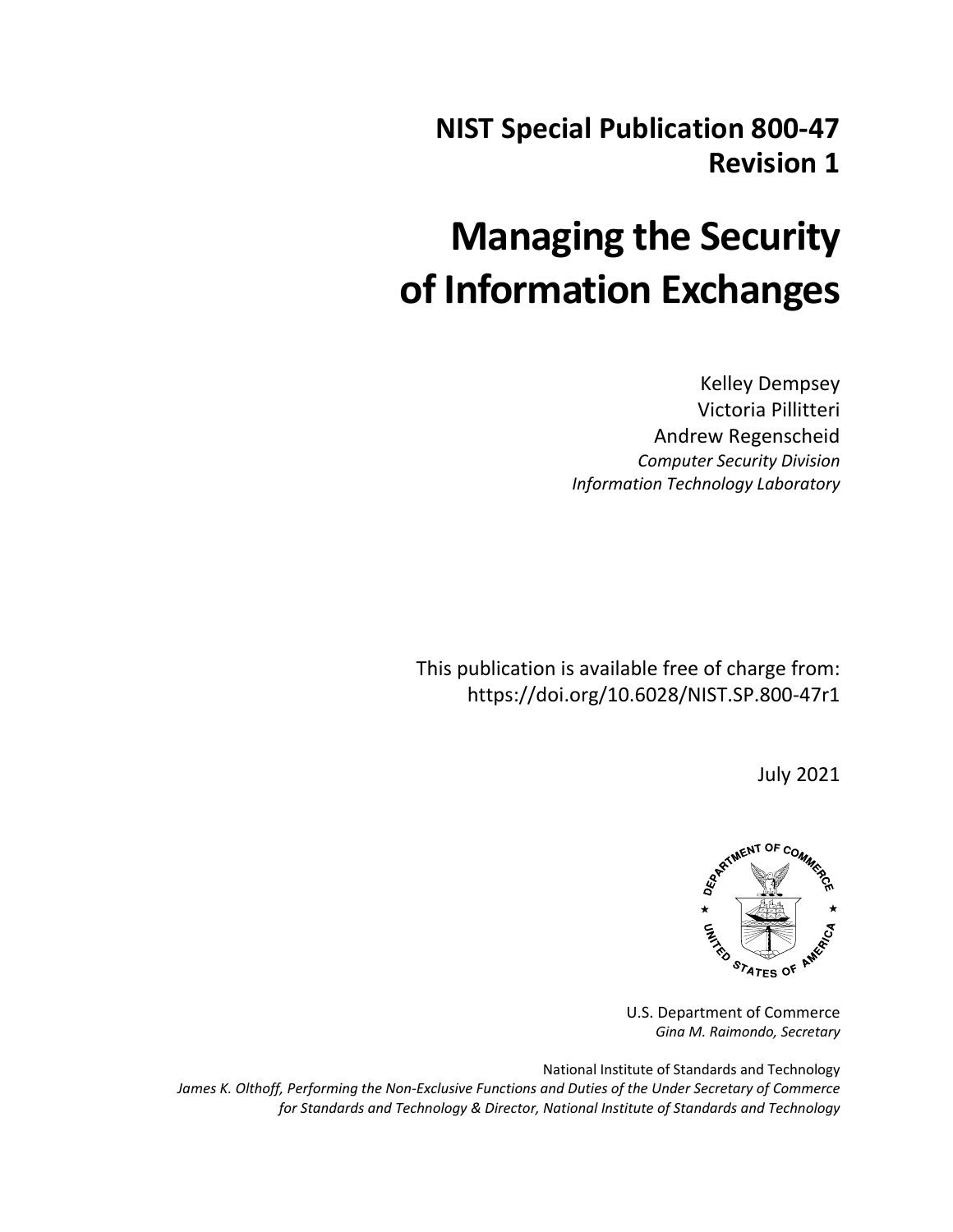## **Authority**

This publication has been developed by NIST to further its statutory responsibilities under the Federal Information Security Modernization Act (FISMA) of 2014, 44 U.S.C. § 3551 *et seq.*, Public Law (P.L.) 113- 283. NIST is responsible for developing information security standards and guidelines, including minimum requirements for federal information systems. Such information security standards and guidelines shall not apply to national security systems without the express approval of the appropriate federal officials exercising policy authority over such systems. This guideline is consistent with the requirements of the Office of Management and Budget (OMB) Circular A-130.

Nothing in this publication should be taken to contradict the standards and guidelines made mandatory and binding on federal agencies by the Secretary of Commerce under statutory authority. Nor should these guidelines be interpreted as altering or superseding the existing authorities of the Secretary of Commerce, OMB Director, or any other federal official. This publication may be used by nongovernmental organizations on a voluntary basis and is not subject to copyright in the United States. Attribution would, however, be appreciated by NIST.

National Institute of Standards and Technology Special Publication 800-47 Revision 1 Natl. Inst. Stand. Technol. Spec. Publ. 800-47 Revision 1, 58 pages (July 2021) CODEN: NSPUE2

> This publication is available free of charge from: https://doi.org/10.6028/NIST.SP.800-47r1

Certain commercial entities, equipment, or materials may be identified in this document in order to describe an experimental procedure or concept adequately. Such identification is not intended to imply recommendation or endorsement by NIST, nor is it intended to imply that the entities, materials, or equipment are necessarily the best available for the purpose.

There may be references in this publication to other publications currently under development by NIST in accordance with its assigned statutory responsibilities. The information in this publication, including concepts and methodologies, may be used by federal agencies even before the completion of such companion publications. Thus, until each publication is completed, current requirements, guidelines, and procedures, where they exist, remain operative. For planning and transition purposes, federal agencies may wish to closely follow the development of these new publications by NIST.

Organizations are encouraged to review all draft publications during public comment periods and provide feedback to NIST. Many NIST cybersecurity publications, other than the ones noted above, are available at [https://csrc.nist.gov/publications.](https://csrc.nist.gov/publications)

## **Comments on this publication may be submitted to:**

National Institute of Standards and Technology Attn: Computer Security Division, Information Technology Laboratory 100 Bureau Drive (Mail Stop 8930) Gaithersburg, MD 20899-8930 Email: [sec-cert@nist.gov](mailto:sec-cert@nist.gov)

All comments are subject to release under the Freedom of Information Act (FOIA) [FOIA96].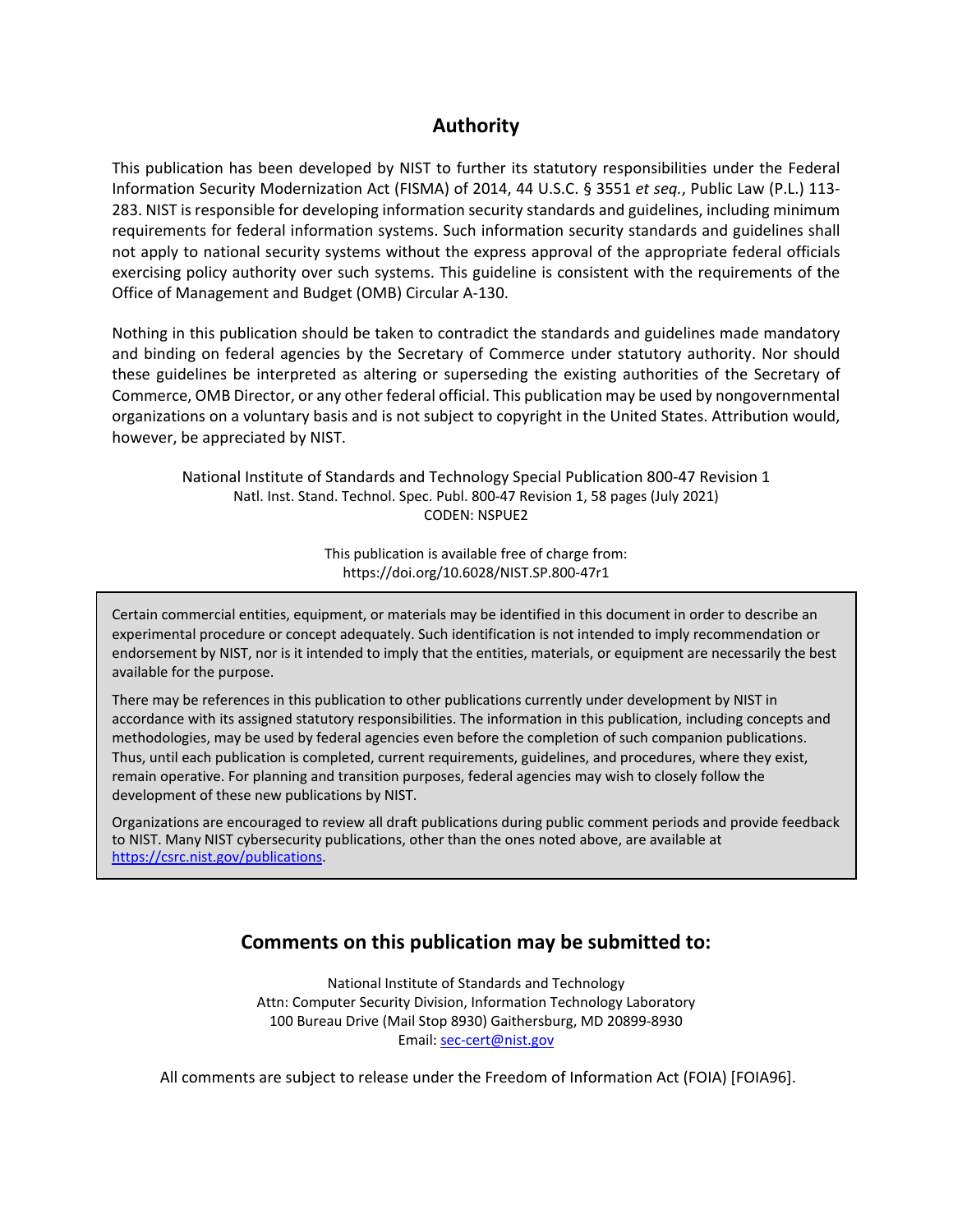## **Reports on Computer Systems Technology**

The Information Technology Laboratory (ITL) at the National Institute of Standards and Technology (NIST) promotes the U.S. economy and public welfare by providing technical leadership for the Nation's measurement and standards infrastructure. ITL develops tests, test methods, reference data, proof of concept implementations, and technical analyses to advance the development and productive use of information technology. ITL's responsibilities include the development of management, administrative, technical, and physical standards and guidelines for the cost-effective security and privacy of other than national security-related information in federal information systems. The Special Publication 800-series reports on ITL's research, guidelines, and outreach efforts in information system security, and its collaborative activities with industry, government, and academic organizations.

## **Abstract**

An organization often has mission and business-based needs to exchange (share) information with one or more other internal or external organizations via various information exchange channels. However, it is recognized that the information being exchanged also requires the same or similar level of protection as it moves from one organization to another (protection commensurate with risk).

This publication focuses on managing the protection of the information being exchanged or accessed before, during, and after the exchange and provides guidance on identifying information exchanges, considerations for protecting exchanged information, and the agreement(s) needed to help manage the risk associated with exchanging information. This publication does not provide implementation guidance on any particular type of technology-based connection, information access, or exchange method. Organizations are expected to tailor the guidance to meet specific organizational needs and requirements regarding the information exchange.

## **Keywords**

agreements; connection; information exchange; information exchange agreement; interconnection; interconnection security agreement; memoranda of agreement; memoranda of understanding; nondisclosure agreement; protection requirements; risk management; service level agreement; user agreement.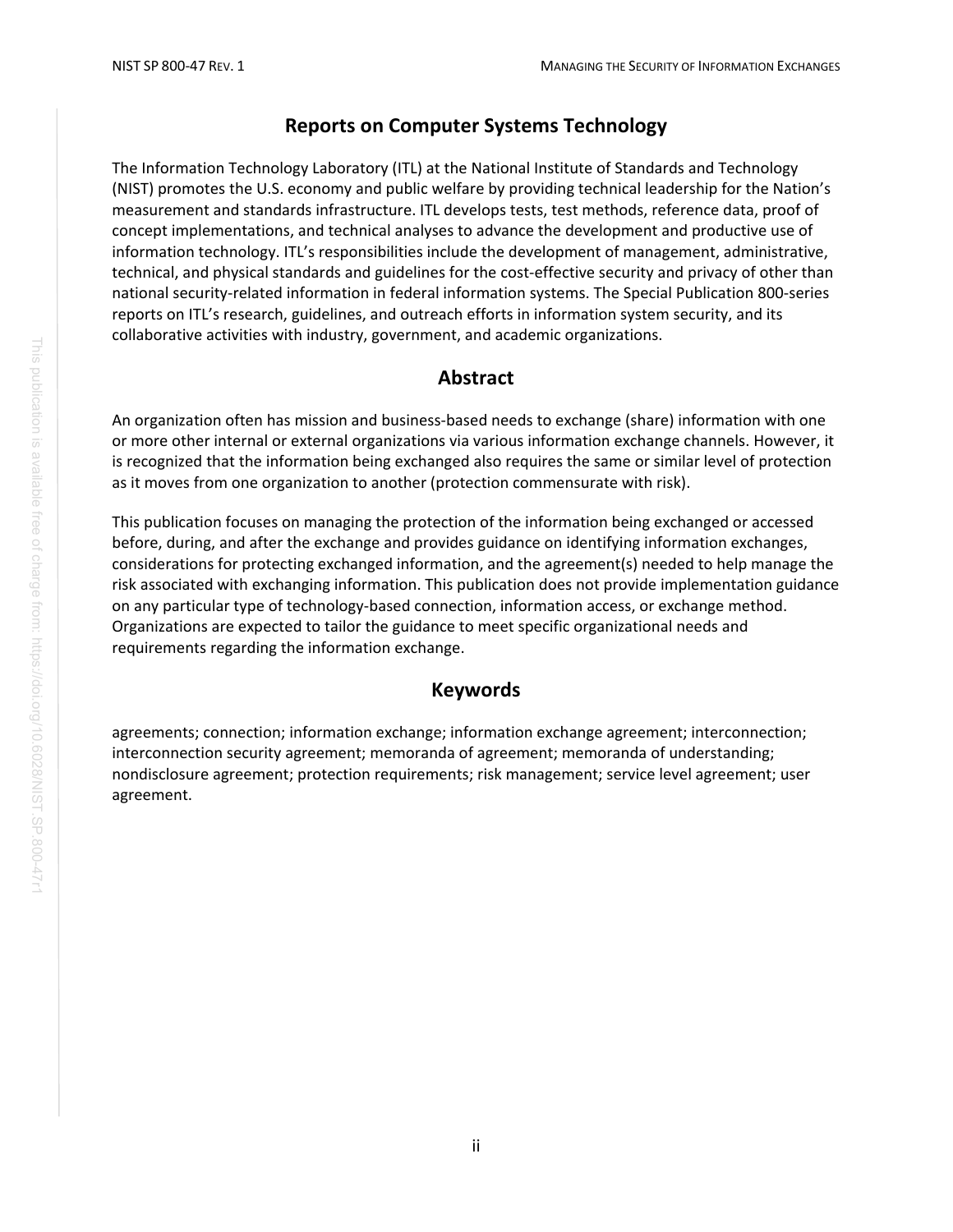## **Acknowledgments**

The authors – Kelley Dempsey, Victoria Yan Pillitteri, and Andrew Regenscheid – wish to thank their colleagues who reviewed drafts of this publication and provided valuable input, including Joseph Boone, Joshua Finney, Stephen Ford, Greg Frassmann, Ann Galchutt, Jay Gazlay, Nedim Goren, Alan McClelland, Douglas Montgomery, Thomas Ritz, Scott Rose, John Simms, and Scott Spitnale*.* The authors also gratefully acknowledge Editorial Review Board reviewers Alan McClelland and Michael Bartock, the work of the original authors of SP 800-47, Tim Grance, Joan Hash, Steven Peck, Jonathan Smith, and Karen Korow-Diks; and the preliminary updates made by Michael Nieles. In addition to the above acknowledgments, a special note of thanks goes to Jeff Brewer, Isabel Van Wyk, Jim Foti, and the NIST web team for their outstanding administrative support. Finally, the authors gratefully acknowledge the contributions from individuals and organizations in the public and private sectors, both nationally and internationally, whose insightful and constructive comments improved the overall quality, thoroughness, and usefulness of this publication.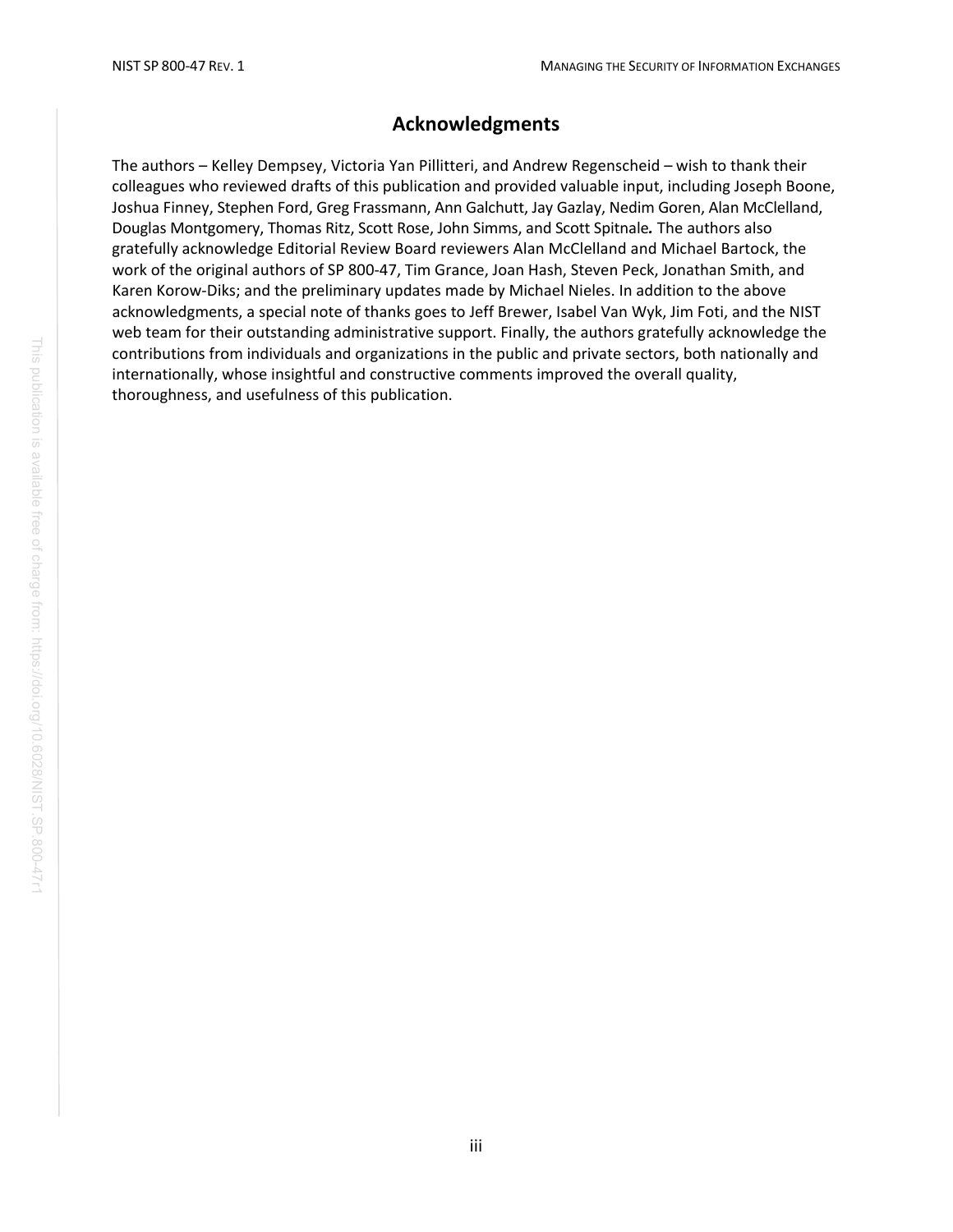#### **Patent Disclosure Notice**

NOTICE: The Information Technology Laboratory (ITL) has requested that holders of patent claims whose use may be required for compliance with the guidance or requirements of this publication disclose such patent claims to ITL. However, holders of patents are not obligated to respond to ITL calls for patents, and ITL has not undertaken a patent search in order to identify which, if any, patents may apply to this publication.

As of the date of publication and following call(s) for the identification of patent claims whose use may be required for compliance with the guidance or requirements of this publication, no such patent claims have been identified to ITL.

No representation is made or implied by ITL that licenses are not required to avoid patent infringement in the use of this publication.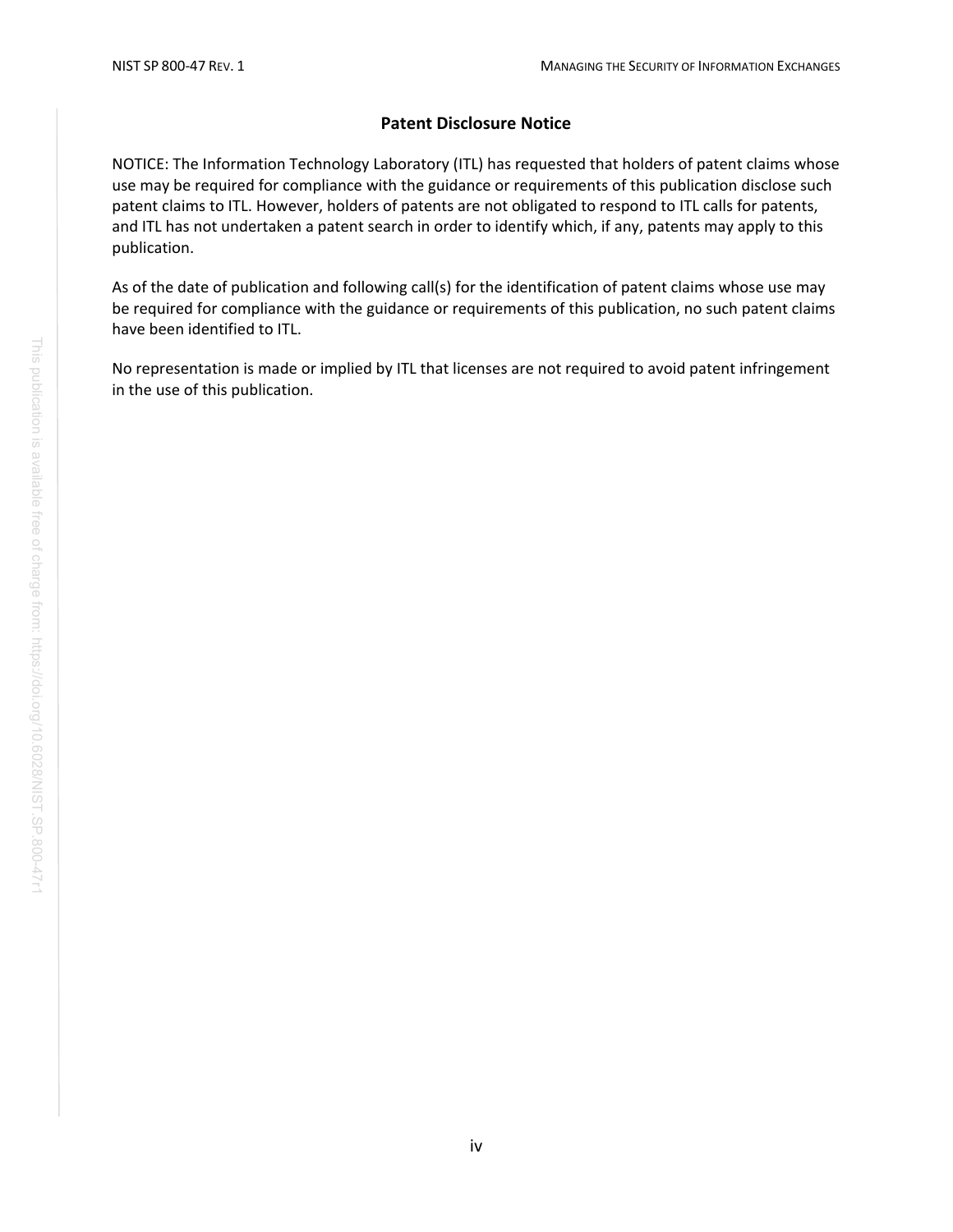## <span id="page-6-0"></span>**Executive Summary**

*Managing the Security of Information Exchanges* provides guidance for planning, establishing, maintaining, and discontinuing information exchange and access between systems that are owned and operated by different organizations (internal or external) or that cross authorization boundaries. The guidance is consistent with the requirements specified in the Office of Management and Budget (OMB) [Circular A-130](#page-40-0) for the secure management of information exchanges.

This guidance defines the scope of information exchange, describes the benefits of the secure management of information exchange, identifies types of information exchanges, discusses potential security risks associated with information exchange, and discusses several types of agreements that may be applied by organizations with a mission or business need to exchange information.

An approach for securely managing information exchange between systems and organizations is presented. The following four phases of information exchange management are addressed:

- 1. **Planning the information exchange:** The participating organizations perform preliminary activities; examine all relevant technical, security, and administrative issues; and develop an appropriate agreement to govern the management and use of the information and how it is to be exchanged (e.g., via a dedicated circuit or virtual private network, database sharing, cloud- or web-based services, or simple file exchange).
- 2. **Establishing the information exchange:** The organizations develop and execute a plan for establishing the information exchange, including implementing or configuring appropriate security controls and developing and signing appropriate agreements.
- 3. **Maintaining the exchange and associated agreements:** The organizations actively maintain the security of the information exchange after it is established and ensure that the terms of the associated agreements are met and remain relevant, including reviewing and renewing the agreements at an agreed-upon frequency.
- 4. **Discontinuing the information exchange:** Information exchange may be temporary, or at some point, the organizations may need to discontinue the information exchange. Whether the exchange was temporary or long-term, the conclusion of an information exchange is conducted in a manner that avoids disrupting any other party's system. In response to an incident or other emergency, however, the organizations may decide to discontinue the information exchange immediately.

This publication provides recommended steps for completing each phase with an emphasis on the security measures necessary to protect the shared data.

Also included is information for selecting and developing appropriate information exchange agreements and agreement templates. Agreements specify the responsibilities of participating organizations and the technical and security requirements for the information exchange.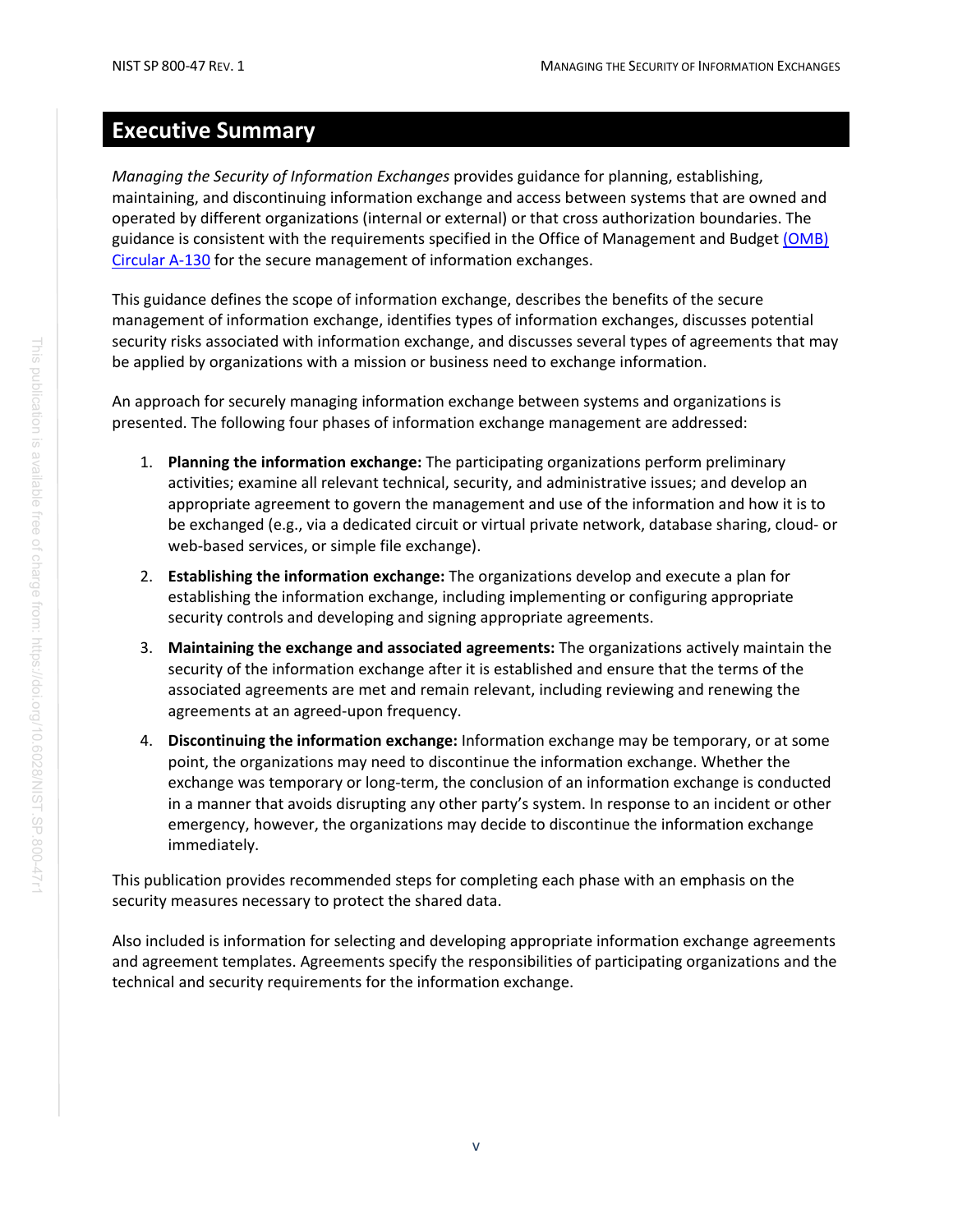## **Table of Contents**

| 1            |                                                                        |  |  |
|--------------|------------------------------------------------------------------------|--|--|
|              |                                                                        |  |  |
|              |                                                                        |  |  |
|              |                                                                        |  |  |
| $\mathbf{2}$ |                                                                        |  |  |
|              |                                                                        |  |  |
|              |                                                                        |  |  |
|              |                                                                        |  |  |
|              | 2.2 Information Exchange: Accessing or Transferring the Information  8 |  |  |
| 3            |                                                                        |  |  |
|              |                                                                        |  |  |
|              |                                                                        |  |  |
|              |                                                                        |  |  |
|              |                                                                        |  |  |
|              |                                                                        |  |  |
|              |                                                                        |  |  |
|              |                                                                        |  |  |
|              |                                                                        |  |  |
|              |                                                                        |  |  |
|              |                                                                        |  |  |
|              |                                                                        |  |  |
|              |                                                                        |  |  |
|              |                                                                        |  |  |
|              |                                                                        |  |  |
|              |                                                                        |  |  |
|              |                                                                        |  |  |
|              |                                                                        |  |  |
|              |                                                                        |  |  |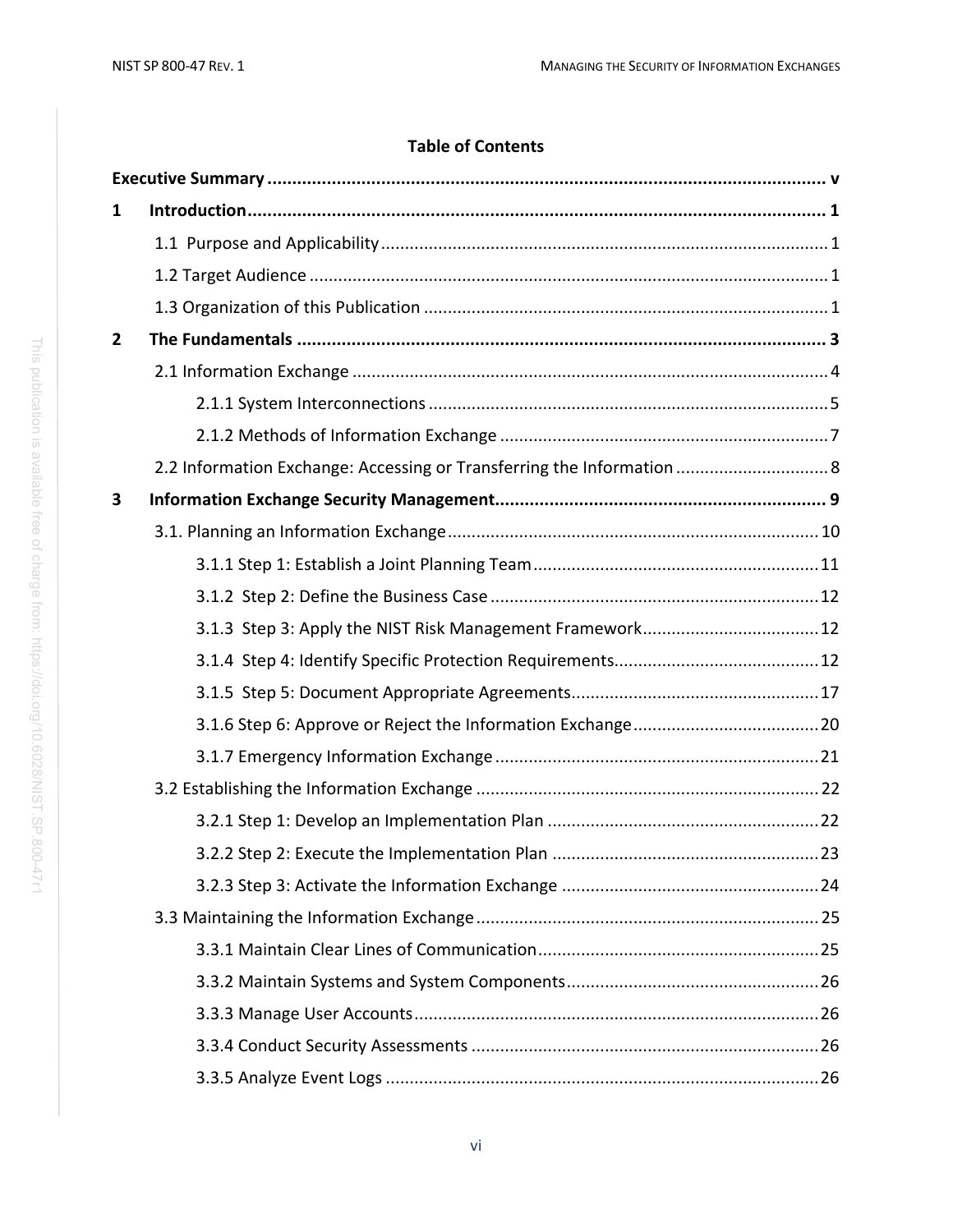| 3.3.9 Review and Maintain System Security Plans and Applicable Agreements28 |  |
|-----------------------------------------------------------------------------|--|
|                                                                             |  |
|                                                                             |  |
|                                                                             |  |

## **List of Appendices**

## **List of Figures**

## **List of Tables**

|--|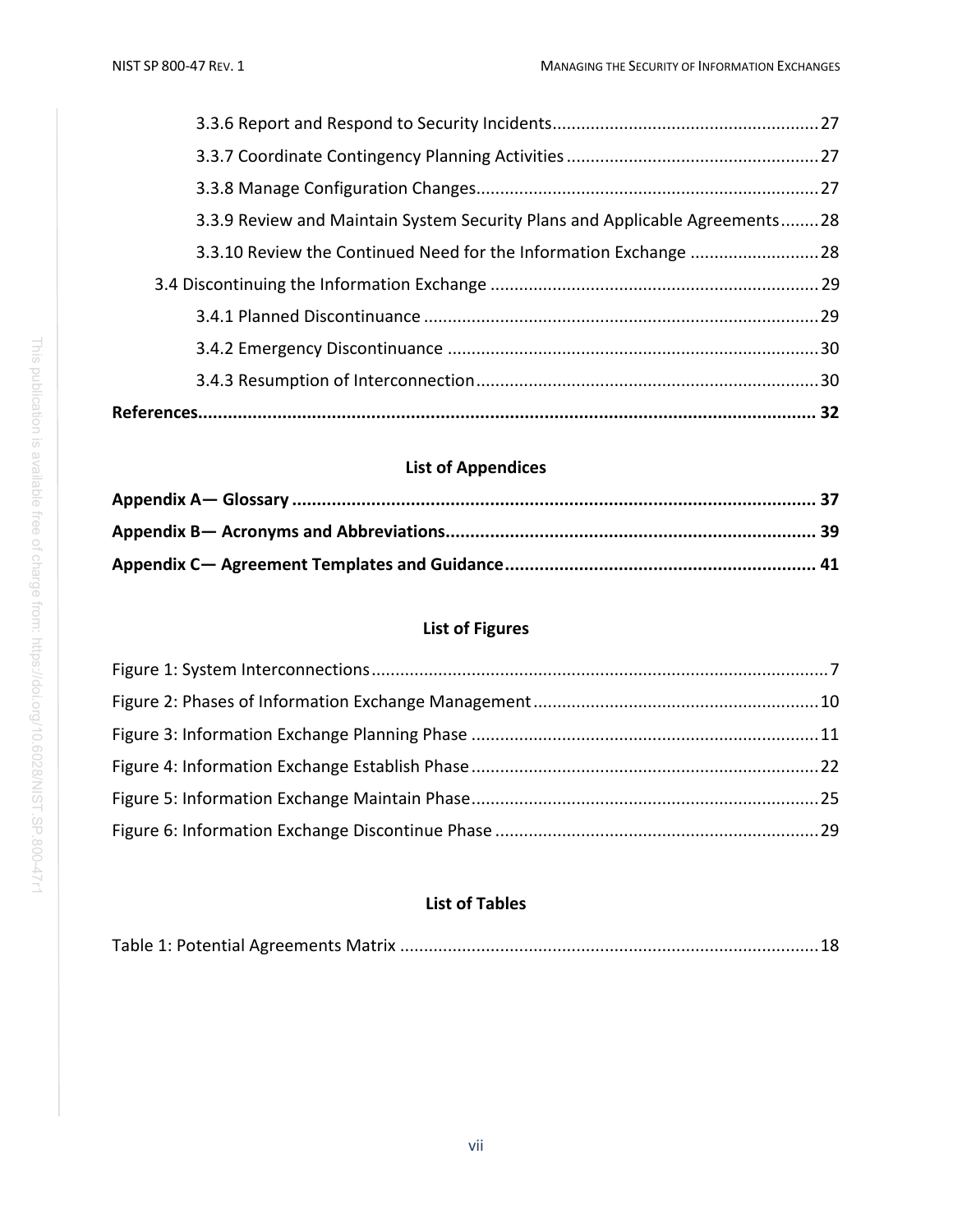## <span id="page-9-0"></span>**1 Introduction**

An organization often has mission- and business-based needs to share or exchange information with other internal or external organizations via various information exchange methods. However, it is recognized that the information being exchanged also requires the same or similar level of protection as it moves from one organization to another (protection commensurate with risk).

This publication focuses on managing the protection of the information being exchanged or accessed before, during, and after the exchange and provides guidance on identifying information exchanges, considerations for protecting exchanged information, and the agreement(s) needed to help manage the risk associated with exchanging information. This publication does not provide implementation guidance on any particular type of technology-based connection, information access, or exchange method. Organizations are expected to tailor the guidance to meet specific organizational needs and requirements regarding the information exchange.

## <span id="page-9-1"></span>**1.1 Purpose and Applicability**

This publication provides guidance for managing (i.e., planning, establishing, maintaining, and discontinuing) the security of information exchanges between systems that are owned and operated by different organizations or are within the same organization but with different authorization boundaries, including organizations within a single federal agency. Organizations manage the security of the information being exchanged by applying security controls and entering into agreements designed to manage risk and protect the information being exchanged at the same or similar level.

This publication is published by the National Institute of Standards and Technology (NIST) as recommended guidance for federal agencies. It also may be used by non-federal organizations.

Federal agencies rely on applicable laws, regulations, and policies for exchanging information between systems that are used to store, process, and disseminate classified data.

## <span id="page-9-2"></span>**1.2 Target Audience**

This publication is intended for the Senior Accountable Official for Risk Management/Risk Executive (function), authorizing officials, system owners, information owners, program managers, security officers, system architects, system administrators, and network administrators who are responsible for planning, approving, establishing, maintaining, or discontinuing information exchanges and access between systems. Specific information exchange technologies are not addressed (i.e., the guidance is technology-neutral and can be applied to any type of information exchange between any type of organization).

## <span id="page-9-3"></span>**1.3 Organization of this Publication**

This publication is organized into three sections and three appendices. Section 1 introduces the document. [Section 2](#page-11-0) discusses the document's purpose and benefits, as well as the types and methods of information exchange. [Section 3](#page-17-0) describes four phases for managing the security of information exchanges and provides a matrix to help organizations determine the types of agreements needed to manage the security of the information exchange.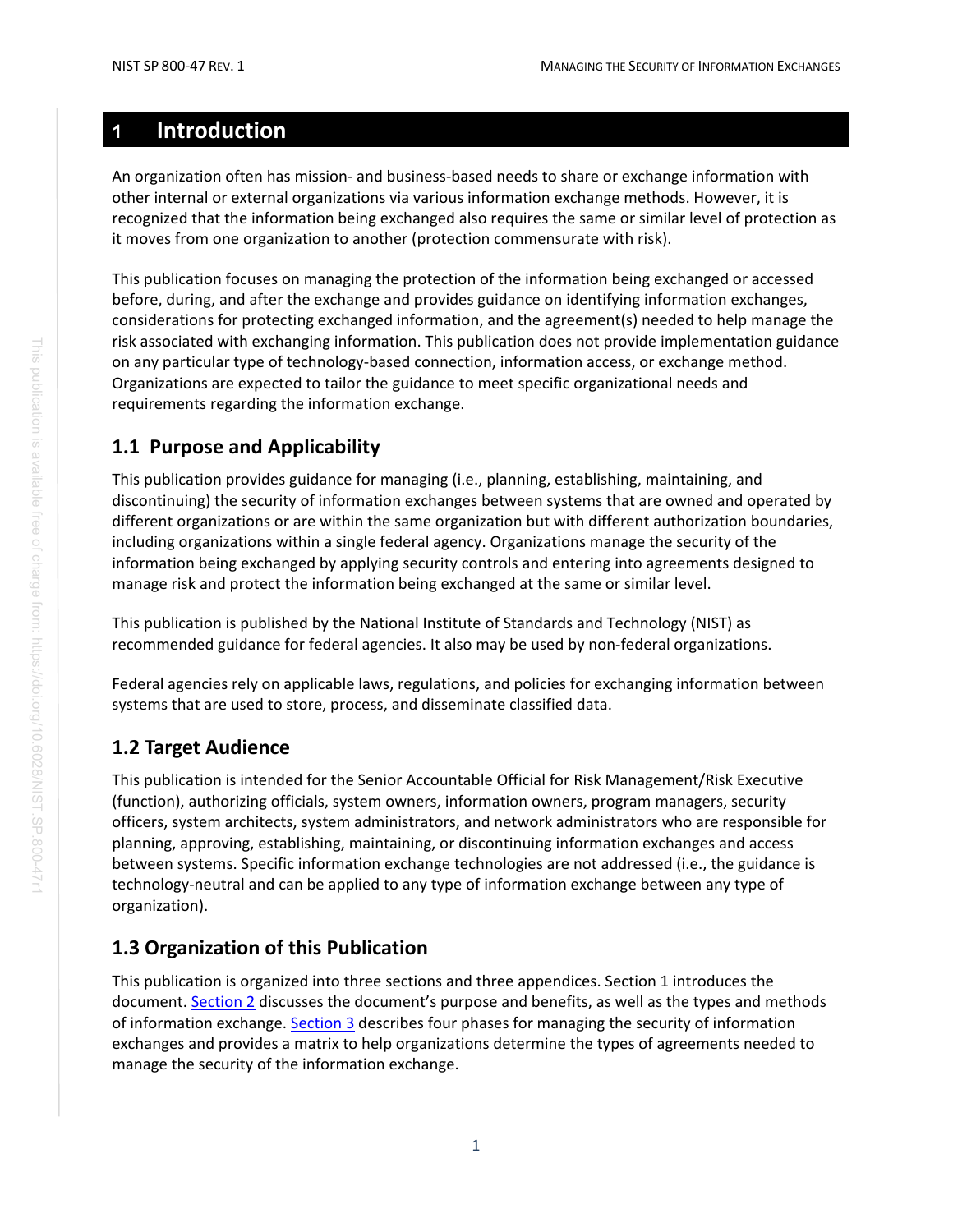The [References](#page-40-1) section provides references information. [Appendix A](#page-44-0) provides glossary information. [Appendix B](#page-47-0) provides acronym and abbreviation translations. [Appendix C](#page-49-0) provides examples of some agreement types.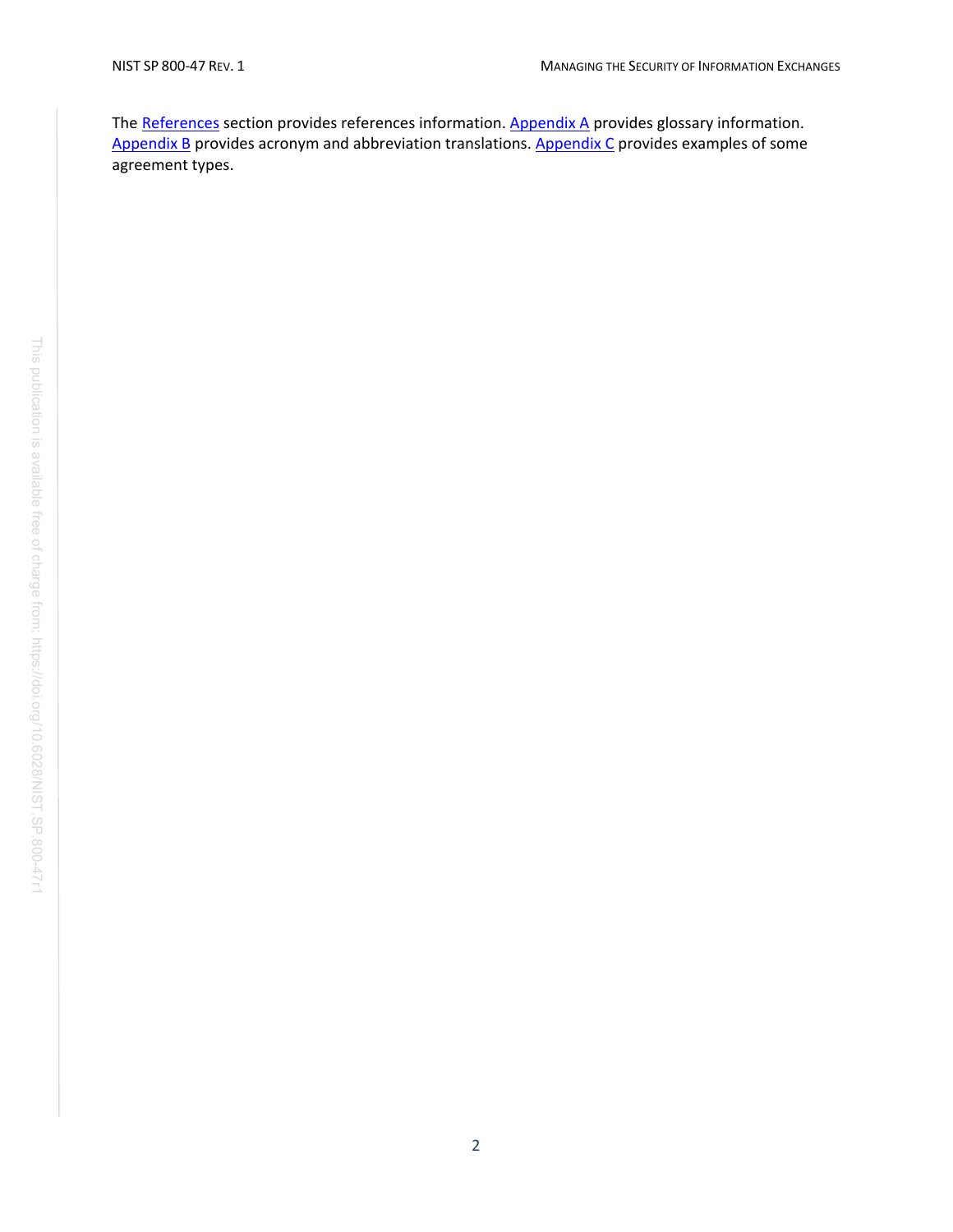## <span id="page-11-0"></span>**2 The Fundamentals**

Information exchange includes **access to or the transfer of data outside of authorization boundaries**<sup>[1](#page-11-1)</sup> in order to accomplish a mission or business function. When information is accessed or passed across the authorization boundary from one system to another, one or more agreements are used to specify the responsibilities of each organization, the types and impact level of information to be accessed or exchanged, how the exchanged information is to be used, and how the information is to be protected when it is processed, stored, or transmitted on both ends of the exchange. The type of agreement(s) selected and the level of effort required to develop and maintain the agreement are based on factors including, but not limited to, the impact level of the information being exchanged, the relationship between the organizations exchanging information (e.g., internal organization to internal organization, government to government, government to business, business to business, government or business to service provider, government or business to individual), the resiliency requirements of the information exchange, and the level of access to the system and information by users of the other systems and organizations.

Organizations choose to exchange information for a variety of reasons, depending on organizational needs. For example, organizations may exchange information to:

- Share data and information among authorized users
- Provide customized levels of access to data
- Collaborate on joint projects
- Provide full, part-time, intermittent, permanent, or temporary communications
- Reduce data collection efforts
- Provide online training
- Provide secure storage for critical data and backup files

Significant benefits can be realized through information exchange, such as reduced operating costs, greater functionality, improved efficiency, centralized access to data, and the reduction of duplicative datasets. Information exchange between systems may also strengthen ties among participating organizations by promoting communication and cooperation.

Despite the advantages, information exchange exposes the participating organizations to risk. If the information exchange is not properly planned and managed, a failure to protect the information from a loss of confidentiality, integrity, or availability could compromise the information and associated systems. Similarly, if one of the systems is compromised, the exchanged information could be compromised, or an interconnection used to exchange information could be leveraged as a conduit to compromise the other system and information. The risk is underscored because, in most cases, each participating organization has little or no control over the operation and management of the other

<span id="page-11-1"></span><sup>1</sup> *Outside of authorization boundaries* is inclusive of information exchanges that occur with external organizations and/or within the same organization.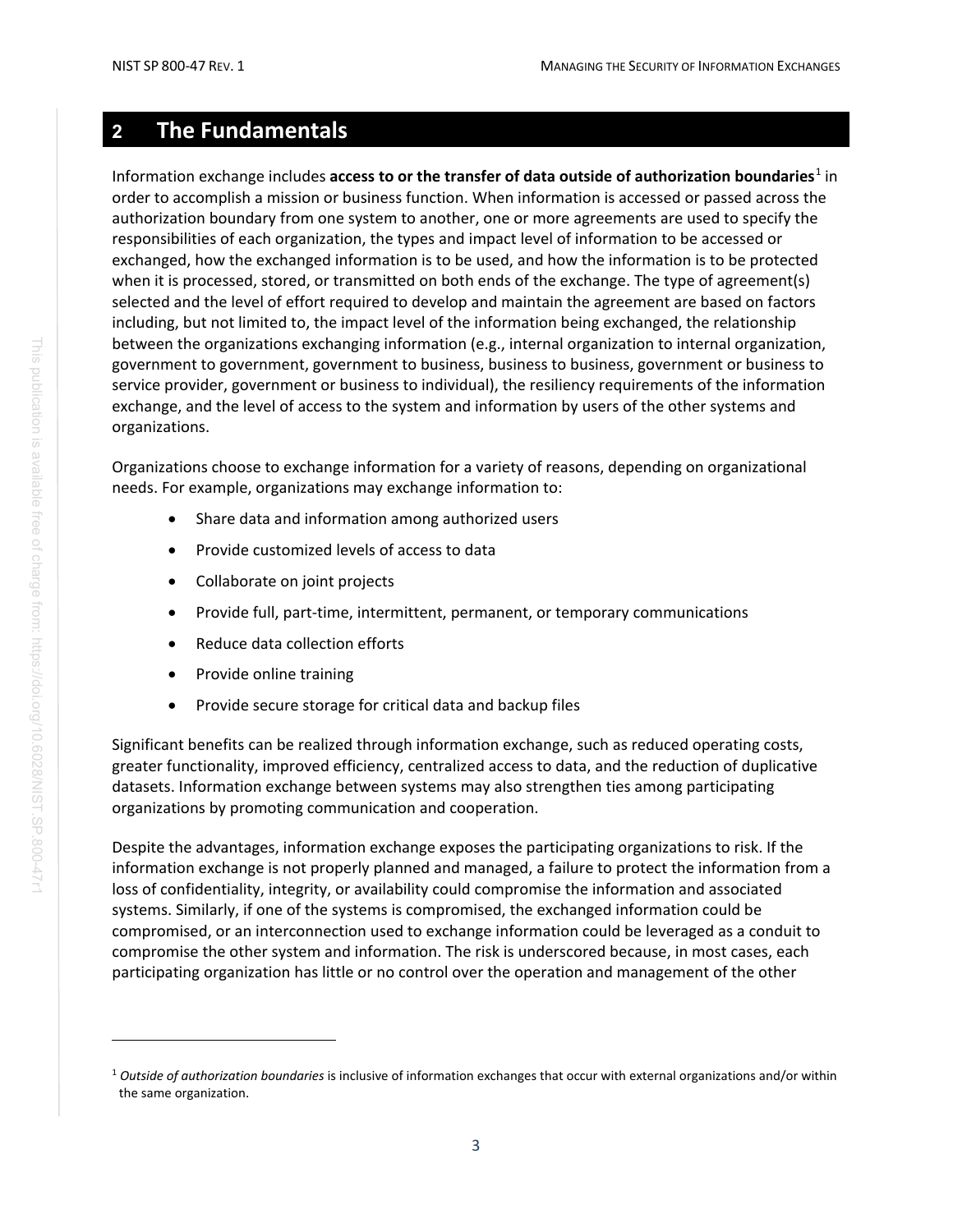organization's system. Additionally, each participating organization may have different risk tolerances associated with the information exchange and dependencies to facilitate and rely on the exchange.

Therefore, it is critical that the participating organizations learn as much as possible about the risks associated with the information exchange<sup>[2](#page-12-1)</sup> and what security controls can be implemented to mitigate those risks. Depending on the type of information exchange and the impact level of the information being exchanged, it may also be critical that the organizations establish and formally document one or more agreements regarding the management and use of the exchanged information and the operation of any interconnection used to exchange the information. Senior managers from each organization are responsible for reviewing, approving, and signing the agreement (e.g., Risk Executive (function) [RE(f)], Chief Information Officer [CIO], Chief Information Security Officer [CISO], Authorizing Official [AO]).<sup>[3](#page-12-2)</sup>

## <span id="page-12-0"></span>**2.1 Information Exchange**

Information exchange occurs via communications technology usually provided by an internet service provider (ISP) or via a system interconnection (physical or virtual), which may itself employ the services of an ISP or telecommunications vendor. Methods to exchange information and for which some type of information exchange agreement<sup>[4](#page-12-3)</sup> may be warranted include but are not limited to direct exchange (including access) across a system interconnection, electronic or digital file transfers, file-sharing services, database access/sharing or exchanges of database transaction information, exchange of information via portable storage device (which does not use an ISP or system interconnection), and email exchange.

Excluded from information exchanges and information exchange agreements are public services (e.g., time service), users accessing publicly available websites via a web browser, connections with an ISP, and organizational users logging into the organizational network via an organization-approved endpoint. Organizations and users accessing a publicly available service or website are not be included in the scope of this document, as public information may not need safeguards on protection, use, or further distribution. However, protected information distributed via a website may be in scope if users are expected to abide by any terms and conditions prior to being given access to the information. Furthermore, the connection between an organization and an ISP is not used to exchange information between the organization and the ISP. Rather, the ISP connection provides a communications channel that allows the organization to exchange information with other organizations.

The types of information to be exchanged, the impact levels of the information being exchanged, and how the information is to be used by the other organization are agreed upon by participating organizations to manage risk and address information security requirements for information exchanges regardless of the particular method of exchange. Such knowledge helps the participating organizations determine:

<span id="page-12-1"></span><sup>&</sup>lt;sup>2</sup> A risk assessment includes the determination of threats, vulnerabilities, likelihoods, and impacts. See [\[SP 800-30\]](#page-40-2) for additional information on conducting risk assessments.<br><sup>3</sup> Se[e \[SP 800-37\]](#page-41-0) for additional information on information security roles and responsibilities.

<span id="page-12-2"></span>

<span id="page-12-3"></span><sup>&</sup>lt;sup>4</sup> [OMB [Circular A-130\]](#page-40-0) requires agreements (e.g., memoranda of understanding, interconnection security agreements, and contracts) for interfaces between systems used or operated by contractors or other entities on behalf of the Federal Government or that collect or maintain federal information on behalf of the Federal Government and agency-owned or operated systems.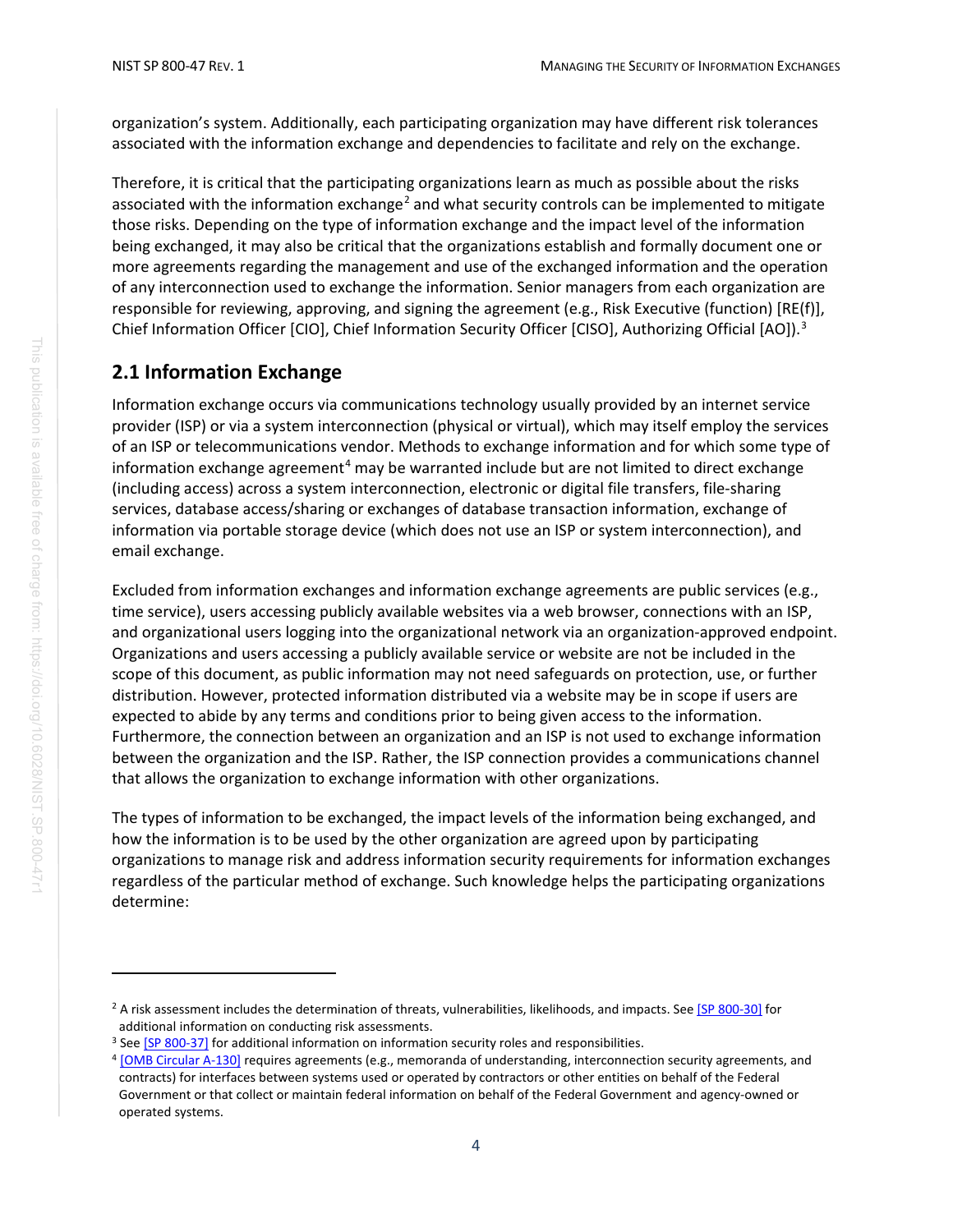- the appropriate level of information protection needed for transmission and when the information is processed or stored at the other organization, and
- helps organizations determine the types of agreements, if any, that are needed for the exchange.

The organizations consider agreement types such as interconnection security agreements, interconnection exchange agreements, non-disclosure agreements, access agreements, and/or acceptable use agreements, as described in [Section 3.1.5.](#page-25-0)

#### <span id="page-13-0"></span>**2.1.1 System Interconnections**

A system interconnection is defined as a direct connection between two or more systems in different authorization boundaries for the purpose of exchanging information and/or allowing access to information, information services, and resources. An interconnection used for information exchange has at least three basic components: two (or more) endpoints and the mechanism by which the data flows (i.e., the "pipe" through which information is exchanged). The interconnection can be made from one location to another location or from one location to several locations. In this publication, it is assumed that the systems being interconnected are in different authorization boundaries, are owned and operated by different organizations, or are separately managed entities within the same organization. That is, management of the security of information exchanges is needed not only when information is exchanged between different organizations, but also when it is exchanged across authorization boundaries within a given organization.

The decision to exchange information via a system interconnection is based on an assessment of the associated risks. [\[SP 800-30\],](#page-40-2) *Guide for Conducting Risk Assessments*, provides guidance on conducting risk assessments and addresses the determination of threats, vulnerabilities, the likelihood of occurrence, and the impact of occurrence on the mission. Organizations participating in the information exchange conduct risk assessments to determine the risks of exchanging information and interconnecting systems from each organization's perspective.

A system interconnection is made via a dedicated or on-demand circuit (e.g., leased lines) or via a virtual connection using a Virtual Private Network (VPN)<sup>[5](#page-13-1)</sup> solution (e.g., Internet Protocol Security [IPsec], Secure Sockets Layer Virtual Private Network [SSLVPN], Layer Two Tunneling Protocol [L2TP]).

The dedicated or on-demand circuit or the VPN is the "pipe" that connects the systems. Employment of a dedicated circuit may be more expensive, but it provides greater security assurance for the information exchange because the circuit may only be breached through a direct physical intrusion.

The less expensive alternative is to connect systems over a public network (e.g., the internet) using a VPN. A VPN is a network that enables two or more parties to communicate securely across a public network by creating a private connection, or "tunnel," between endpoints. Information transmitted via VPN over a public network can be intercepted by unauthorized parties. However, the use of authentication and encryption helps ensure the confidentiality and integrity of the information

<span id="page-13-1"></span><sup>5</sup> For information on implementing secure VPNs, se[e \[SP 800-77\],](#page-42-0) *Guide to IPsec VPNs*, an[d \[SP 800-113\],](#page-42-1) *Guide to SSL VPNs*.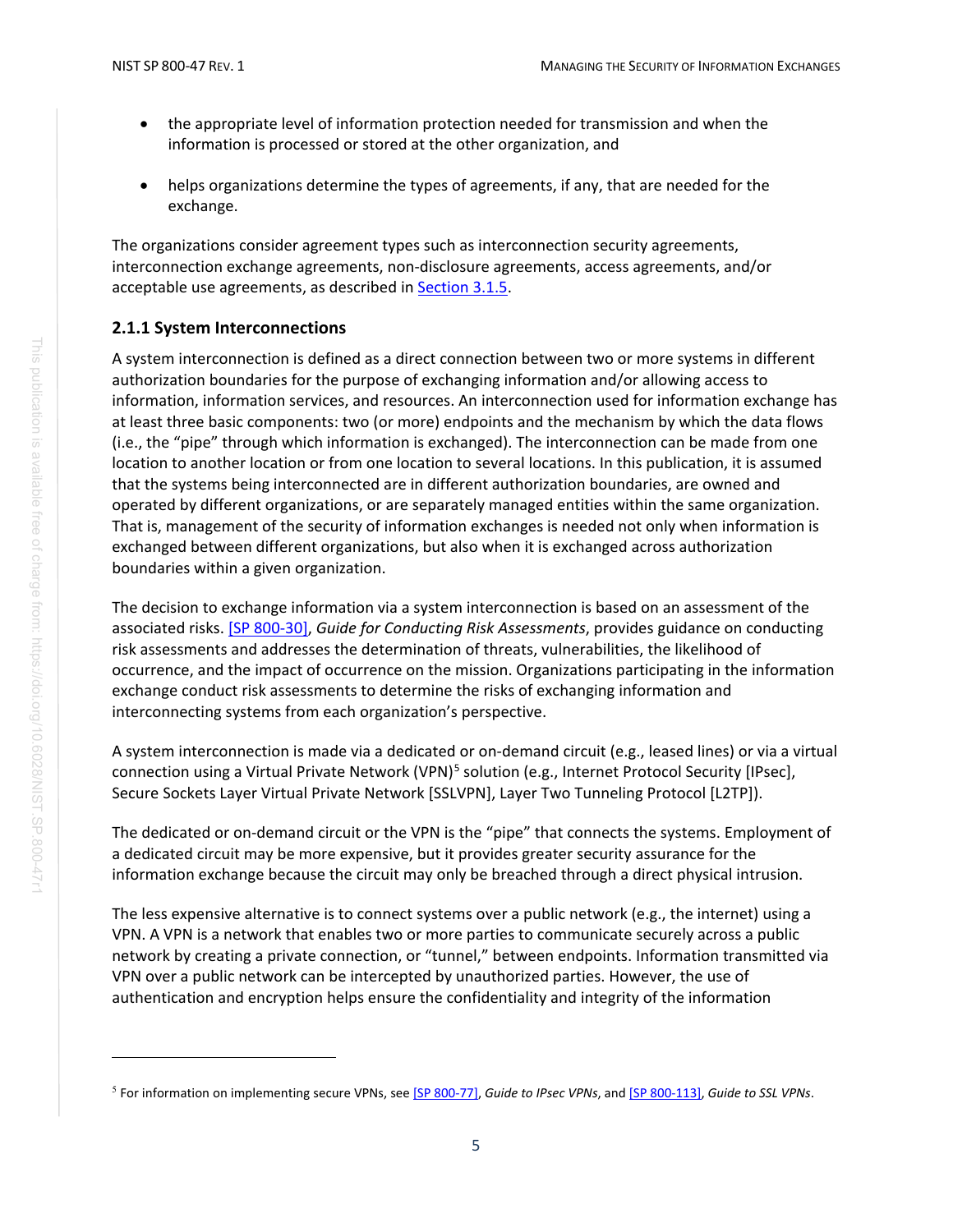#### exchange.

System interconnections can operate at a network level or an application level:

- Network Interconnection A physical or virtual communications link between two or more networks operated by different organizations or operated within the same organization but within different authorization boundaries.
- Application Interconnection A logical communications link between two or more applications operated by different organizations or within the same organization but within different authorization boundaries used to exchange information or provide information services (e.g., authentication, logging). Application interconnections include file-sharing services or applications and information exchange feeds that occur at the session, presentation, or application layer.

System interconnections can include permanent connections or temporary connections established for a specific period of time (or function):

- Permanent (always on) Connection A permanent connection is a perpetual communication channel. Permanent connections are most often made via a dedicated circuit.
- Scheduled Data Transfer A scheduled data transfer is a connection used to transfer data on a regular, recurring basis. For example, every Friday evening, weekly payroll information is shared between an organization and that organization's payroll service provider. Scheduled data transfers may use a dedicated circuit or virtual connection.
- Intermittent Ad hoc Connection An intermittent, ad hoc connection is a needs-based connection initiated for a specific time or purpose after which the connection is terminated. Intermittent connections are most often made via virtual connection.

To address information security requirements for system interconnections, an interconnection security agreement (ISA) that specifies the security requirements expected for the impact level of the information being exchanged for all participating systems is recommended. ISAs are often coupled with Memoranda of Understanding/Agreement (MOU/A).<sup>[6](#page-14-0)</sup> Examples of ISA and MOU/A templates are provided in [Appendix C.](#page-49-0) Other types of agreements may also be required and applied (e.g., contracts, non-disclosure agreements [NDA], access agreements, and acceptable use agreements). See [Section](#page-25-0)  [3.1.5](#page-25-0) for more information on agreements.

The diagram below [\(Figure 1\)](#page-15-1) illustrates two ways in which systems can be interconnected, as described in this section. In the figure, System A is connected to System B via a dedicated circuit. System A is connected to System C via a VPN tunnel.

<span id="page-14-0"></span> $6$  [OMB [Circular A-130\]](#page-40-0) requires agreements (e.g., memoranda of understanding, interconnection security agreements, and contracts) for interfaces between systems used or operated by contractors or other entities on behalf of the Federal Government or that collect or maintain federal information on behalf of the Federal Government and agency-owned or operated systems.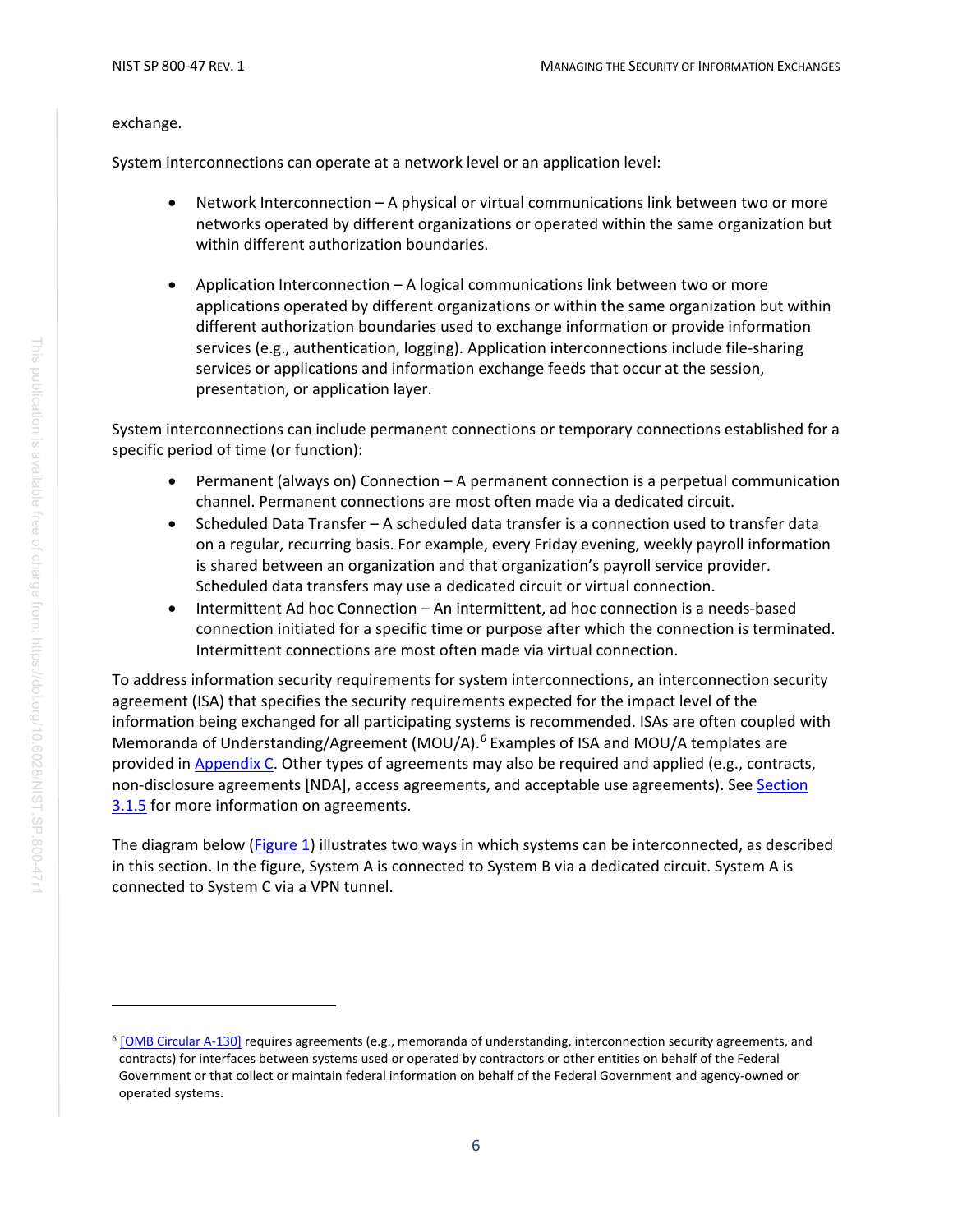

**Figure 1: System Interconnections**

#### <span id="page-15-1"></span><span id="page-15-0"></span>**2.1.2 Methods of Information Exchange**

Information can be exchanged using various methods via a system interconnection, an ISP, or both. Common methods of information exchange include but are not limited to electronic or digital file transfers, information exchange via portable storage device, information exchange via email, database sharing or exchanges of database transaction information, and web- or cloud-based services.

- Electronic/Digital File Transfers Information can be exchanged via an electronic or digital file transfer, the transmission of a file (information) between two systems via a file transfer (communications) protocol. Organizations consider the risk associated with the use of different file transfer protocols; file transfer protocols include file transfer protocol secure (FTPS), Hypertext Transfer Protocol Secure (HTTPS), and Secure Copy Protocol (SCP).
- Email Organizations often share information via email as file attachments. Organizations consider the impact levels and implemented security controls for participating organizations' email infrastructure to determine if the measures implemented to protect the information being exchanged are adequate (e.g., email infrastructure protected at a moderate-impact level is insufficient to protect high-impact information).
- Portable Storage Device In some cases, information may have to be exchanged using a portable storage device, such as removable discs (e.g., digital video discs (DVDs)) or Universal Serial Bus (USB)/thumb drives. Organizations consider the impact level of the information being transferred as well as the impact level of the system into which the information is to be transferred to determine if measures implemented to protect the information being exchanged are adequate (e.g., chain of custody of the portable storage device).
- Database sharing or exchanges of database transaction information, including access to information by users from another organization. Organizations consider the viability of providing access to information instead of transferring it to reduce the instance of duplicative datasets and the risk of the loss of confidentiality and integrity of the information.
- File sharing services File sharing services include but are not limited to information sharing and access to information via web-based file sharing or storage, such as Drop Box, Google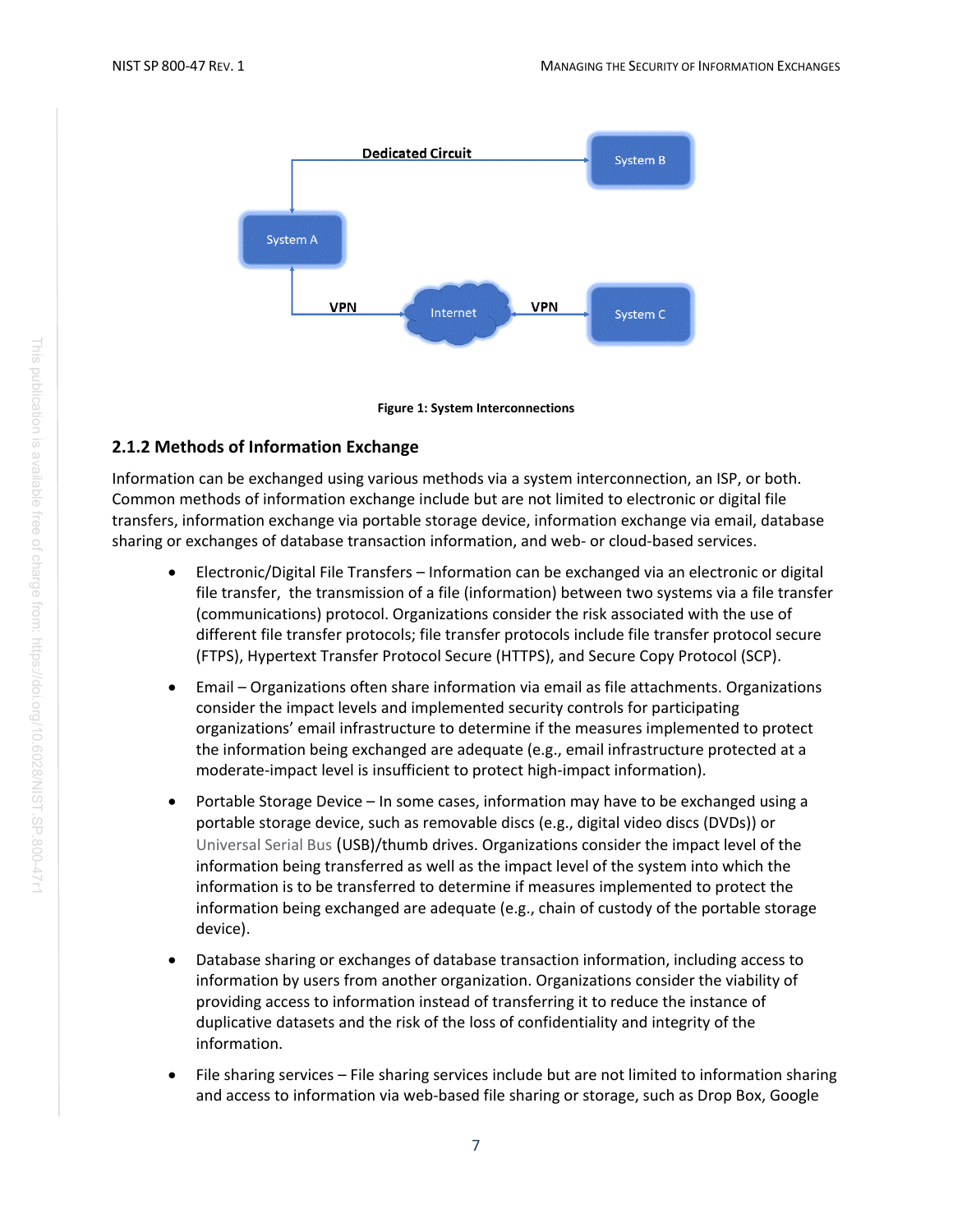Drive, MS Teams, or MS One Drive. Organizations consider the risk associated with using a web-based file sharing or storage system that may not offer the information owners insight into location of where servers are located, or physical and logical access to the facility, servers, and information.

## <span id="page-16-0"></span>**2.2 Information Exchange: Accessing or Transferring the Information**

Information may be exchanged by accessing or transferring the information using one or more of the methods described in [Section 2.1.](#page-15-0)2.

When information is exchanged via transfer, the information is duplicated in additional physical locations. Information transfer may lead to duplicative datasets, outdated information, or an increased risk of unauthorized disclosure or modification. However, the transfer of information may be indicated to support the use of the same information in a different mission or business process, different software application, or when it is otherwise not feasible to exchange information via system access. Organizations are advised to limit or restrict exchanged information to only the specific data needed to support the stated mission/business case rather than transferring the entire dataset. Participating organizations consider the impact of a loss of the confidentiality and integrity of the information being transferred as well as the need to protect the information commensurate with the agreed-upon impact level, regardless of its physical location.

When information is exchanged via system access, the information itself is not transferred but rather is accessed by users from participating organizations. Exchanging information via system access reduces the instances of duplicative datasets and the risk of loss of confidentiality and integrity of the information. As with any form of system access, the extent to which a user may access information resources is dependent on the organizational mission and the adverse impact of a loss of confidentiality, integrity, and availability of the information. Accordingly, organizations may establish a limited exchange, whereby users are restricted to a single application, file, or file location with specific policies in place to govern access (e.g., access limited to read-only). Other organizations may establish more flexible exchanges, enabling users to access multiple applications, files, or databases. Still other organizations may establish exchanges that permit full transparency and access to the system and information.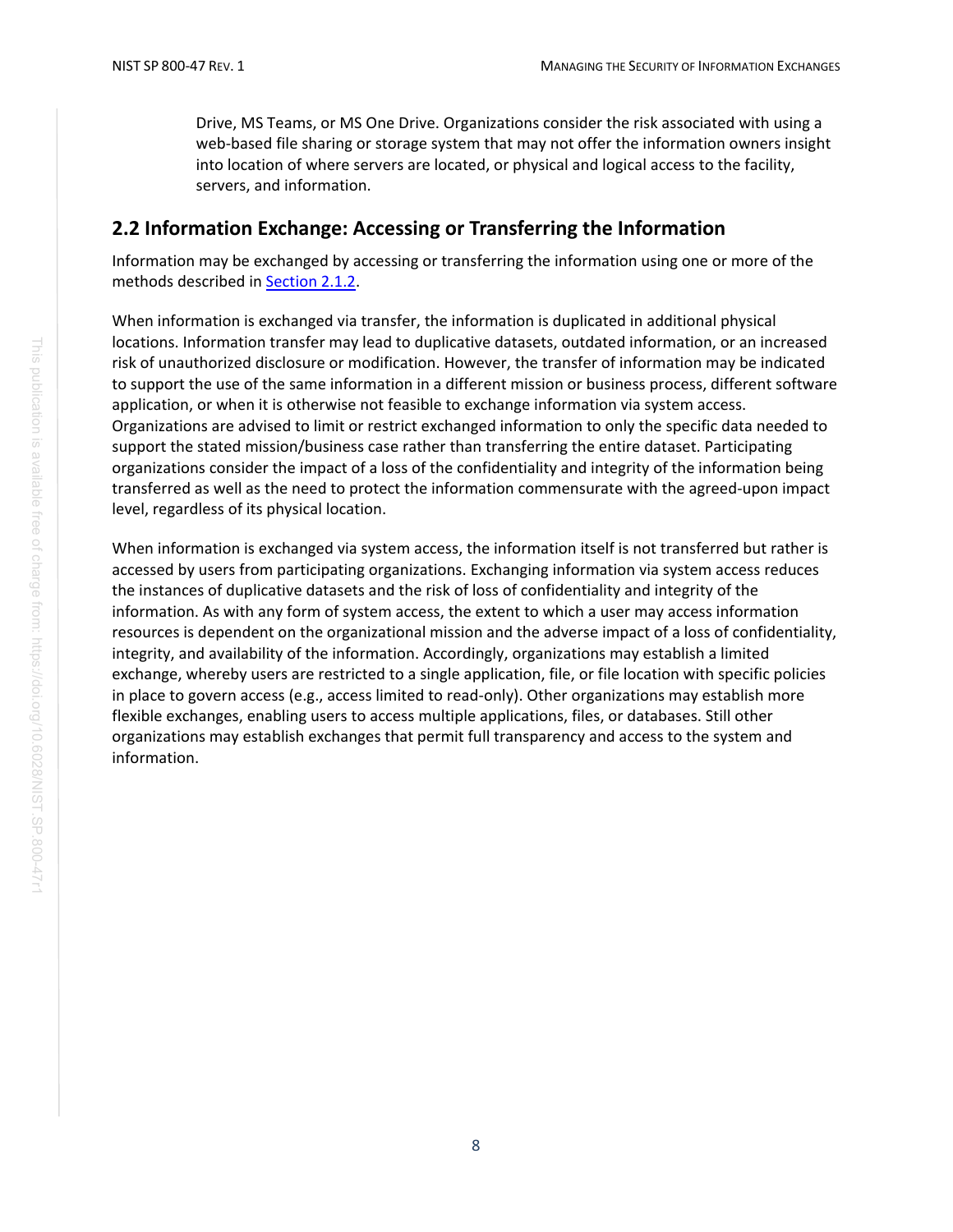## <span id="page-17-0"></span>**3 Information Exchange Security Management**

Risk-based management of information exchanges requires organizational-level governance to protect the information being exchanged with a level of effort that is commensurate with risk. Prior to any actual information exchange, the organization develops, documents, and disseminates policies and procedures governing information exchange. Decisions regarding the level of effort given to managing and protecting exchanged information—including the formality and rigor of planning, implementation, and the identification of formal agreement types needed—are based on organizational policy and procedures. Information exchange policies and procedures and decisions about how to manage and protect exchanged information are based on the impact of loss of the confidentiality, integrity, and availability of the information as determined by risk assessment and in accordance with organizational risk tolerance.

At a minimum, information exchange policy and procedures establish the types of information that can be shared without formal planning and agreements; the types of information that require tracking, formal planning, and agreements; and a process for determining the level of effort needed for exchanging types of information not specified in policy. For example, organizational policy might specify that exchanging low impact information via email does not require formal planning or a formal agreement, while exchanging moderate-impact information via a file sharing service does require some formal planning and one or more formal agreements.

The remainder of this section describes four phases of information exchange management. Based on the level of effort needed to manage and protect exchanged information commensurate with risk and in accordance with organizational policies and procedures, organizations have the flexibility to determine the formality and rigor with which to apply the four phases and select the most appropriate agreements.

The four phases of information exchange management are described below and depicted i[n Figure 2:](#page-18-2)

- 1. **Planning the information exchange:** The participating organizations conduct preliminary activities; examine all relevant technical, security, and administrative issues; and develop and sign appropriate agreements governing the management and use of the information and how it is to be exchanged (e.g., via an interconnection, file transfer, database sharing, web-based services, or a simple file exchange via email).
- 2. **Establishing the information exchange:** The organizations develop and execute a plan for establishing the information exchange, including implementing or configuring appropriate security controls and activating the exchange in accordance with organizational policies, procedures, and any signed agreements.
- 3. **Maintaining the exchange and associated agreements:** The organizations actively maintain the security of the information exchange after it is established and ensure that the terms of associated agreements are met and remain relevant.
- 4. **Discontinuing the information exchange:** At some point, the organizations may need to discontinue the information exchange. The discontinuance of an information exchange is conducted in a manner that avoids disrupting organizational systems. In response to an incident or other emergency, however, the organizations may decide to discontinue the information exchange immediately.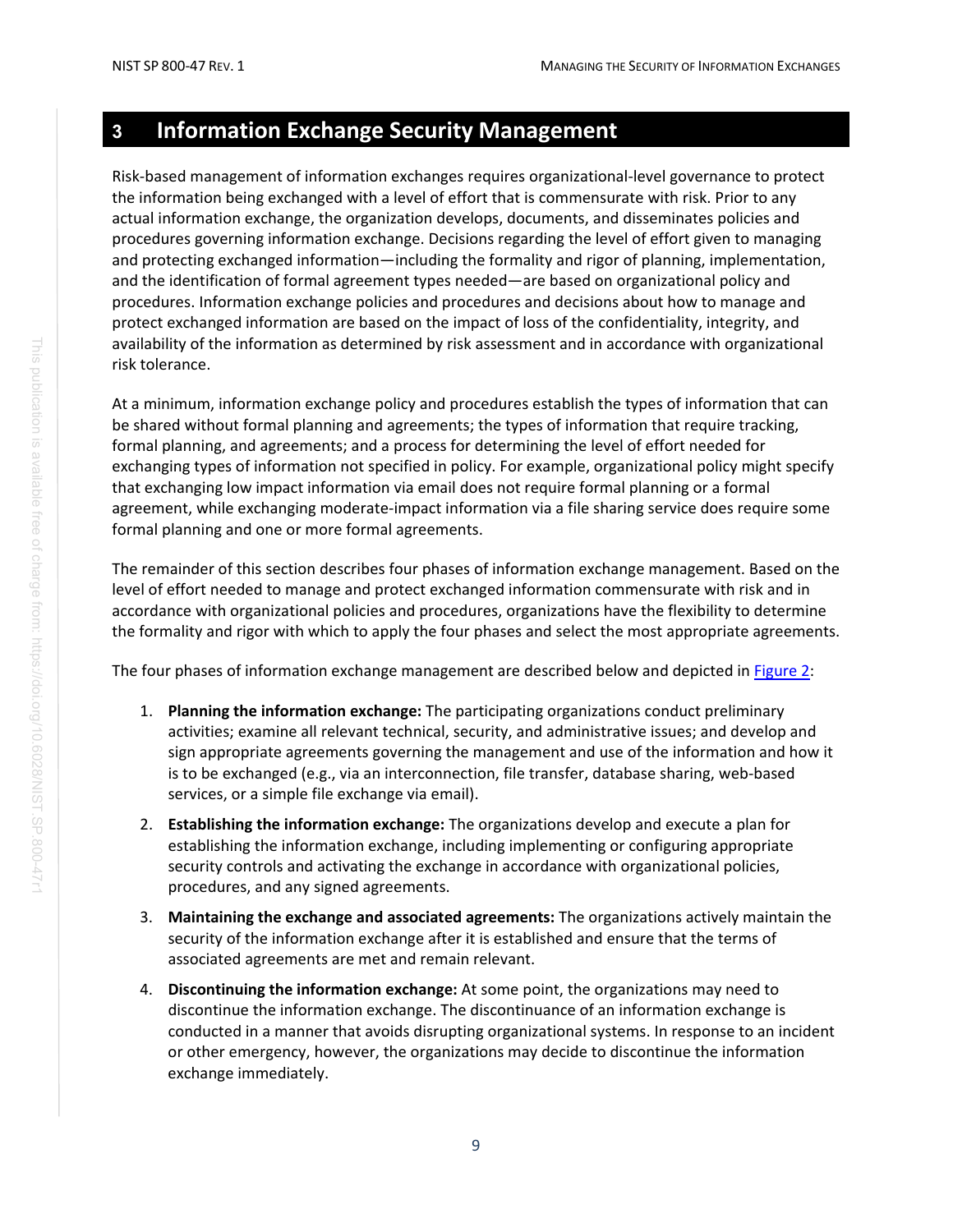



## <span id="page-18-2"></span>**3.1. Planning an Information Exchange**

<span id="page-18-1"></span><span id="page-18-0"></span>The process of exchanging information between two or more systems begins with a planning phase in which the participating organizations perform preliminary activities and examine the relevant technical, security, and administrative issues, as shown in [Figure 3.](#page-19-2) The purpose of the planning phase is to ensure that the information exchange operates as efficiently and securely as possible. This section discusses recommended steps for planning a system information exchange. The formality, structure, and rigor of the planning phase steps depend on the type of exchange, the impact level of the information to be exchanged, the relationship of the organizations involved in the exchange, and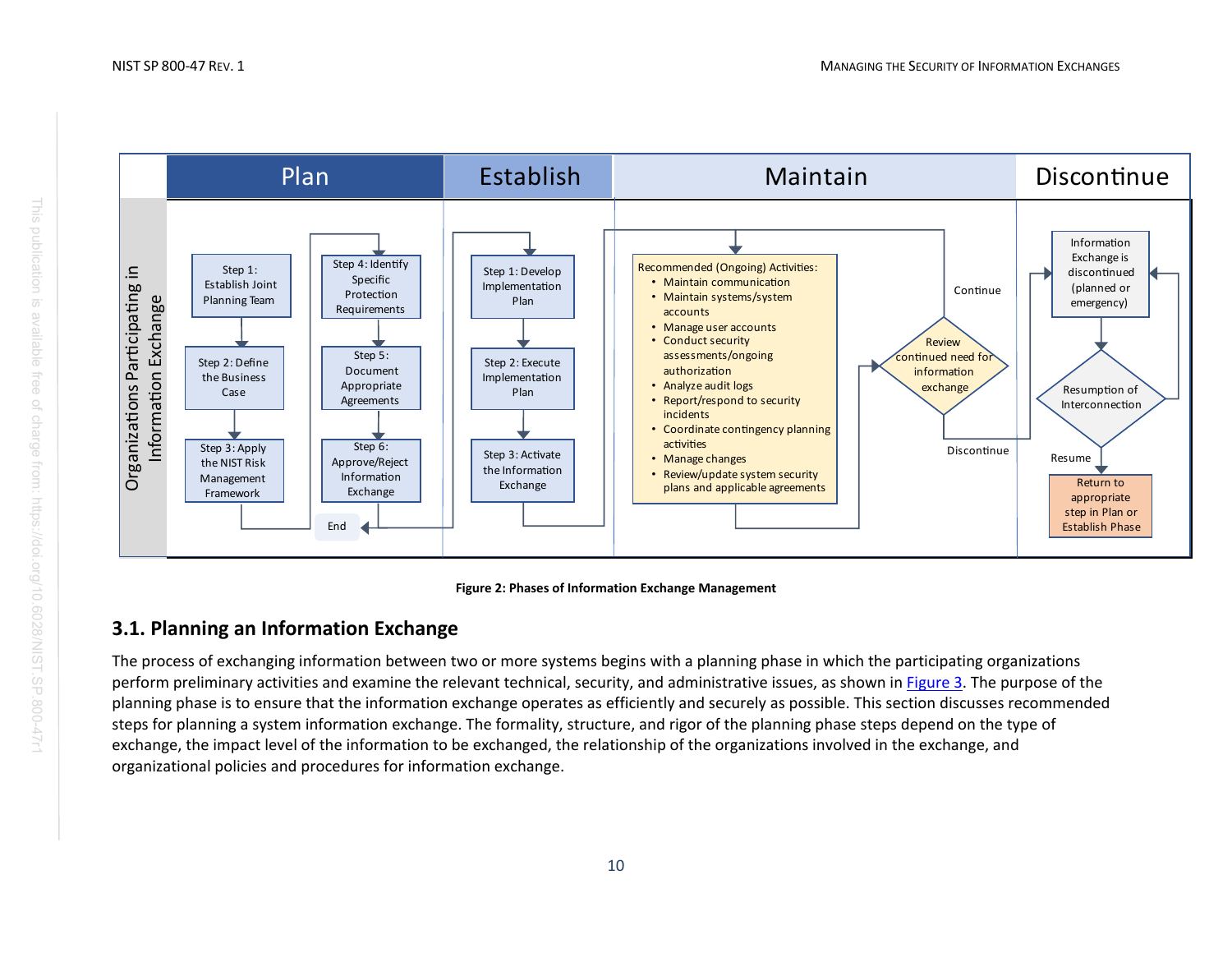

**Figure 3: Information Exchange Planning Phase**

#### <span id="page-19-1"></span><span id="page-19-0"></span>**3.1.1 Step 1: Establish a Joint Planning Team**

<span id="page-19-2"></span>Each organization is responsible for ensuring the security of its respective systems and information and for applying a well-coordinated approach to the information exchange, including regular communications between the organizations throughout the phases of the exchange. Therefore, the organizations consider establishing a joint planning team composed of representatives from participating organizations that may include appropriate managerial and technical staff, mission and business owners, system owners, information owners, system security officers, system administrators, network administrators, and system security architects. The joint planning team could be part of an existing working group or be created specifically for the planned information exchange. Regardless of how the team is formed, the commitment and support of the system and information owners and other senior managers are important. The team is responsible for coordinating all aspects of the planning process and ensuring that the process has clear direction, well-defined responsibilities, and sufficient resources. The planning team may also remain active beyond the planning phase to serve as a forum for future discussions about issues involving the information exchange. redundancy, and promote efficiency.<br>The promote efficiency of the promote effect of the standard and produced a section of the standard and promounications between the organizabons Paraman communications between the organi

In addition, members of the planning team coordinate with colleagues responsible for information technology (IT) capital planning, configuration management, and other activities that may be associated with the information exchange or related technology. In many cases, the information exchange is in part or in whole a component of each organization's network. By coordinating the planning of the information exchange with associated stakeholders, the organizations can reduce security risk, reduce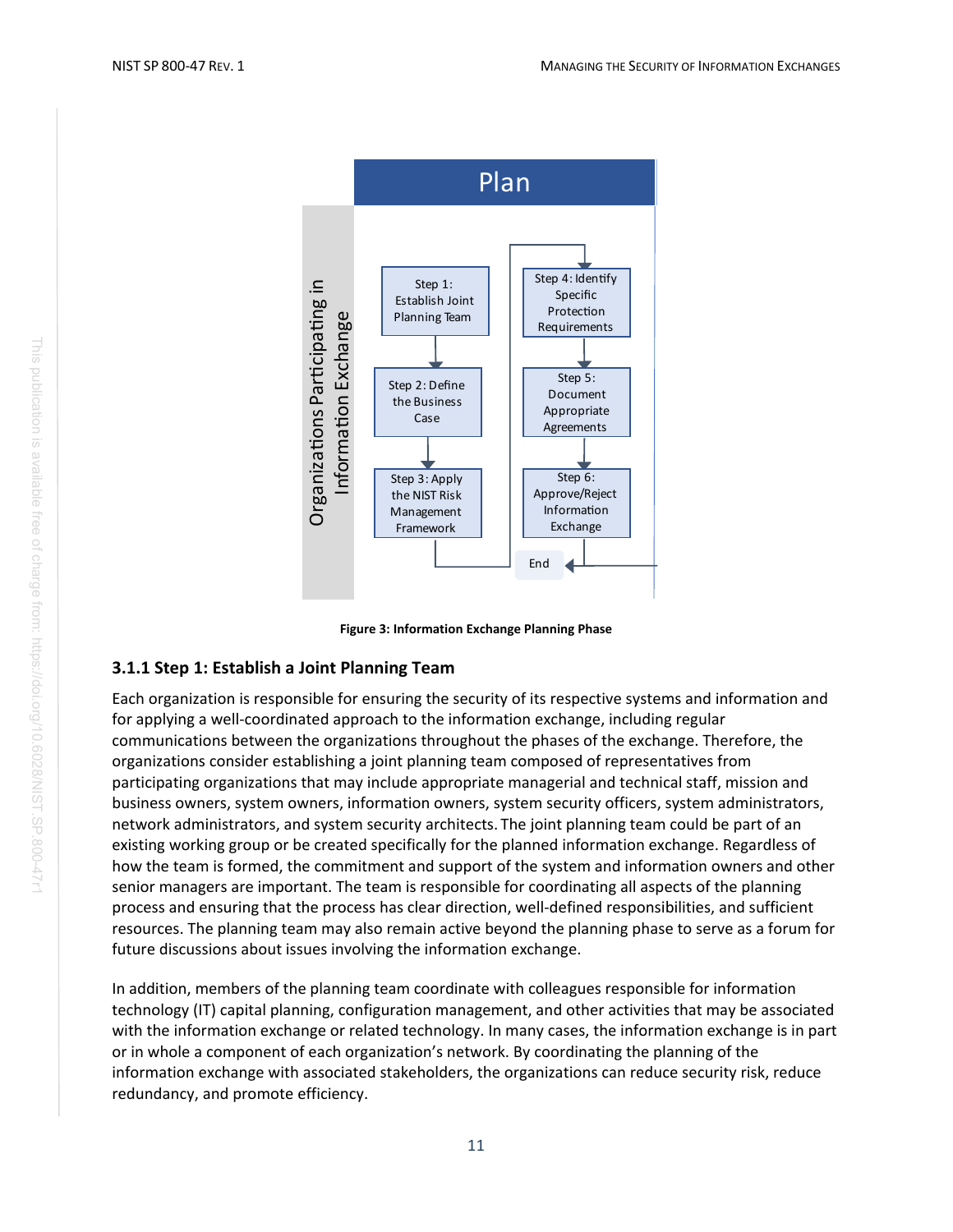#### <span id="page-20-0"></span>**3.1.2 Step 2: Define the Business Case**

The organizations work together to define the purpose of the information exchange, determine how the information exchange will support mission and business requirements, and identify potential costs and risks. Defining the business case establishes the basis of the information exchange and facilitates the planning process. Factors to consider are likely costs (e.g., staffing, equipment, and facilities), expected benefits (e.g., improved efficiency and centralized access to data), and potential risks (e.g., security, technical, privacy, legal, financial, etc.).

Note that there may be privacy statutes, regulations, or policies that place restrictions on the data to be exchanged. Examples of data that might be restricted include personally identifiable information such as names and social security numbers or confidential business information such as contractor bid rates and trade secrets. Each organization consults with its Privacy Officer and/or Legal Counsel to determine whether the information to be exchanged may be shared, transferred, or accessed by the other organizations participating in the information exchange.

### <span id="page-20-1"></span>**3.1.3 Step 3: Apply the NIST Risk Management Framework**

Before exchanging information, each organization ensures that it has applied the Risk Management Framework (RMF) process to affected systems, as described in [\[SP 800-37\],](#page-41-0) *Risk Management Framework for Information Systems and Organizations: A System Lifecycle Approach for Security and Privacy*.

### <span id="page-20-2"></span>**3.1.4 Step 4: Identify Specific Protection Requirements**

The joint planning team identifies and examines relevant technical, security, and administrative issues surrounding the proposed information exchange. The results are used to develop the appropriate agreements needed to support and manage the information exchange and protect the information. The results may also be used to develop an implementation plan for establishing the information exchange. Note that changes made to existing systems in support of the information exchange, especially changes involving the addition of system components (i.e., hardware, software, or firmware) or changes to infrastructure, may necessitate revisiting one or more steps and tasks from the RMF.

The joint planning team considers the following issues:

- *Applicable laws, executive orders, directives, regulations, policies, standards, and guidelines*: Participating organizations may be subject to security and privacy requirements that affect the information exchange. The participants in the information exchange are responsible for ensuring that any applicable laws, executive orders, directives, regulations, policies, standards, and guidelines are addressed.
- *Risk Assessment*: Participants in the information exchange may conduct a risk assessment to determine the impacts of a loss of confidentiality, integrity, and availability of the data to be exchanged to help ensure the appropriate level of protection and the availability of resources needed. The originating organization stipulates the protection requirements for the information in the agreements. If a risk assessment has already been conducted, the planning team considers the existing results and may need to update the results.
- *Information Security Risk Considerations*:
	- Minimize the data exchanged to reduce the risk of a loss of confidentiality and integrity outside of the authorization boundary.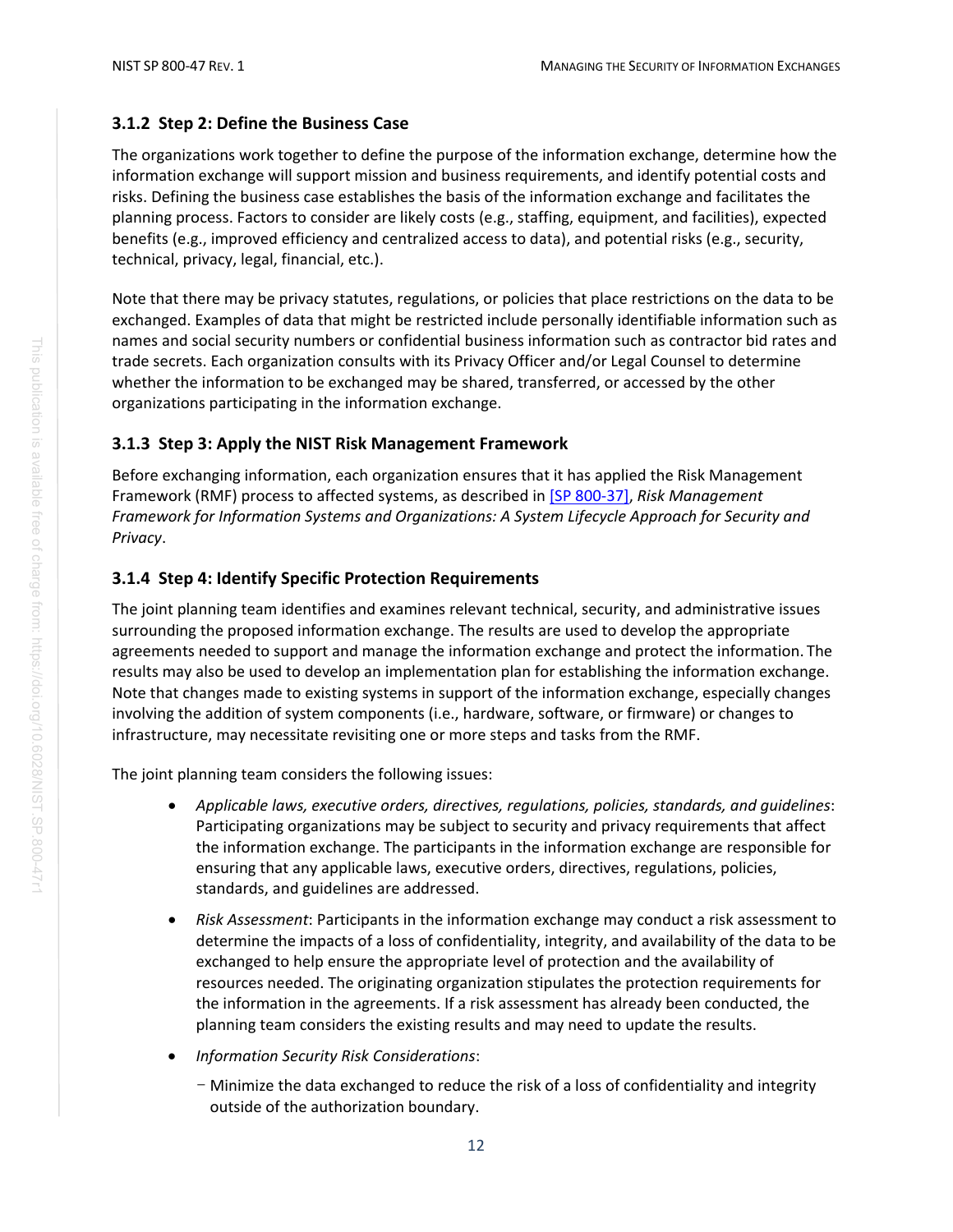- $-$  Consider increased risk if data are to be exchanged from a High Value Asset (HVA).<sup>[7](#page-21-0)</sup>
- Consider the availability and resiliency requirements for the information exchange (also see *Dependencies* below).
- Consider whether the interconnections that participating organizations' systems have with other systems and organizations could increase the risk of loss of confidentiality, integrity, and availability of exchanged information and organizational systems.
- *Impact Level*: Identify the impact of a loss of the information to be exchanged with respect to each of the three security objectives individually (i.e., confidentiality, integrity, and availability). Decisions about whether and how to share information may be different if the impact of a loss of availability is high but the impact of a loss of confidentiality is low versus the impact of a loss being moderate for integrity and low for availability. Identifying and agreeing to the information impact level is critical for determining the protection requirements for the exchanged information. Se[e \[SP 800-60\],](#page-41-1) *Guide for Mapping Types of Information and Information Systems to Security Categories*[; \[FIPS 199\],](#page-40-3) *Standards for Security Categorization of Federal Information and Information Systems*; and the Controlled Unclassified Information [\[\(CUI\) Registry\]](#page-44-1) managed by the National Archives and Records Administration (NARA) for further guidance on identifying impact levels. Also see [\[SP 800-](#page-41-2) [53\]](#page-41-2) control RA-2.
- *Method of the information exchange*: Define the method of information exchange, which may range from the ad hoc emailing of files (limited data exchange) to a full system interconnection (exchange of information across a dedicated circuit or VPN).
- *Impact on Existing Infrastructure and Operations*: Determine whether the network infrastructure and system architecture currently used by participating organizations are sufficient to support the information exchange or whether additional infrastructure components are required (e.g., communication lines, routers, switches). If additional components are required, determine the potential impact that installing and using the components might have on the existing infrastructure, if any. In addition, determine the potential impacts that the information exchange could have on current operations (e.g., increases in data traffic, new training requirements, and additional demands on system administration, security, and maintenance).
- *Dependencies:* Determine if one or more of the systems participating in the information exchange is/are dependent on the information to be exchanged or on the system interconnection itself for continued operation. If such dependencies exist, [\[SP 800-53\]](#page-41-2) controls that support the availability objective for the system or information may warrant special attention (e.g., contingency planning, system or interconnection redundancies, or other resilience needs).
- *Specific Hardware Requirements*: Identify the hardware needed to support the information exchange (e.g., routers, firewalls, switches, servers, or workstations). Determine whether existing hardware is sufficient or whether additional components are required, especially if

<span id="page-21-0"></span><sup>&</sup>lt;sup>7</sup> DHS published a Binding Operational Directiv[e \[DHS BOD 18-02\]](#page-40-4) on Securing HVAs. DHS CISA provides a [\[HVA Control Overlay\]](#page-44-2) and information on protecting HVAs.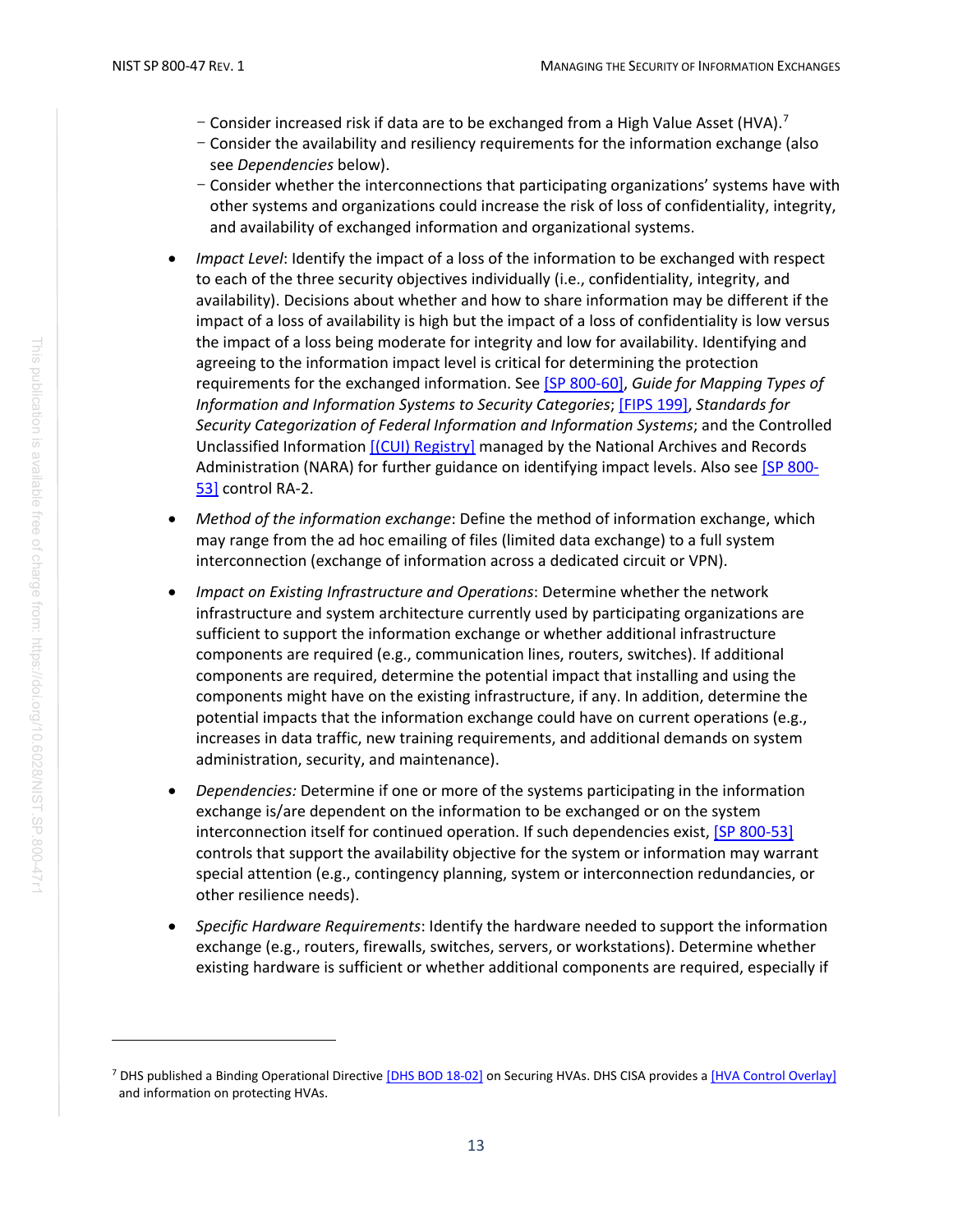future growth is anticipated. If new hardware is required, select products that are interoperable with existing hardware.

- *Specific Software Requirements*: Identify software needed to support the information exchange, including software for information exchange management and file sharing services, and on what hardware the software is to be installed (e.g., firewalls, servers, workstations, and laptops). Determine whether existing software is sufficient or whether additional software is required. If new software is required, select products that are interoperable with existing software.
- *User Community*: Define the community of users requiring access to the exchanged information. Determine whether users are required to have specific employment status or nationality requirements as well as what level of background checks and/or security clearances are required. Devise an approach for compiling and managing the profiles of users requiring access to the exchanged information, including user identification and any other relevant information. Participating organizations use the user information to develop and maintain an approved access list or database of users with access to the exchanged information. Also se[e \[SP 800-53\]](#page-41-2) controls AC-2, Account Management; AC-3, Access Enforcement; IA-2, Identification and Authentication (Organizational Users); and IA-8, Identification and Authentication (Non-Organizational Users).
- *Services and Applications*: Identify any information services to be provided by each organization as part of the information exchange as well as the applications associated with those services, if appropriate. Examples of services may include email, secure file sharing services, authentication services, and general computational services.
- *Roles and Responsibilities:* Identify the personnel responsible for establishing, maintaining, or managing the information exchange and specific responsibilities with respect to the information exchange. Affected personnel may include program managers, system owners, information owners, system and/or database administrators, and system security officers. Choose personnel who have appropriate subject matter expertise. Specific information on security roles and responsibilities is available in [\[SP 800-37\].](#page-41-0)
- *Scheduling:* Develop a schedule for activities involved in planning, establishing, and maintaining the information exchange. Also, determine the schedule and conditions for terminating or reauthorizing the exchange. For example, all parties might agree to annually review agreements associated with the exchange to determine if the exchange is still needed and that the protection requirements remain sufficient.
- *Costs and Budgeting:* Identify the expected costs required to plan, establish, and maintain the interconnection. Identify all associated costs, including labor, hardware, software, communications lines, applications, facilities, physical security, training, and testing. Also, identify costs for authorizing the information exchange after it is established, if appropriate. Develop a comprehensive budget and determine how costs will be apportioned between the parties, if required.
- *Data Element Naming*: If the information exchange involves databases, determine whether the data element naming schemes used by participating organizations are compatible or whether it is necessary to normalize databases so that the organizations can use the exchanged information. In addition, determine how to identify and resolve potential data element naming conflicts.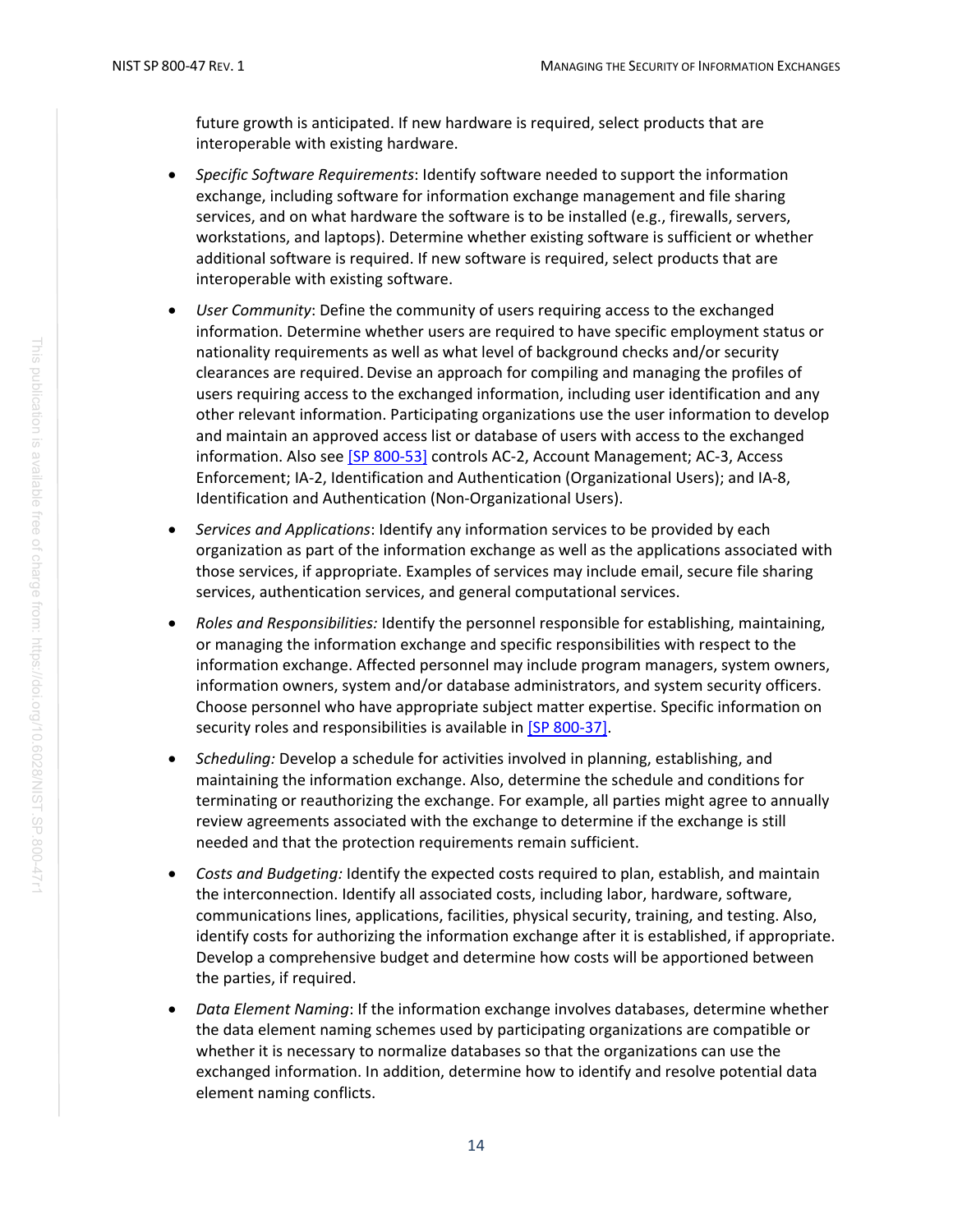- *Information Ownership*: Determine whether ownership of exchanged information is transferred from the transmitting organization to the receiving organization or whether the transmitting organization retains ownership and the receiver is a custodian. As part of this effort, determine how exchanged information is stored, whether the information may be reused or transferred to a third organization or system, and how information is destroyed when no longer needed.
- *Security Controls*: Identify protection requirements to be implemented as controls to protect the confidentiality, integrity, and availability of the exchanged information and the systems processing, storing, or transmitting the information. Protection requirements are based on the impact of the potential loss of the confidentiality, integrity, or availability of the information and associated systems, organizational risk tolerance, and risk assessment results. If appropriate, organizations may begin with the relevant baseline set of controls, as identified in [\[SP 800-53B\].](#page-41-3) Note that many of the issues addressed in this section (Section 3.1.4) are resolved by implementing controls in the baseline control sets but are included in this section to provide specifics on implementation for information exchange. Relevant [SP [800-53\]](#page-41-2) controls are specified as appropriate.
	- *Separation of Duties*: Determine how the management or execution of duties associated with the information exchange is to be divided between the participating organizations and between the users of the information to be exchanged. Examples of duties that might be separated include auditing, managing user profiles, managing configurations, and maintaining equipment. Separation of duties reduces the risk that a single individual could cause harm to the exchanged information and the systems processing, storing, or transmitting the information, either accidentally or deliberately. See control AC-5, *Separation of Duties*, i[n \[SP 800-53\].](#page-41-2)
	- *Incident Reporting and Response*: Establish procedures to report and respond to anomalous and suspicious activity or actual incidents related to the information exchange that are detected by technology or staff in participating organizations. Incident reporting procedures are consistent with applicable laws, executive orders, directives, regulations, policies, standards, and guidelines. Determine when and how to notify each other about suspicious activity or security incidents that could affect the information exchange. Identify the types of incidents that require a report and the information to be included in the report, such as the cause of the incident, affected information or applications, and actual or potential impact. In addition, identify the types of incidents that require a coordinated response and determine how to coordinate response activities. It might be appropriate to develop a joint incident response plan for this purpose. For more information, reference the Incident Response (IR) family of controls in [SP [800-53\]](#page-41-2) and the [\[US-Cert Federal Incident Notification Guidelines\].](#page-44-3) SPs [\[800-61\],](#page-42-2) [\[800-83\],](#page-42-3) and [\[800-86\]](#page-42-4) provide detailed information on incident response.
	- *Contingency Planning*: It may be necessary to have a contingency plan to respond to and recover from disasters or disruptive contingencies that could affect the information exchange, especially if the information exchange is moderate- or high-impact for availability. Organizations determine how to notify each other of such contingencies, the extent to which the organizations will assist each other, and the terms under which assistance will be provided. Identify emergency points of contact (POC). Determine whether to incorporate redundancy into components that support the information exchange, including redundant interconnection points, and how to retrieve backed up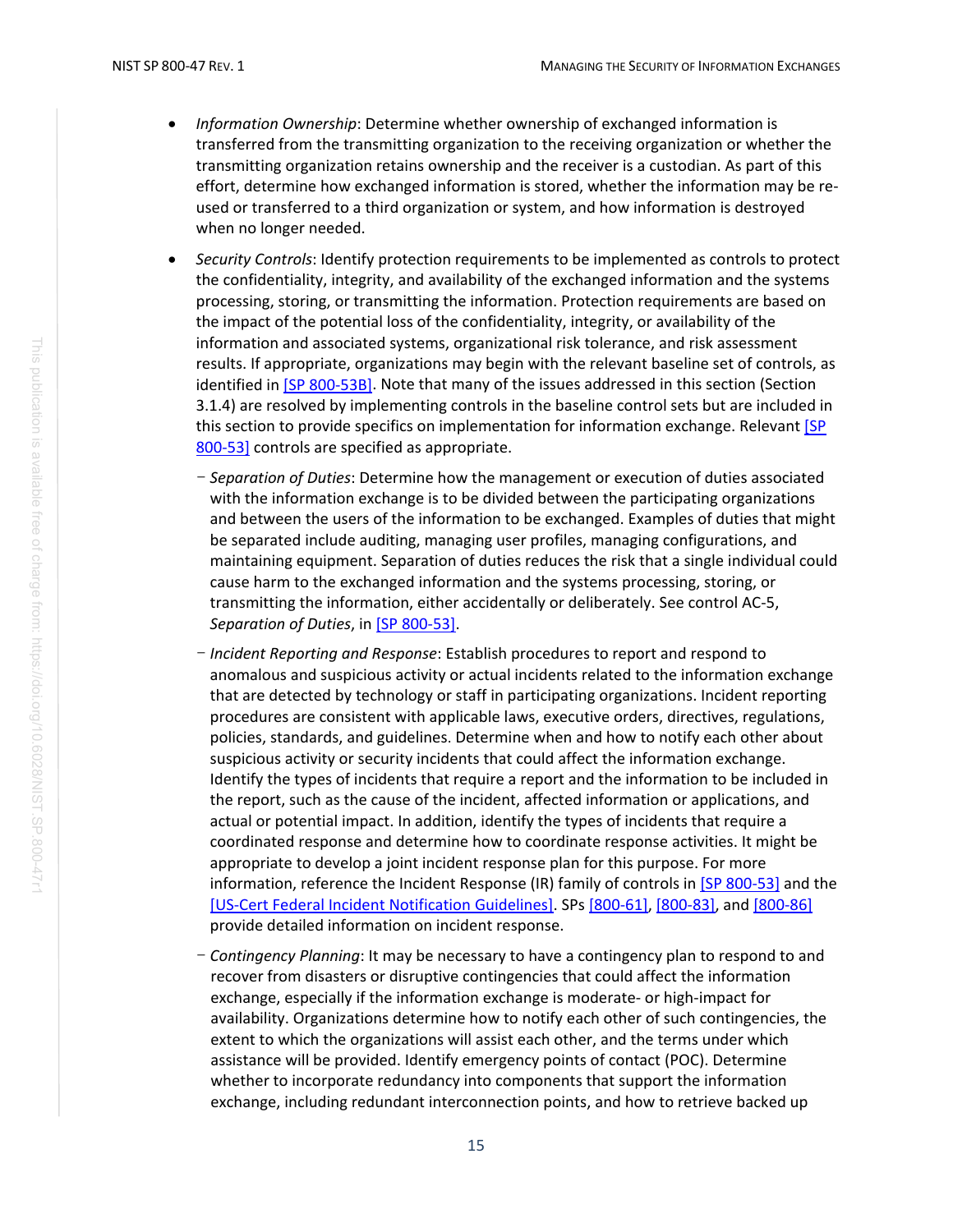information. Coordinate disaster response training, testing, and exercises. Additional information on the Contingency Planning (CP) family of controls can be found in  $[SP 800-$ [53\].](#page-41-2) [\[SP 800-34\]](#page-40-5) provides detailed information on developing contingency plans.

- *Data Backup*: Determine backup and storage requirements for exchanged information. If backups are required, identify the types of information that require backup, the frequency of backups (e.g., daily, weekly, or monthly), and which organization is responsible for the backups. Also, determine how to perform backups and how to link backups to contingency plan procedures. See controls in the Contingency Planning (CP) family (e.g., CP-6, *Alternate Site Storage,* and CP-9, *Information System Backup*) in [\[SP 800-53\]](#page-41-2) for more specific guidance.
- *Configuration Management*: Determine how to coordinate the planning, design, and implementation of changes to the configuration baseline that could affect the security and functionality of the information exchange, such as upgrading hardware or software, changing configuration settings, or adding services. Establish a forum with relevant staff from each organization to review the proposed changes that may affect the information exchange. Coordinating configuration management activities reduces the potential for implementing changes that could introduce vulnerabilities or otherwise impact the confidentiality, integrity, or availability of the exchanged information or the systems processing, storing, or transmitting the information. Information on the Configuration Management (CM) family of controls is available i[n \[SP 800-53\].](#page-41-2) [\[SP 800-128\],](#page-43-0) *Guide for Security-Focused Configuration Management of Information Systems,* provides detailed information on configuration management.
- *Rules of Behavior*: Develop rules of behavior that clearly delineate the responsibilities and expected behavior of personnel authorized to access the exchanged information and the systems processing, storing, or transmitting the information. Document the rules in writing and state the consequences of inconsistent behavior or noncompliance. Cover the documented rules of behavior in a security training and awareness program. See [\[SP 800-](#page-41-2) [53\]](#page-41-2) control PL-4, *Rules of Behavior*.
- *Training and Awareness*: Define training and awareness requirements for personnel authorized to access the exchanged information and the systems processing, storing, or transmitting the information. The information exchange training and awareness requirements may be incorporated into existing training and awareness activities. Training and awareness requirements may include the frequency and scheduling of training and the assignment of responsibility for conducting training and awareness activities. Design training to ensure that personnel are familiar with the relevant policies, procedures, and rules of behavior associated with the exchanged information and the systems that process, store, or transmit the information. Require users to sign an acknowledgment form indicating an understanding of security responsibilities with regard to the information exchange, if appropriate. If shared applications are used, ensure that users know how to use them properly. Additional information on the Awareness and Training (AT) family of controls is available in [\[SP 800-53\].](#page-41-2) [\[SP 800-50\]](#page-41-4) provides detailed information on building an information security awareness and training program. [\[SP 800-](#page-43-1) [181\]](#page-43-1) provides detailed information on a cybersecurity workforce framework. Additional information on information security education is available at the NIST [National Initiative](#page-44-4)  [for Cybersecurity Education \(NICE\)](#page-44-4) website.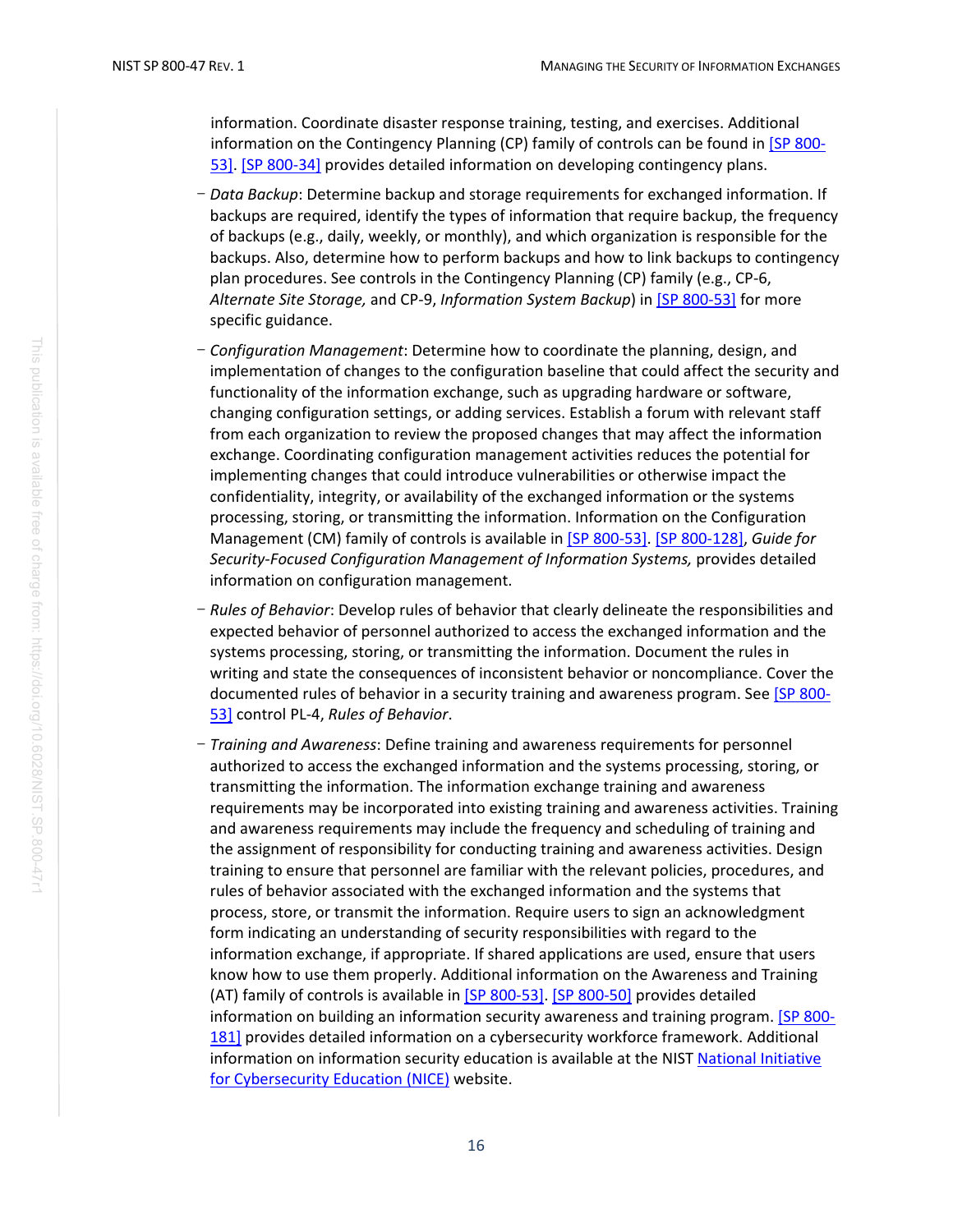#### <span id="page-25-0"></span>**3.1.5 Step 5: Document Appropriate Agreements***[8](#page-25-1)*

The joint planning team determines and documents the agreements needed to govern the exchanged information; the systems processing, storing, or transmitting the information; the roles and responsibilities of the affected organizations and users; the terms under which the organizations will abide by the agreement based on the team's review of relevant technical, security, and administrative issues (as described in [Section 3.1.4\)](#page-20-2); and other appropriate requirements. More than one type of agreement may be needed, such as an interconnection security agreement coupled with a nondisclosure agreement. Organizations are advised to seek legal advice regarding the precedence and authority of agreements.

The Potential Agreements Matrix (Table 1) reflects agreements that may be needed based on the type or method of information exchange (rows) and the impact of a loss of that information (columns). The matrix is not intended to be prescriptive or limit the risk-based agreement choices by organizations but rather provides **initial** guidance to assist organizations in determining the most appropriate agreements. Additional criteria may also impact the types of agreements needed, including relevant technical, security, and administrative issues, as described in [Section 3.1.4.](#page-20-2)

<span id="page-25-1"></span><sup>&</sup>lt;sup>8</sup> [OMB [Circular A-130\]](#page-40-0) requires agreements (e.g., memoranda of understanding, interconnection security agreements, contracts) for interfaces between the systems used or operated by contractors or other entities on behalf of the Federal Government or that collect or maintain federal information on behalf of the Federal Government and agency-owned or operated systems.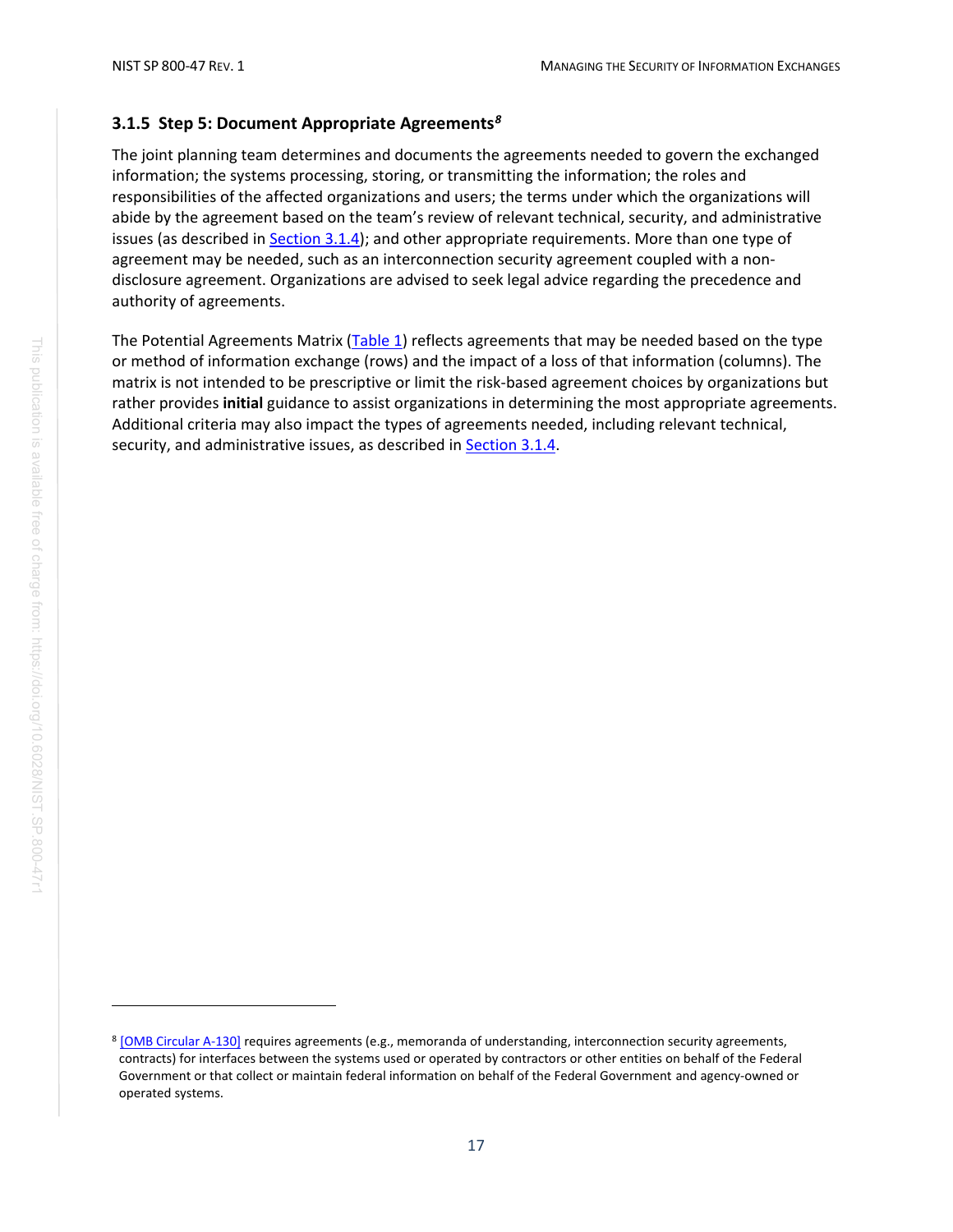<span id="page-26-0"></span>

|                                                            | <b>Low-Impact Information</b>          | <b>Moderate-Impact</b><br><b>Information</b>                                                                                         | <b>High-Impact Information</b>                                                                                                        |
|------------------------------------------------------------|----------------------------------------|--------------------------------------------------------------------------------------------------------------------------------------|---------------------------------------------------------------------------------------------------------------------------------------|
| Exchange via email,<br>portable media, or file<br>transfer | Logged in tracking system              | Logged in tracking<br>system; Access<br>Agreement; Acceptable<br>Use Agreement; Non-<br>disclosure Agreement                         | IEA; MOU/MOA; Access<br>Agreement; Acceptable<br>Use Agreement; Non-<br>disclosure Agreement                                          |
| Exchange via database-<br>or web-based services            | Logged in tracking<br>system; contract | IEA; MOU/MOA; Access<br>Agreement; Acceptable<br>Use Agreement; Non-<br>disclosure Agreement;<br>contract                            | IEA; MOU/MOA; Access<br>Agreement; Acceptable<br>Use Agreement; Non-<br>disclosure agreement;<br>contract; service-level<br>agreement |
| Exchange via system<br>interconnection                     | ISA/MOU/MOA; contract                  | ISA/MOU/MOA; Access<br>Agreement; Acceptable<br>Use Agreement; Non-<br>disclosure Agreement;<br>contract; service-level<br>agreement | ISA/MOU/MOA; Access<br>agreement; Acceptable<br>Use Agreement; Non-<br>disclosure agreement;<br>contract; service-level<br>agreement  |

#### **Table 1: Potential Agreements Matrix**

Because the agreements themselves may contain information that is moderate impact or higher, agreements are processed, stored, and transmitted in accordance with impact level to protect against theft, damage, or destruction. Examples of some agreement templates are provided in [Appendix C.](#page-49-0)

## *3.1.5.1 Interconnection Security Agreement*

An interconnection security agreement (ISA) is a document that specifies the technical and security requirements for establishing, operating, and maintaining an interconnection between two or more systems. The ISA also supports a Memoranda of Understanding/Agreement (MOU/A) between the organizations. Specifically, the ISA documents the requirements for connecting the systems; describes the protection requirements and controls necessary to protect exchanged information and the systems processing, storing, or transmitting the information; usually includes a topological drawing of the interconnection; and provides a signature line for participating organizations. An ISA is indicated when the information exchange occurs via an interconnection, as described in [Section 2.1.1.](#page-13-0) Note that the organization may already have an interconnection and corresponding ISA with another organization over which information exchanges occur between multiple systems and in support of multiple mission requirements. In such situations, the information owner determines if the security protections and processes specified in the existing ISA reduce risk to a level acceptable for the information to be exchanged. If the protections and processes are acceptable, additional agreements may still be required (see Table 1). If not, the ISA may be modified or a separate interconnection may be needed. An ISA template is provided i[n Appendix C.](#page-49-0)

## *3.1.5.2 Memoranda of Understanding (MOU) and/or Agreement (MOA)*

A MOU/A is often applied to information exchanges in conjunction with an ISA. In general, an MOU is a statement of intent between the participating organizations to work together and often states goals, objectives, or the purpose for the partnership; details the terms of and conditions for the agreement;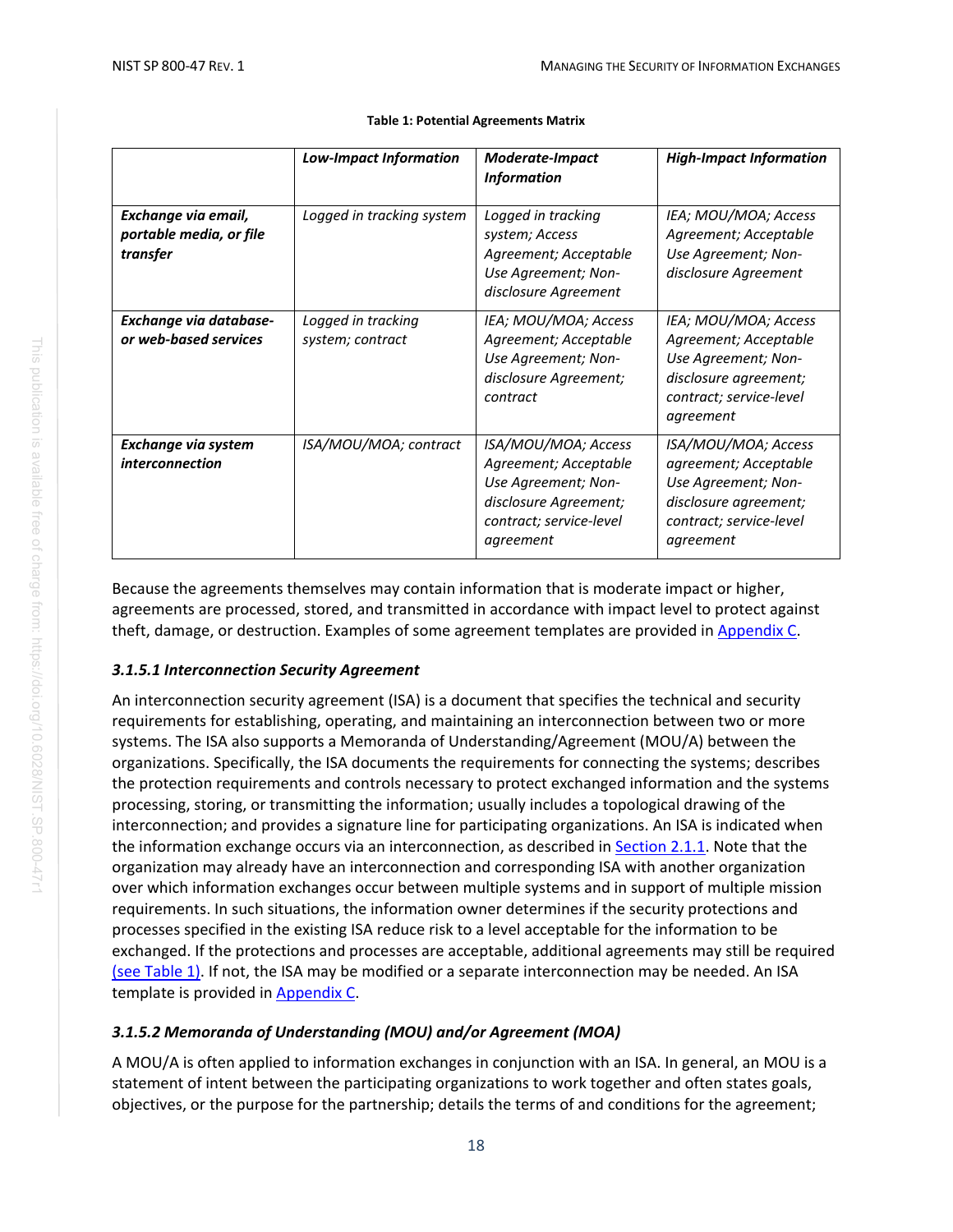and outlines the operations needed to achieve the goals or purpose. The MOA is most often used to address the financial responsibilities and obligations between the parties. While the MOA does not obligate funds, it could specify the authorities who can obligate funds. In support of information exchange, the MOU and MOA collectively address:

- Objectives and purpose for the information exchange;
- Relevant authorities and responsibilities of each organization;
- Terms and conditions for the agreement and exchange of information in a secure manner, including what constitutes acceptable use of the information to be exchanged;
- Financial responsibilities for the exchange; and
- Timeline for discontinuing or reauthorizing the information exchange.

The MOU and MOA do not include technical details on how the information exchange is established or maintained or specific security requirements for the exchange; that is the function of the ISA. An MOU/A is indicated for use in conjunction with an ISA when the information is exchanged via a system interconnection, as described in [Section 2.1.1,](#page-13-0) and may be indicated when moderate- or high-impact information is exchanged via database or web-based service or when high-impact information is exchanged via email, portable storage device, or file transfer. Note that if there are no financial responsibilities associated with the exchange, the MOA may not be indicated. An MOU/A template and development guidance are provided in [Appendix C.](#page-49-0)

#### *3.1.5.3 Information Exchange Agreement*

An information exchange agreement (IEA) is a document that specifies protection requirements and responsibilities for information being exchanged. The IEA is similar to the ISA but does not include technical details associated with an interconnection. Specifically, the IEA describes the protection requirements and controls necessary to protect exchanged information and the systems processing, storing, or transmitting the information and provides a signature line for participating organizations. An IEA may be indicated when the information exchange occurs via one of the exchange methods described in [Section 2.1.2.](#page-15-0) An IEA template is provided in [Appendix C.](#page-49-0)

#### *3.1.5.4 Service-Level Agreement*

A service-level agreement (SLA) represents a commitment between a service provider and one or more customers and addresses specific aspects of the service, such as responsibilities, details on the type of service, expected performance level (e.g., reliability, acceptable quality, and response times), and requirements for reporting, resolution, and termination. Specific to information exchange and interconnections, SLAs explicitly address expectations regarding the *availability* of the connection used to exchange the information. SLAs are often part of a formal contract. An SLA may be indicated for information exchange when the impact of a loss of availability is moderate or high and the information is exchanged via an interconnection provided as part of a contract with a service provider. [\[SP 800-35\]](#page-41-5) provides information on information technology services and service-level agreements.

#### *3.1.5.5 User Agreement, Access Agreement, and Acceptable Use Agreement*

User agreements, access agreements, and acceptable use agreements are user-based agreements that are similar to rules of behavior and specify user responsibilities when exchanging information or accessing information or systems that contain the exchanged information. User responsibilities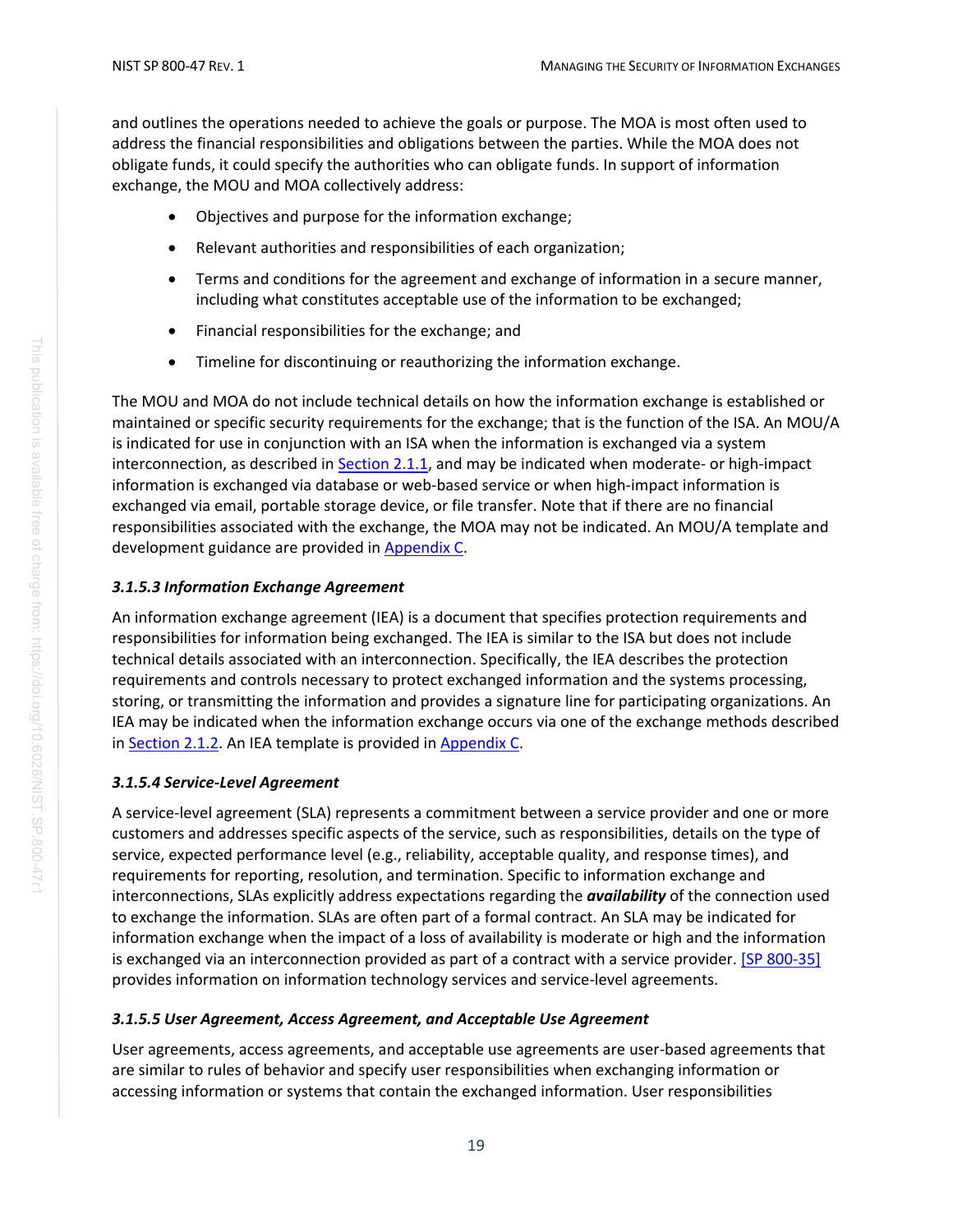addressed in the agreement may include but are not limited to what the user is permitted to do with the information, how the information is to be used, and whether the information can be transmitted to other parties. Users with access to the information read and sign the agreement to acknowledge acceptance and understanding prior to being given access to the information. The user, access, or acceptable use agreement may be specific to the information being exchanged, or the participating organizations may determine that existing agreements or rules of behavior already read and signed by participating organizational users provide sufficient protection.

A user, access, or acceptable use agreement may be indicated for any type of information exchange when the information being exchanged is moderate or high impact.

#### *3.1.5.6 Non-Disclosure Agreement*

A non-disclosure agreement (NDA) delineates specific information, materials, or knowledge that the signatories agree not to release or divulge to any other parties. An NDA may be valid for a defined time frame or may be indefinite.

A non-disclosure agreement may be indicated for information exchange when the information being exchanged is high impact for confidentiality or is personally identifiable information.

#### *3.1.5.7 Other Types of Agreements, Organization-Defined Agreement*

Contracts, agreements that combine elements of the other agreement types, internet service agreements, or other organization-defined agreements may also be applied to the information exchange, as appropriate.

In support of mission or business needs, organizations may enter into interagency and/or interorganizational agreements that are not specific to information exchange but could include the need to exchange information. If information exchange is required to support another agreement, the organization follows the guidance in this publication to determine specific protection and agreement needs for the information to be exchanged.

#### *3.1.5.8 Logged in Tracking System*

A tracking system provides a method to log and track information exchange outside of the authorization boundary. Examples of tracking systems include but are not limited to internal spreadsheets or databases; Governance, Risk, and Compliance (GRC) tools or other automated tools; and keeping up-todate control implementation information in a system security plan. Note that requirements for tracking information exchanges may be addressed as part of other types of agreements (e.g., ISA and IEA).

#### <span id="page-28-0"></span>**3.1.6 Step 6: Approve or Reject the Information Exchange**

The joint planning team submits the proposed agreements to the relevant AO or other risk management official from each organization and requests approval for the information exchange. Upon receipt, the AOs or risk management officials review the proposed agreements as well as any other relevant documentation or activities. Based on the review, the AOs or risk management officials decide on one of the following:

- Approve the information exchange, or
- Reject the information exchange.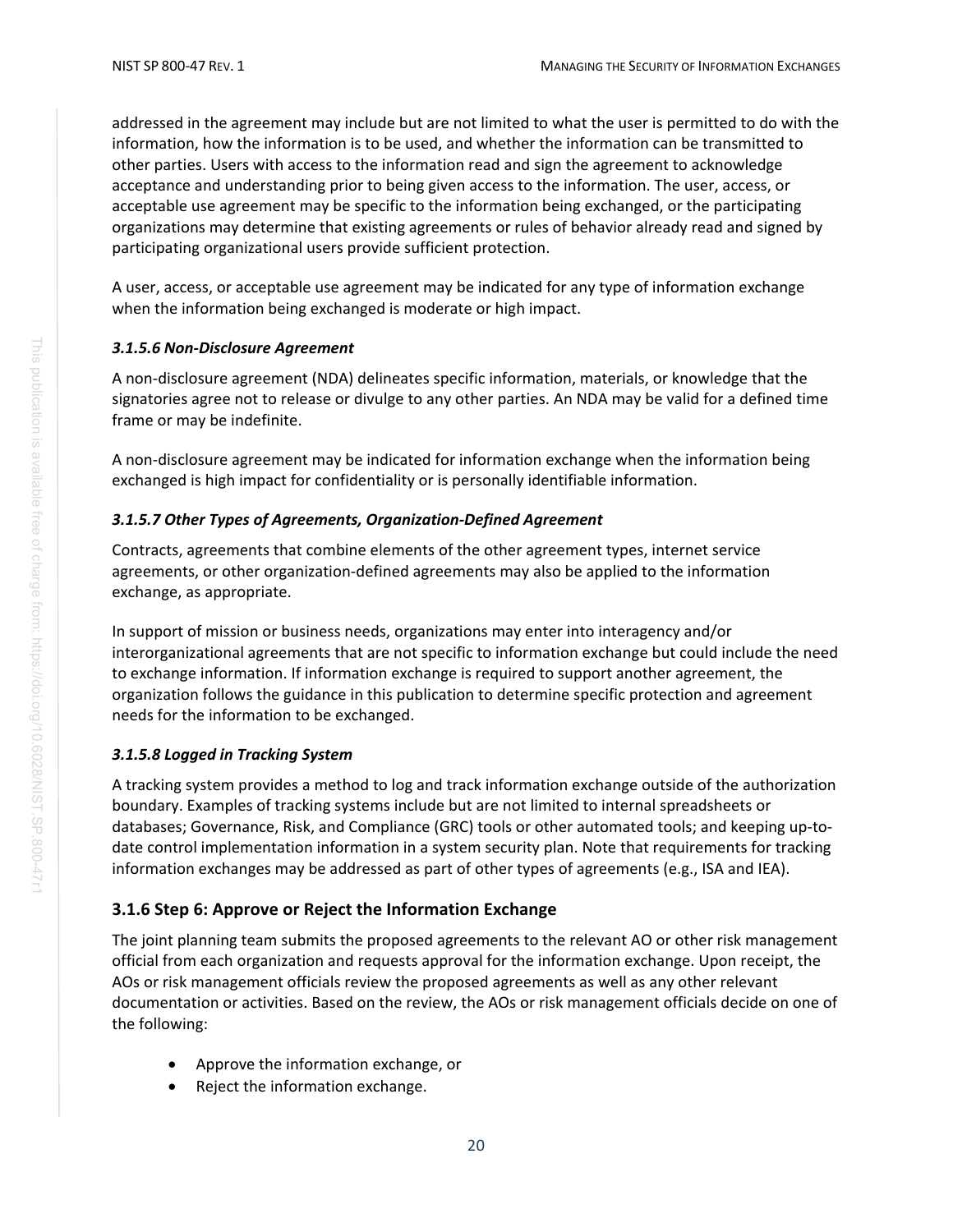If the AOs or risk management officials accept the agreement(s), they sign and date the documents, thereby approving the information exchange. The agreements are then retained by participating organizations in accordance with organizational retention policies and procedures. Notify the appropriate program manager or any other officials responsible for the information and information exchange within each organization that the agreement to exchange information has been approved.

If the agreements are rejected by one or more AO or risk management official, the AO or risk management official may propose solutions and/or specify additional requirements to be completed before approval is granted, including the implementation of additional security controls. In addition, a timeline for completing the tasks is specified. The joint planning team works to meet the requirements, then resubmits the updated exchange agreements.

#### <span id="page-29-0"></span>**3.1.7 Emergency Information Exchange**

Emergency situations may arise that necessitate an immediate information exchange. When time does not allow for following the established information exchange security management process, the information exchange can still be managed and controlled. For example, prior to the exchange, the organization may include instructions for handling and protecting the information, restrictions for access to the information, or user access or non-disclosure agreements.

It is incumbent upon information and/or system owners to, at a minimum, document the information exchanged as part of the emergency, the justification for the emergency exchange, and the roles and specific individuals involved in the emergency exchange. Emergency information exchanges are reviewed by participating organizations as soon as is practical after the emergency exchange. If the emergency exchange is to become a recurring or permanent exchange, participating organizations conduct the information exchange security management process after the initial emergency exchange. If the emergency exchange is an isolated event, participating organizations ensure protection of the information commensurate with risk and may follow up with appropriate agreements.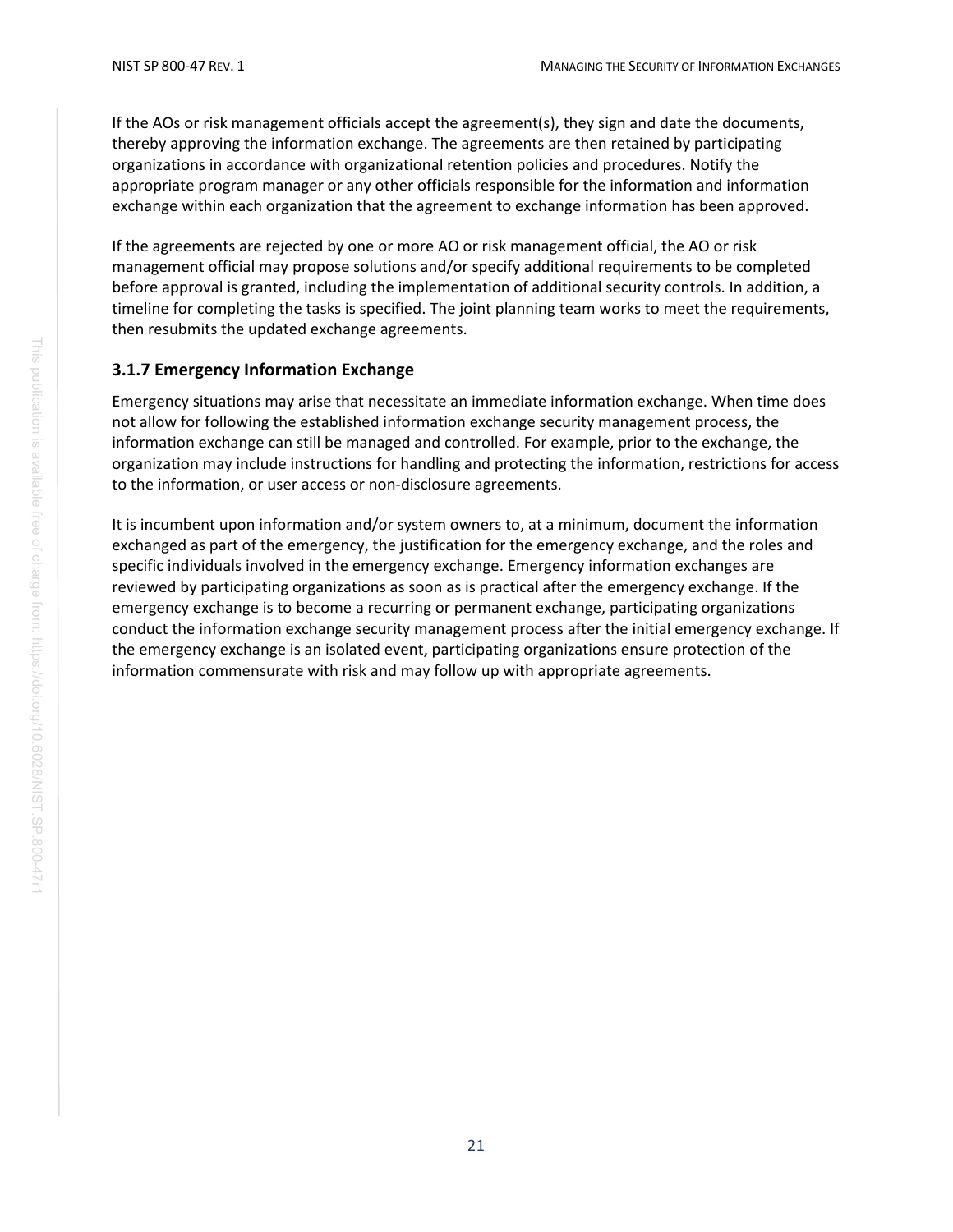## <span id="page-30-0"></span>**3.2 Establishing the Information Exchange**

After the information exchange is planned and approved, it may be implemented. This section provides recommended steps for establishing the information exchange, as shown i[n Figure 4.](#page-30-2)



**Figure 4: Information Exchange Establish Phase**

## <span id="page-30-2"></span><span id="page-30-1"></span>**3.2.1 Step 1: Develop an Implementation Plan**

To ensure that information is exchanged securely, the joint planning team develops an information exchange implementation plan. The purpose of the implementation plan is to centralize all aspects of the information exchange effort in one document and to clarify how the technical requirements specified in the agreement(s) will be implemented. A well-developed implementation plan greatly improves the likelihood that the information exchange is implemented successfully and securely.

As appropriate, the implementation plan:

- Describes the systems involved in the information exchange
- $\bullet$  Identifies the impact level of the information<sup>[9](#page-30-3)</sup> to be exchanged
- Identifies personnel responsible for establishing and maintaining the information exchange and specifies their responsibilities
- Identifies implementation tasks and procedures
- Identifies and describes security controls implemented to protect the confidentiality,

<span id="page-30-3"></span><sup>&</sup>lt;sup>9</sup> The impact level of the information is determined during the RMF Categorization Step, described i[n \[SP 800-37\].](#page-41-0)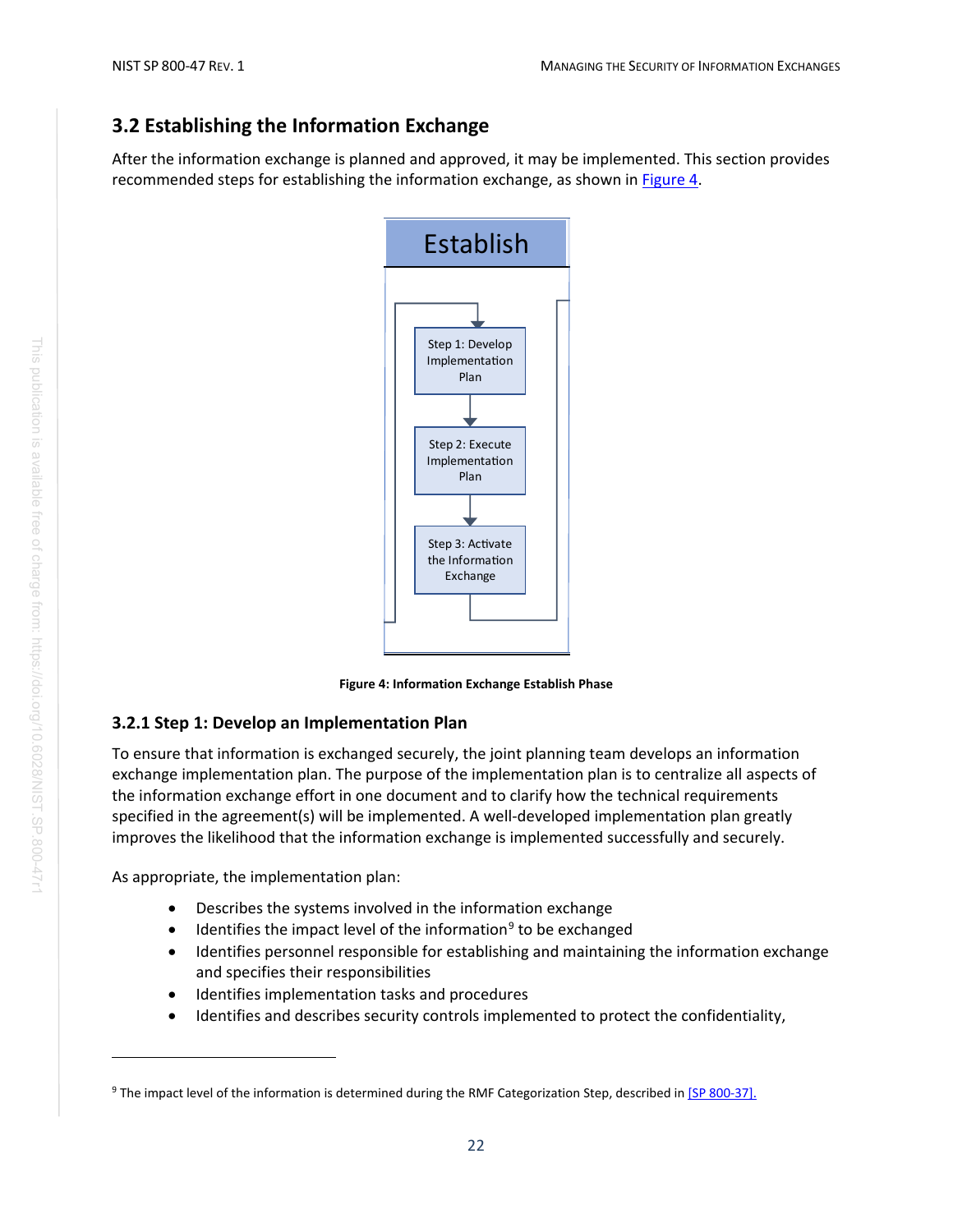integrity, and availability of the exchanged information

- Provides control assessment and measurement criteria to help ensure that the information is exchanged securely
- Specifies training requirements for users (if applicable), including a training schedule
- Cites or includes all relevant documentation, such as system security plans, design specifications, and standard operating procedures

#### <span id="page-31-0"></span>**3.2.2 Step 2: Execute the Implementation Plan**

After the implementation plan is developed, reviewed, and approved by senior members of the planning team, the plan may then be executed. A list of recommended tasks for implementing an information exchange is provided below.

#### *3.2.2.1 Install or Configure Hardware and Software*

It may be necessary to install new hardware and software or to configure existing hardware and software to support the information exchange.

#### *3.2.2.2 Implement or Configure Security Controls*

If security controls are not in place or are configured improperly, the process of establishing the information exchange could expose the systems to access by unauthorized personnel. Therefore, the first step is to implement appropriate security controls or to configure existing controls, as specified in the agreement(s) and implementation plan. Security controls may include any of the controls from [SP [800-53\]](#page-41-2) (based on risk assessment and system impact levels).

#### *3.2.2.3 Integrate Applications*

Integrate applications or protocols for services that support the information exchange. Examples include but are not limited to database applications, email, web browsers, application servers, authentication servers, domain servers, development tools, editing programs, and communications programs.

#### *3.2.2.4 Conduct Operational and Security Testing*

Conduct an assessment to determine if the equipment that supports the information exchange operates properly and that there are no obvious ways for unauthorized users to circumvent or defeat security controls. [10](#page-31-1) Test the interface between applications across the exchange, and simulate data traffic at planned activity levels to verify correct translation at the receiving end. Test security controls under realistic conditions. If possible, conduct testing in an isolated, non-operational environment to avoid affecting the systems.

Document the results of the testing and compare them with a set of predetermined operational and security requirements approved by each organization. Determine whether the results meet a mutually agreed upon level of acceptable risk and whether other actions are required. Correct weaknesses or problems and document the actions taken. Retest the exchange and implemented controls to ensure that weaknesses or problems were eliminated and that new flaws have not been introduced.

<span id="page-31-1"></span> $10$  Operational and security assessments may be performed as part of ongoing risk management in accordance wit[h \[SP 800-37\],](#page-41-0) [\[SP 800-53A\],](#page-41-6) an[d \[SP 800-137\].](#page-43-2)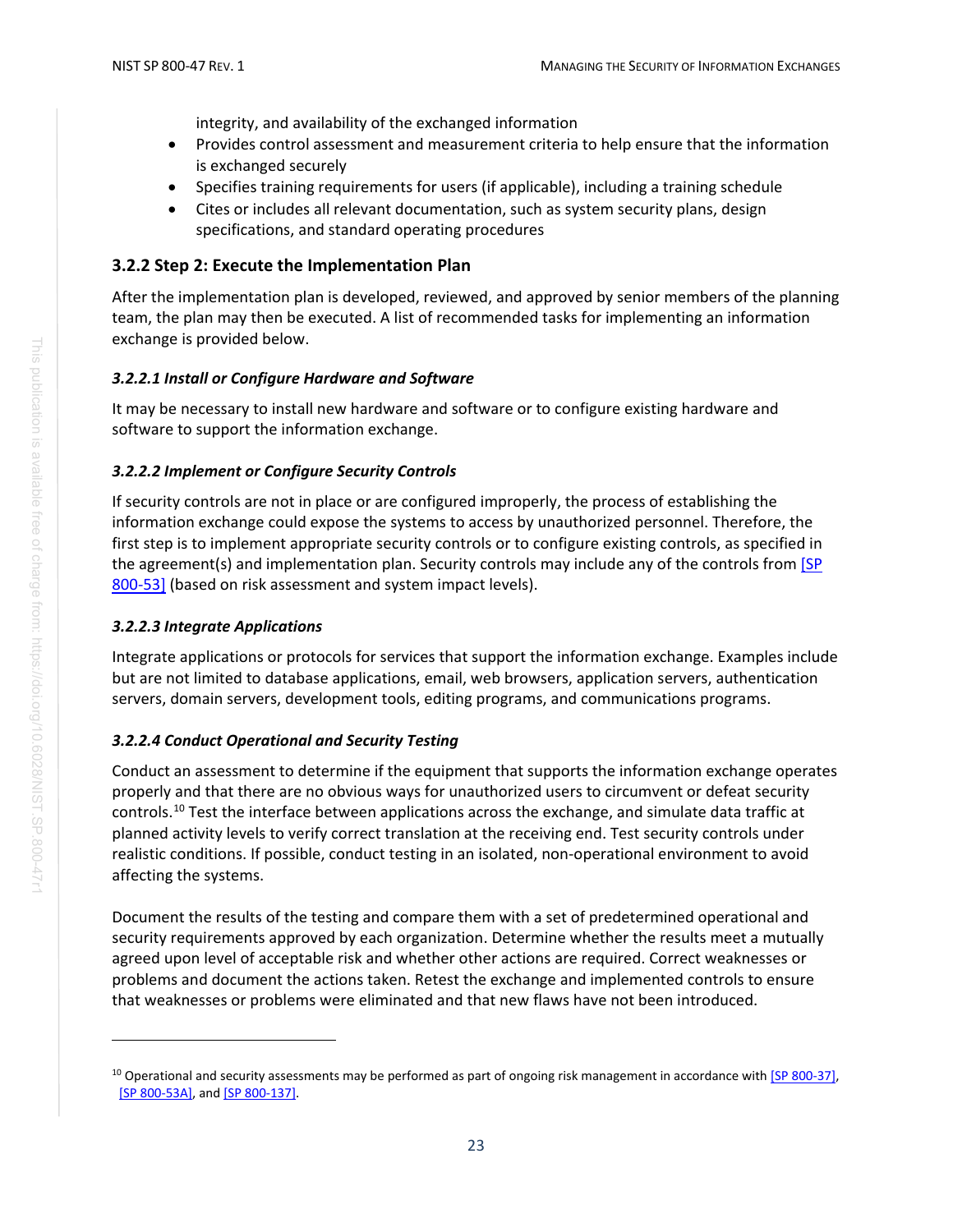#### *3.2.2.5 Conduct Security Training and Awareness*

Conduct security training and awareness for all authorized personnel who will be involved in managing, using, or operating the information exchange. Periodically provide training and awareness for new users and refresher training for all users. Distribute the rules of behavior to all personnel who will be authorized to exchange information. Ensure that personnel know how to report suspicious or prohibited activity and how to request assistance if they encounter problems.

#### *3.2.2.6 Update System Security Plans*

The organizations update their system security plans and related artifacts to reflect the changed security environment in which their respective system operates. In addition, consider conducting mutual reviews of those sections of the updated plans that are relevant to the information exchange. The details for conducting mutual reviews are addressed in information exchange agreements.

It is recommended that the security plans include the following information regarding the information exchange (and other information exchanges, if appropriate):

- Names of affected systems
- Participating organizations
- Method of exchange
- Names and titles of authorizing management officials
- Date of authorization
- Description/types of information to be exchanged
- Impact level of each type of information to be exchanged
- Impact level of affected systems
- Affected system interfaces
- Hardware inventory
- Software inventory
- Security concerns and rules of behavior governing the information exchange

See [SP [800-18\],](#page-40-6) *Guide for Developing Security Plans for Federal Information Systems,* for more information.

#### *3.2.2.7 Conduct Security Assessment and Authorization Activities*

Establishing an information exchange may represent a significant change to affected systems. Before proceeding further, each participating organization assesses and authorizes their respective system to provide assurance that security protections remain at an acceptable level of risk. [\[SP 800-37\]](#page-41-0) provides information on assessment and authorization activities as part of the NIST Risk Management Framework.

#### <span id="page-32-0"></span>**3.2.3 Step 3: Activate the Information Exchange**

Activate the information exchange for use by all parties, following prescribed guidelines. It is recommended that the organizations closely monitor the information exchange for an agreed upon period to ensure that it operates properly and securely. Analyze audit logs carefully and frequently and monitor the types of assistance requested by users. Document and correct any weaknesses or problems that occur.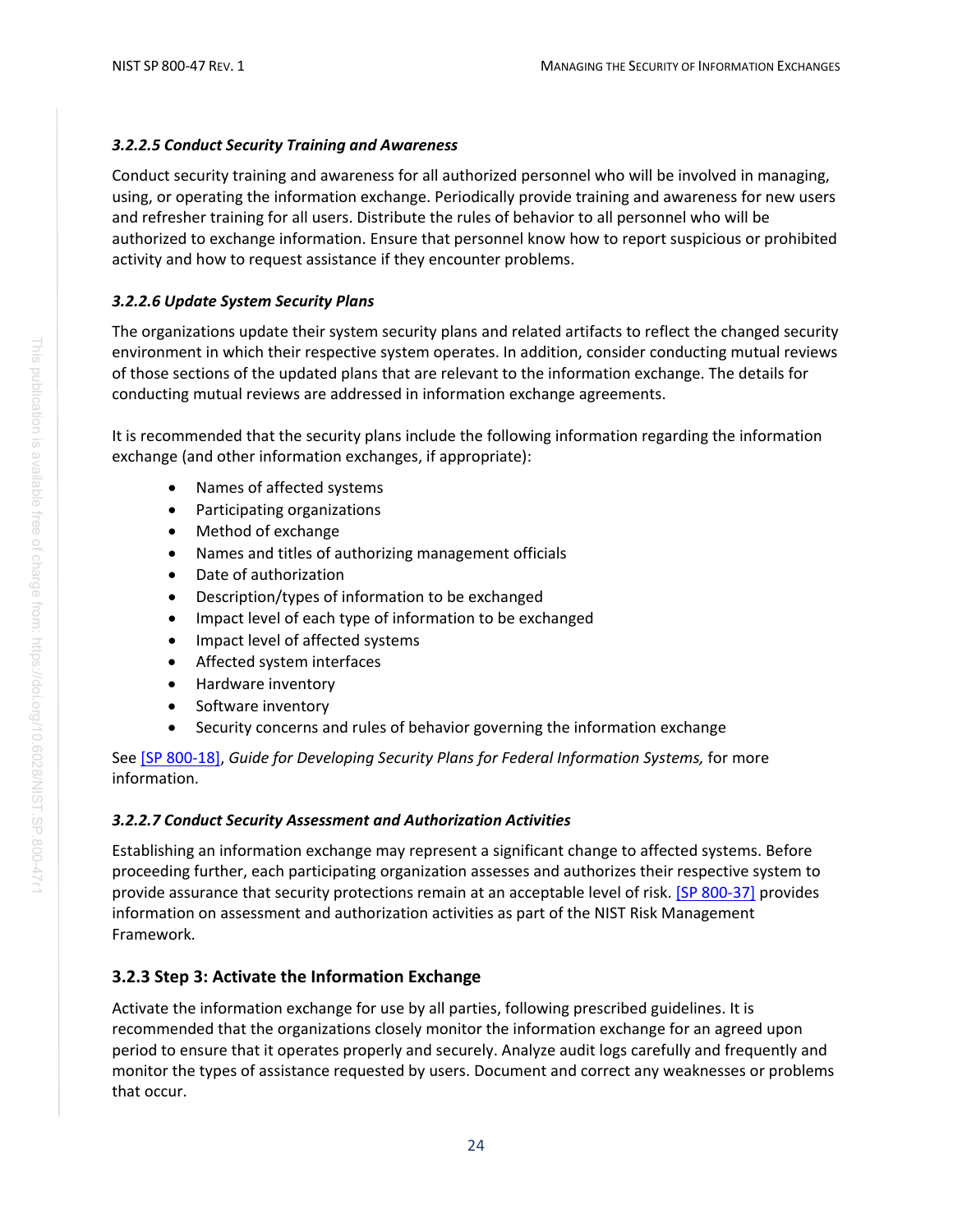## <span id="page-33-0"></span>**3.3 Maintaining the Information Exchange**

Once established, the information exchange is actively maintained to help ensure that the information is exchanged securely. This section describes recommended activities for maintaining the information exchange, as shown in [Figure 5.](#page-33-2)

- Maintain clear lines of ongoing communication.
- Maintain systems and system components.
- Manage user accounts
- Conduct security assessments and ongoing authorization.
- Analyze event logs.
- Report and respond to security incidents.
- Coordinate contingency planning activities.
- Manage changes.
- Review and update system security plans and applicable agreements.
- Review continued need for the information exchange.



**Figure 5: Information Exchange Maintain Phase**

## <span id="page-33-2"></span><span id="page-33-1"></span>**3.3.1 Maintain Clear Lines of Communication**

It is critical that the organizations participating in an information exchange maintain clear lines of communication and communicate regularly. Open lines of communication help to ensure that the information exchange and any associated interconnections are properly maintained and that security controls remain effective. Open communications also facilitate changes in management activities by making it easy for all sides to notify each other about planned system changes that could affect the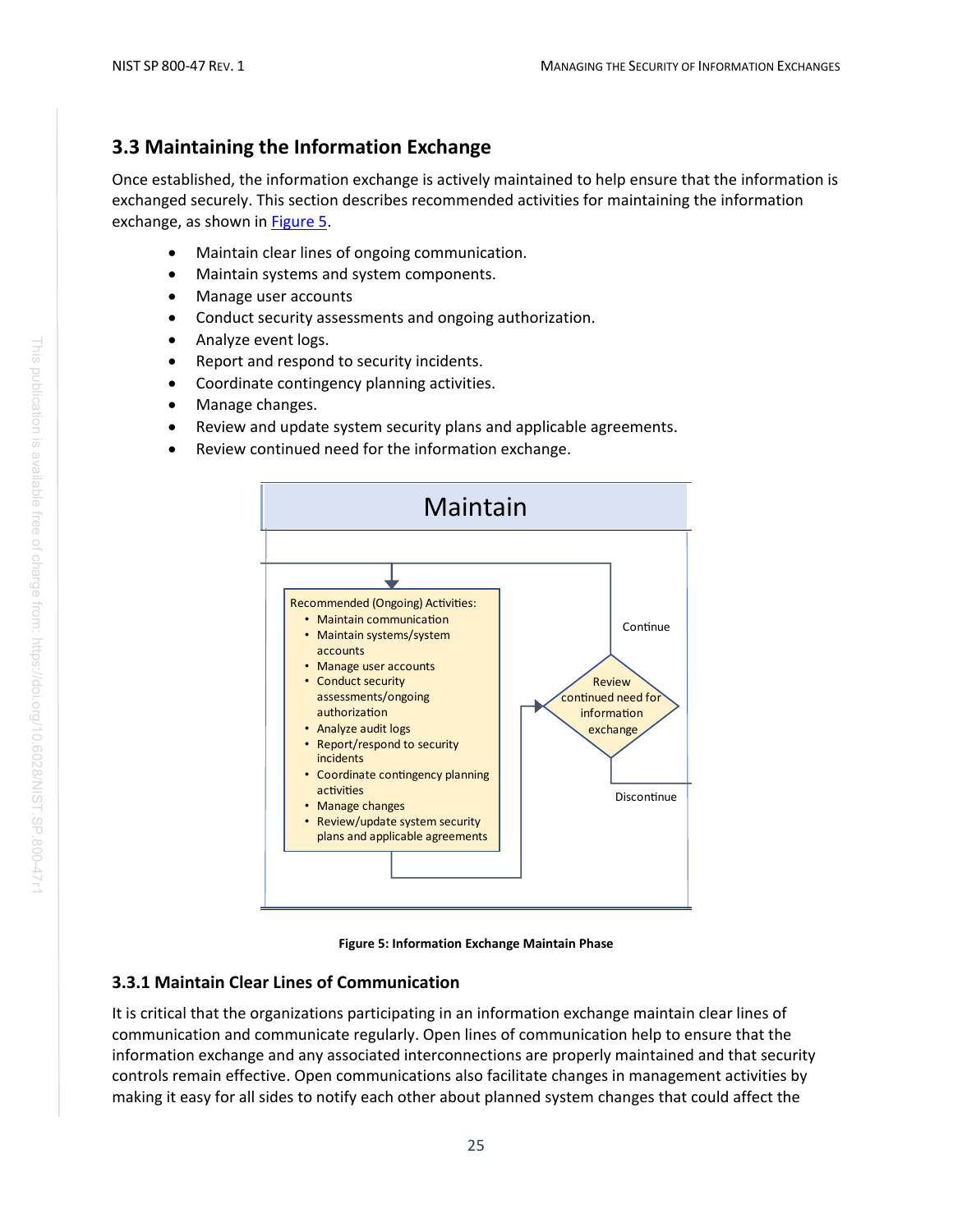information exchange. Finally, maintaining clear lines of communication enables organizations to promptly notify each other of security incidents and system disruptions and to conduct coordinated responses.

Communication between designated personnel is accomplished by using procedures specified in agreements associated with the information exchange. Topics for communication include but are not limited to the following:

- Initial agreements and changes to agreements
- Changes in designated management and technical personnel
- Activities related to establishing and maintaining the information exchange
- Changes to management activities that could affect the information exchange
- Security incidents that could affect systems and data associated with the information exchange
- Contingencies that disrupt any of the systems associated with the information exchange
- Termination of the information exchange
- Planned restoration of the information exchange

#### <span id="page-34-0"></span>**3.3.2 Maintain Systems and System Components**

The participating organizations agree on the ownership and maintenance of any systems and system components used to facilitate the information exchange. Systems and system components are maintained in accordance with implemented controls from the [\[SP 800-53\]](#page-41-2) Maintenance family.

#### <span id="page-34-1"></span>**3.3.3 Manage User Accounts**

User accounts associated with the information exchange are actively managed in accordance with implemented controls from the [\[SP 800-53\]](#page-41-2) Access Control, Identification and Authentication, and Personnel Security families.

#### <span id="page-34-2"></span>**3.3.4 Conduct Security Assessments**

Security controls that support the information exchange are assessed with the frequency agreed upon by the participating organizations, whenever a significant change occurs, and/or in accordance with organizational continuous monitoring programs to ensure that the controls are operating effectively and are providing adequate protection.

Security assessments may be conducted by the designated audit authorities of one or all of the participating organizations or by an independent third party. The organizations agree on the rigor of reviews as well as processes for reporting and responding to assessment findings.

SPs [\[800-37\],](#page-41-0) [\[800-53A\],](#page-41-6) an[d \[800-115\]](#page-42-5) and [\[NISTIR 8011\]](#page-43-3) provide guidance on conducting security assessments. **[\[SP 800-137\]](#page-43-2)** provides guidance on continuous monitoring.

#### <span id="page-34-3"></span>**3.3.5 Analyze Event Logs**

Event logs for systems and system components associated with the information exchange are analyzed with the frequency agreed upon by the participating organizations to detect and track unusual or suspicious activities. Event logs are managed in accordance with implemented controls from the [SP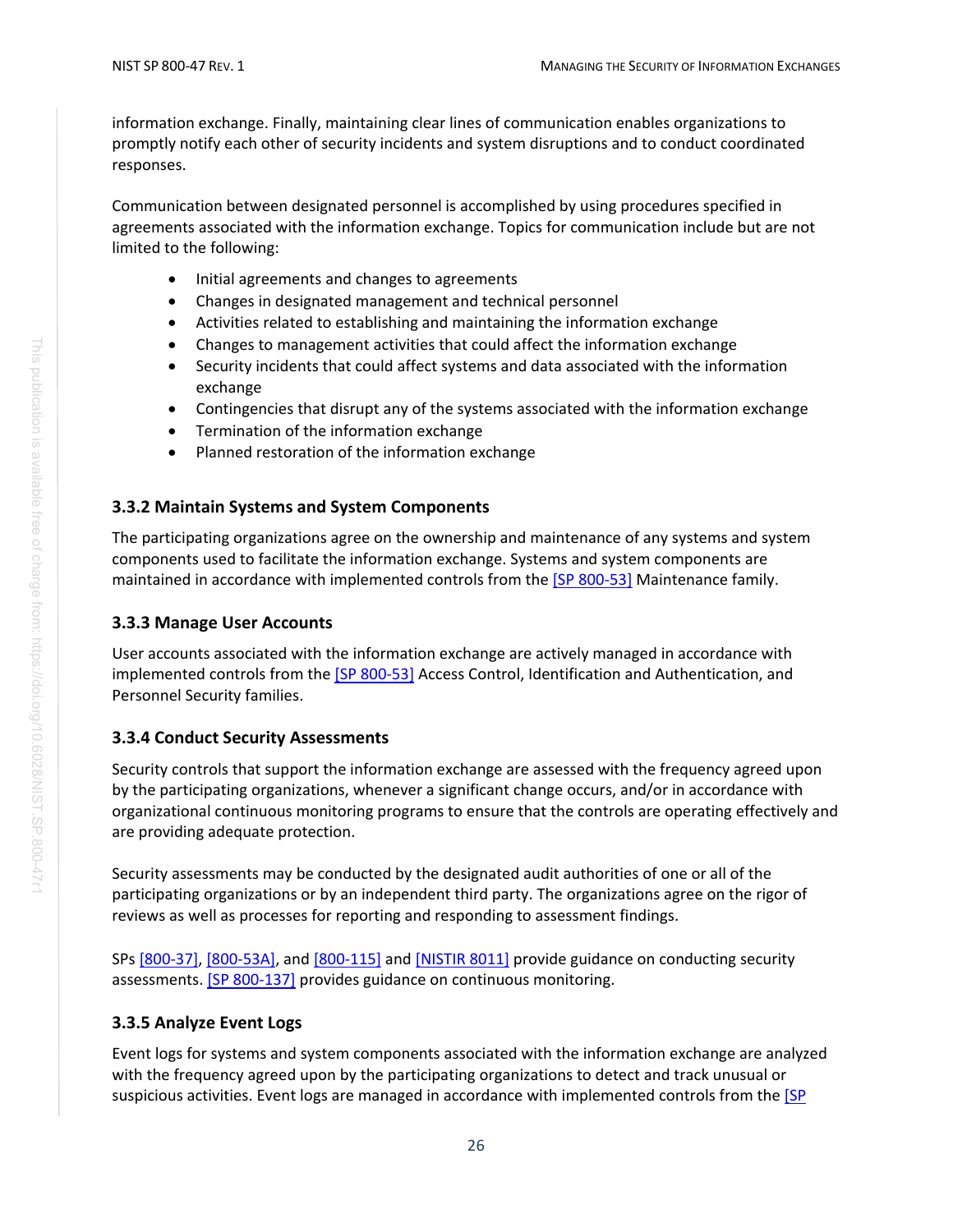[800-53\]](#page-41-2) Audit and Accountability family. [\[SP 800-92\]](#page-42-6) provides guidance on log management.

#### <span id="page-35-0"></span>**3.3.6 Report and Respond to Security Incidents**

Organizations that participate in the information exchange notify each other of security incidents or suspected security incidents that affect systems or system components associated with the information exchange. The organizations then take appropriate steps to isolate and respond to such incidents in accordance with their respective incident response procedures and implemented controls from the [SP [800-53\]](#page-41-2) Incident Response family. Depending on the type and severity of the incident, organizations may need to coordinate incident response activities or even terminate the information exchange. The applicable agreements for the information exchange address the roles and responsibilities for incident response for each participating organization, along with incident notification and emergency termination processes. Incidents are reported in accordance with applicable laws, executive orders, directives, regulations, policies, standards, and guidelines. SPs [\[800-61\],](#page-42-2) [\[800-83\],](#page-42-3) and [\[800-86\]](#page-42-4) provide guidance on incident response. Also see [\[US-Cert Federal Incident Notification Guidelines\].](#page-44-3)

#### <span id="page-35-1"></span>**3.3.7 Coordinate Contingency Planning Activities**

The organizations coordinate contingency planning training, testing, and exercises to minimize the impact of disasters and other contingencies that could damage systems involved in the information exchange or jeopardize the confidentiality, integrity, or availability of shared data. Give special attention to emergency alerts and notifications, damage assessments, and response and recovery, including data retrieval. The organizations may consider developing joint procedures based on existing contingency plans, if appropriate. Finally, the organizations notify each other about changes to emergency POC information (primary and alternate), including changes in staffing, addresses, telephone and fax numbers, and email addresses. [\[SP 800-34\]](#page-40-5) provides guidance on contingency planning.

#### <span id="page-35-2"></span>**3.3.8 Manage Configuration Changes**

Effective configuration management is critical to the maintenance and security of the information exchange. Each organization establishes a change control board (CCB) or a similar body to review and approve planned changes to its respective systems, such as upgrading software or adding services.

The decision to upgrade or modify a system is based on the security requirements specified in applicable agreements and a determination that the change will not adversely affect the exchange of information. It is recommended that planned changes be tested in an isolated, non-operational environment to avoid affecting systems. In addition, notify other parties of the changes in writing, and allow participating organizations to be involved in the process.

If a planned change is specifically applicable to the information exchange, participating organizations establish a joint CCB or a similar body to review and approve the change. In most cases, such changes are designed to improve the operation and security of the information exchange, such as by adding new functions, improving user interfaces, and eliminating (or mitigating) known vulnerabilities. Nevertheless, it is critical that organizations carefully review the changes before implementing them and manage and track the changes after they are made. [\[SP 800-128\]](#page-43-0) provides guidance on security-focused configuration management.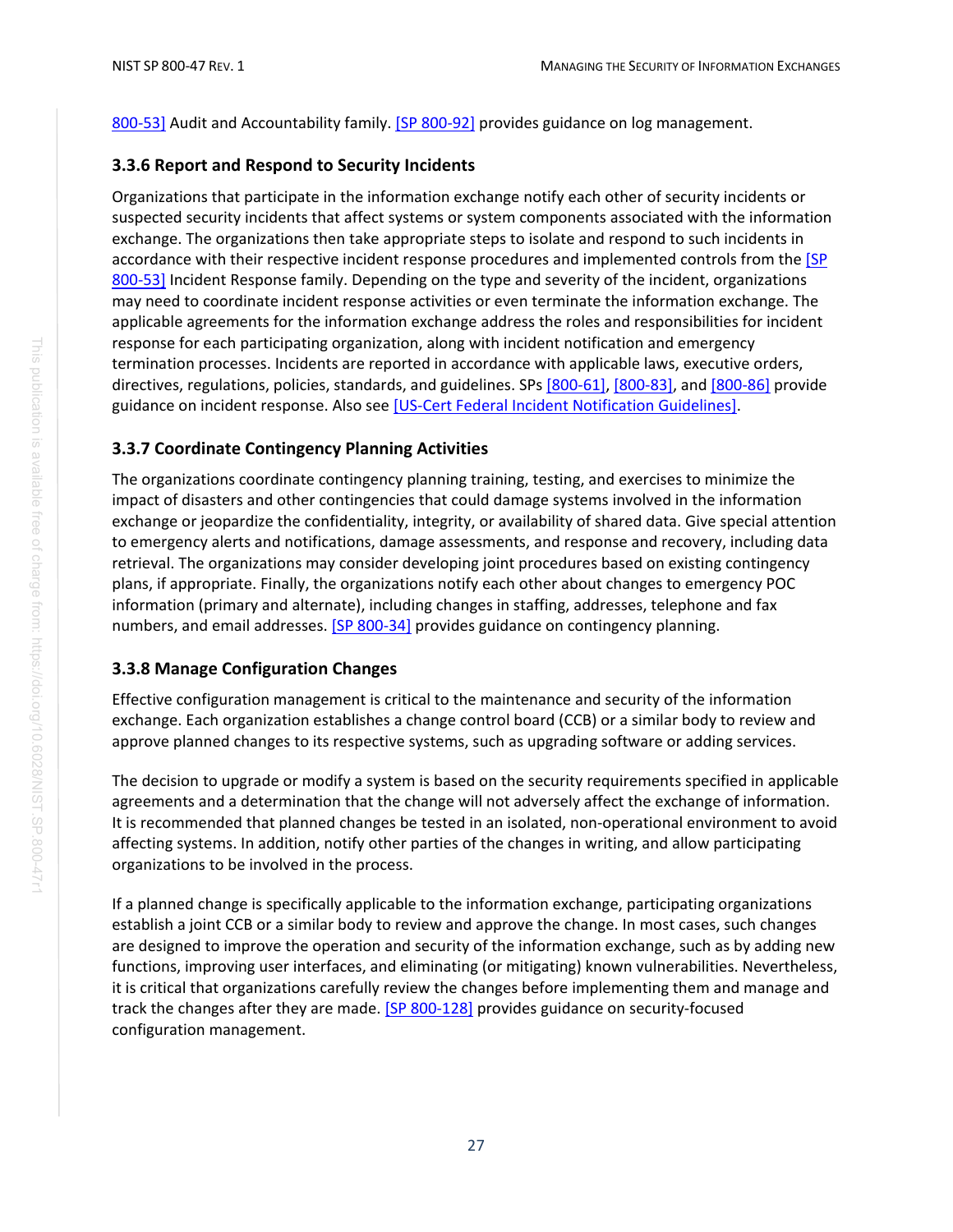#### <span id="page-36-0"></span>**3.3.9 Review and Maintain System Security Plans and Applicable Agreements**

System security plans, applicable agreements (e.g., ISA, MOU/MOA, IEA, and access agreements), and other relevant documentation pertaining to the information exchange are reviewed and updated with a frequency agreed upon by the participating organizations or whenever there is a significant change to systems associated with the information exchange. Refer to [\[SP 800-18\]](#page-40-6) for information on updating system security plans.

#### <span id="page-36-1"></span>**3.3.10 Review the Continued Need for the Information Exchange**

The business case for continuing the information exchange is reviewed with a frequency agreed upon by the participating organizations to determine if the exchange of information remains necessary. If the information exchange is no longer necessary, [Section 3.4](#page-37-0) provides information on discontinuing the information exchange.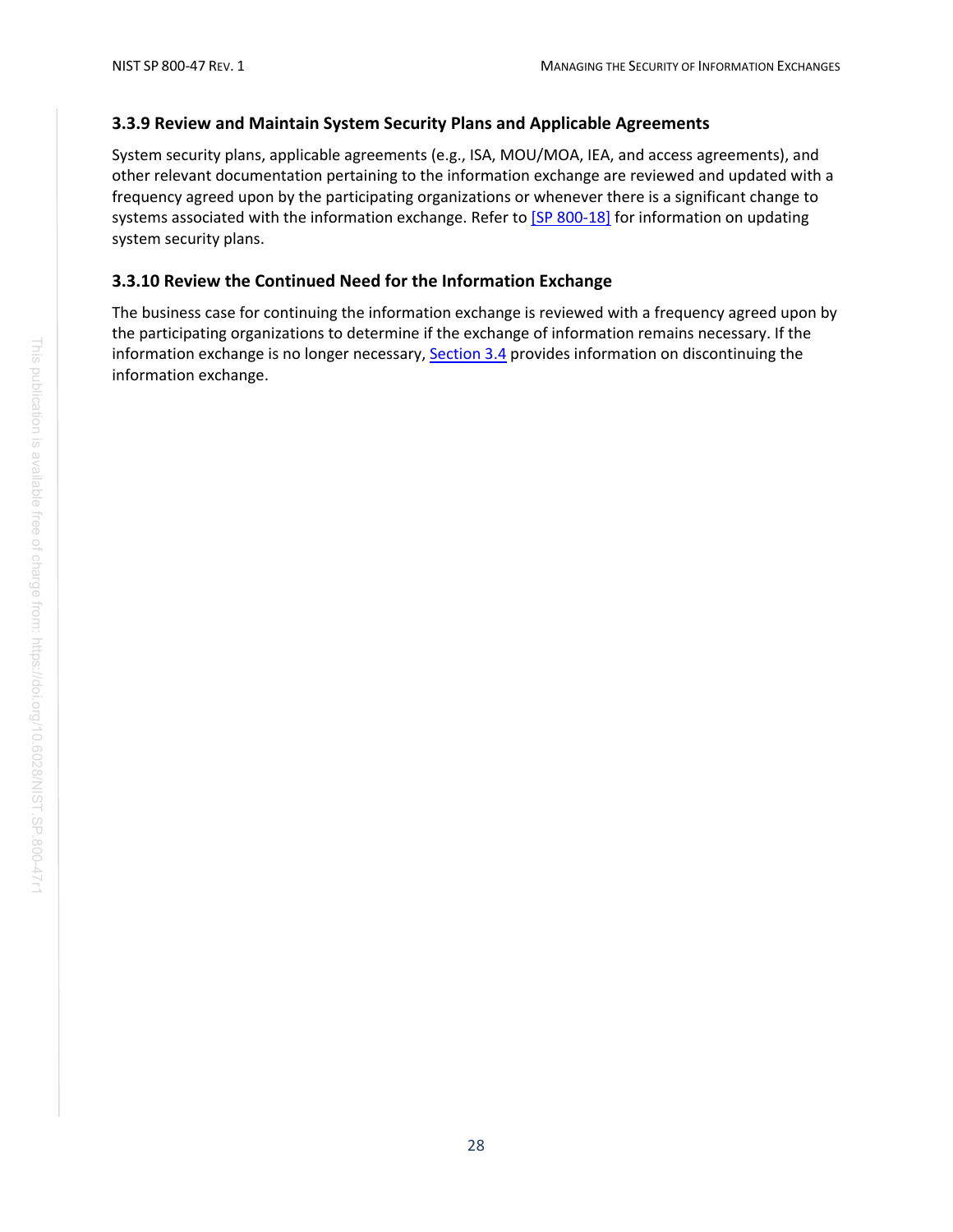## <span id="page-37-0"></span>**3.4 Discontinuing the Information Exchange**

This section describes the process for discontinuing the information exchange, as shown in Figure 6. To the greatest extent possible, the information exchange is discontinued in a methodical manner to avoid system disruptions.



**Figure 6: Information Exchange Discontinue Phase**

## <span id="page-37-2"></span><span id="page-37-1"></span>**3.4.1 Planned Discontinuance**

The decision to discontinue the information exchange involves appropriate managerial, security, and technical staff and is based on a valid rationale, such as ongoing security failures by one or more participants or the lack of a mission-based need to continue the exchange. Before discontinuing the information exchange, the initiating party notifies the other parties in writing and waits to receive an acknowledgment in return. The notification describes the reasons for discontinuing the information exchange, provides the proposed timeline for the discontinuance, and identifies the technical and managerial staff who will conduct the discontinuance.

An organization may have a variety of reasons to discontinue the information exchange, including:

- Changed mission or business needs
- Failed security assessments, including increases in risks that rise to unacceptable levels
- Inability to abide by the technical specifications of agreements
- Inability to abide by the terms and conditions of the agreements
- Cost considerations, including increases in the cost of maintaining the exchange
- Changes in system configuration or in the physical location of equipment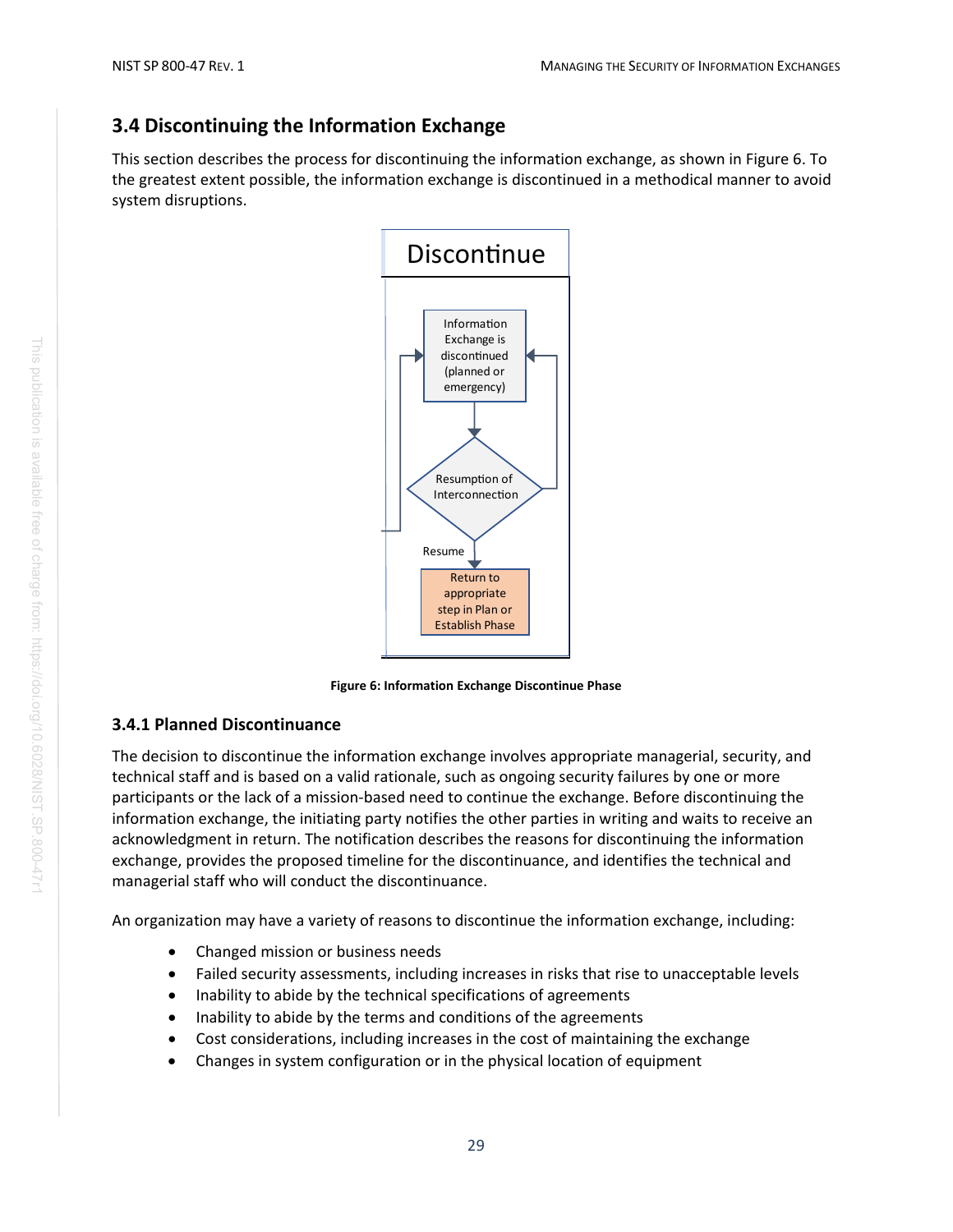Schedule the discontinuance of the information exchange so that it permits a reasonable period for internal business planning and allows participants to make appropriate preparations, including notifying affected users and identifying alternative resources for continuing operations. In addition, managerial and technical staff from each organization coordinate to determine the logistics of discontinuing the information exchange and the disposition of shared data, including purging and overwriting moderateor high-impact data and coordinating with records management. Discontinue the information exchange when the impact on users is minimal, based on known activity patterns. Following the discontinuance, each organization updates affected system security plans and related documents to reflect the changed security environment in which its respective systems operate.

#### <span id="page-38-0"></span>**3.4.2 Emergency Discontinuance**

If a participating organization detects an attack, intrusion attempt, or other contingency that exploits or jeopardizes the information or systems involved in the information exchange, it might be necessary to abruptly terminate the information exchange without providing written notice to the other party. Such an extraordinary measure is taken only in extreme circumstances and only after consultation with appropriate technical staff and senior management.<sup>[11](#page-38-2)</sup>

The decision to make an emergency discontinuance is made by the system owner and implemented by technical staff. If the system owner is unavailable, a predesignated staff member may authorize the discontinuance in accordance with written criteria that stipulate the conditions under which this authority can be exercised.

The system owner or designee immediately notifies the other party's emergency contact by telephone or other verbal method and receives confirmation of the notification. All parties work together to isolate and investigate the incident in accordance with incident response procedures, including conducting a damage assessment and reviewing audit logs and security controls. If the incident was an attack or an intrusion attempt, the parties notify the relevant law enforcement authorities and make every attempt to preserve evidence.

After the emergency discontinuance, the initiating party provides a written notification to the other party in a timely manner. The notification describes the nature of the incident, explains why the information exchange was discontinued, describes how the information exchange was terminated, and identifies actions taken to isolate and investigate the incident. In addition, the notification may specify when and under what conditions the information exchange may be restored.

#### <span id="page-38-1"></span>**3.4.3 Resumption of Interconnection**

The organizations may choose to resume the information exchange after it has been discontinued. The decision to resume the information exchange is based on the cause and duration of the discontinuance. For example, if the information exchange was discontinued because of an attack, intrusion, or other contingency, all parties implement appropriate countermeasures to prevent a recurrence of the problem and modify agreements to address any issues that require attention. Alternatively, if the information exchange has been discontinued for a long period of time (e.g., several months or more),

<span id="page-38-2"></span> $11$  Each organization should consult with its legal counsel well in advance of a potential emergency disconnection in order to address issues related to liability, investigation, and evidence preservation.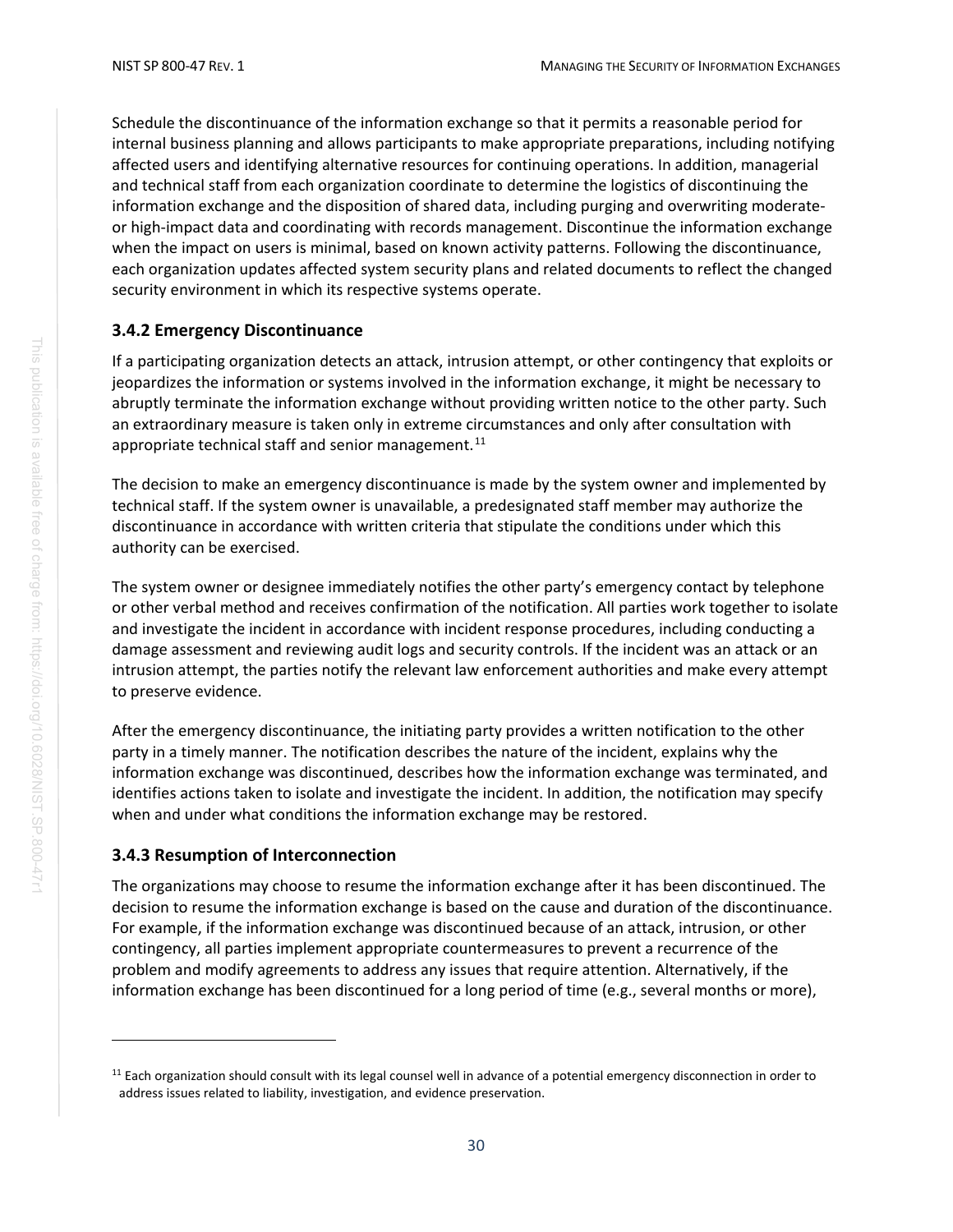each party performs a risk assessment on its respective system and reexamines all relevant planning and implementation issues, including the development of new agreements.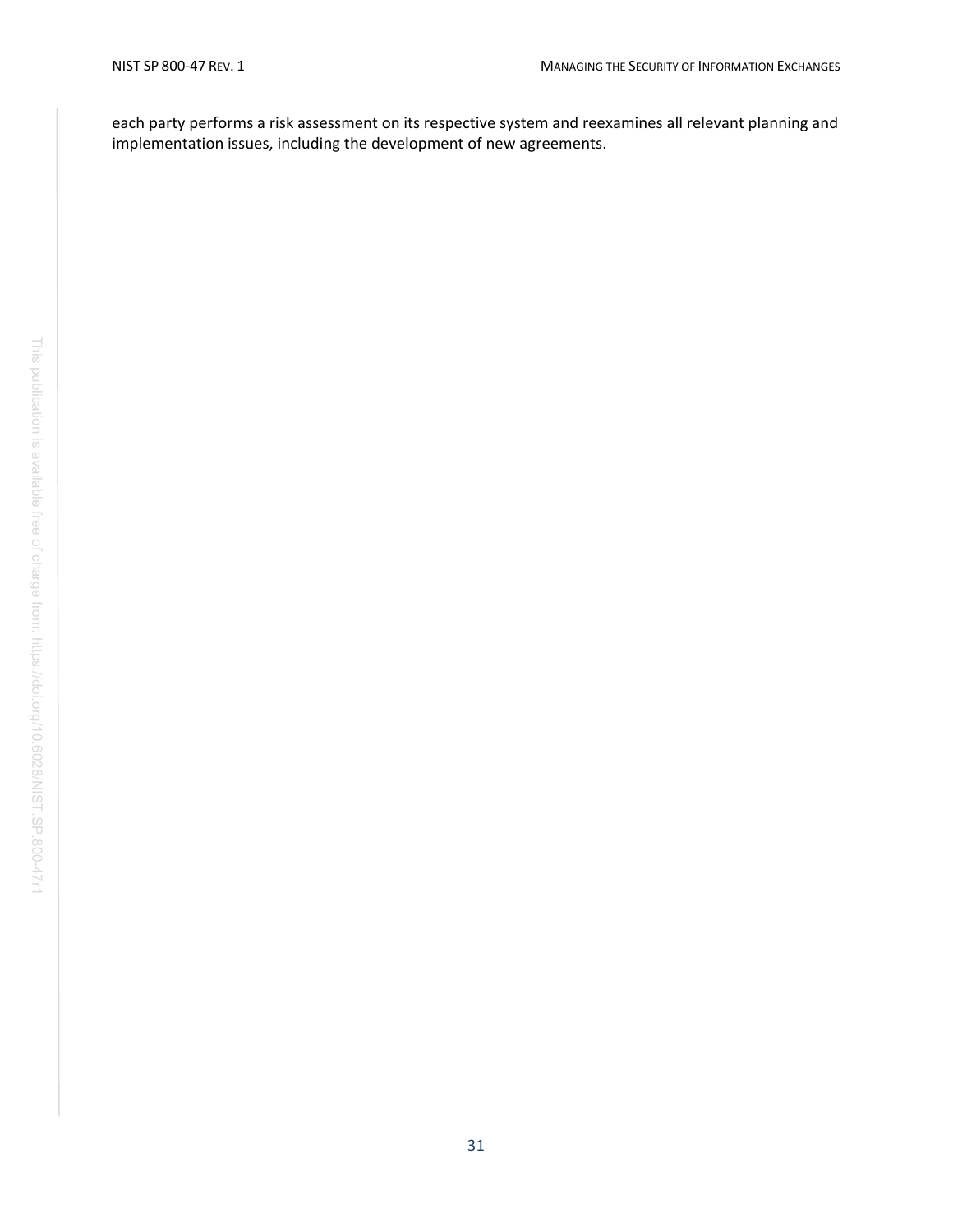## <span id="page-40-1"></span>**References**

<span id="page-40-4"></span><span id="page-40-0"></span>

|                                    | LAWS, REGULATIONS, DIRECTIVES, PLANS, AND POLICIES                                                                                                                                                                                                                                                              |  |
|------------------------------------|-----------------------------------------------------------------------------------------------------------------------------------------------------------------------------------------------------------------------------------------------------------------------------------------------------------------|--|
| [DHS BOD 18-<br>02]                | Department of Homeland Security (2018) Securing High Value Assets. (U.S.<br>Department of Homeland Security, Washington, D.C.), Binding Operational<br>Directive 18-02, May 7, 2018.<br>Available at https://cyber.dhs.gov/bod/18-02/                                                                           |  |
| [FOIA96]                           | Freedom of Information Act (FOIA), 5 U.S.C. § 552, As Amended By Public<br>Law No. 104-231, 110 Stat. 3048, Electronic Freedom of Information Act<br>Amendments of 1996. Available at<br>https://www.govinfo.gov/app/details/PLAW-104publ231                                                                    |  |
| [OMB A-130]                        | Office of Management and Budget Memorandum Circular A-130, Managing<br>Information as a Strategic Resource, July 2016. Available at<br>https://www.whitehouse.gov/sites/whitehouse.gov/files/omb/circulars/A1<br>30/a130revised.pdf                                                                             |  |
| STANDARDS, GUIDELINES, AND REPORTS |                                                                                                                                                                                                                                                                                                                 |  |
| [FIPS 140-3]                       | National Institute of Standards and Technology (2019) Security<br>Requirements for Cryptographic Modules. (U.S. Department of Commerce,<br>Washington, D.C.), Federal Information Processing Standards Publication<br>(FIPS) 140-3.<br>https://doi.org/10.6028/NIST.FIPS.140-3                                  |  |
| [FIPS 199]                         | National Institute of Standards and Technology (2004) Standards for<br>Security Categorization of Federal Information and Information Systems.<br>(U.S. Department of Commerce, Washington, D.C.), Federal Information<br>Processing Standards Publication (FIPS) 199.<br>https://doi.org/10.6028/NIST.FIPS.199 |  |

- <span id="page-40-6"></span><span id="page-40-3"></span>[SP 800-18] Swanson MA, Hash J, Bowen P (2006) Guide for Developing Security Plans for Federal Information Systems. (National Institute of Standards and Technology, Gaithersburg, MD), NIST Special Publication (SP) 800-18, Rev. 1. <https://doi.org/10.6028/NIST.SP.800-18r1>
- <span id="page-40-2"></span>[SP 800-30] Joint Task Force Transformation Initiative (2012) Guide for Conducting Risk Assessments. (National Institute of Standards and Technology, Gaithersburg, MD), NIST Special Publication (SP) 800-30, Rev. 1. <https://doi.org/10.6028/NIST.SP.800-30r1>

#### <span id="page-40-5"></span>[SP 800-34] Swanson MA, Bowen P, Phillips AW, Gallup D, Lynes D (2010) Contingency Planning Guide for Federal Information Systems. (National Institute of Standards and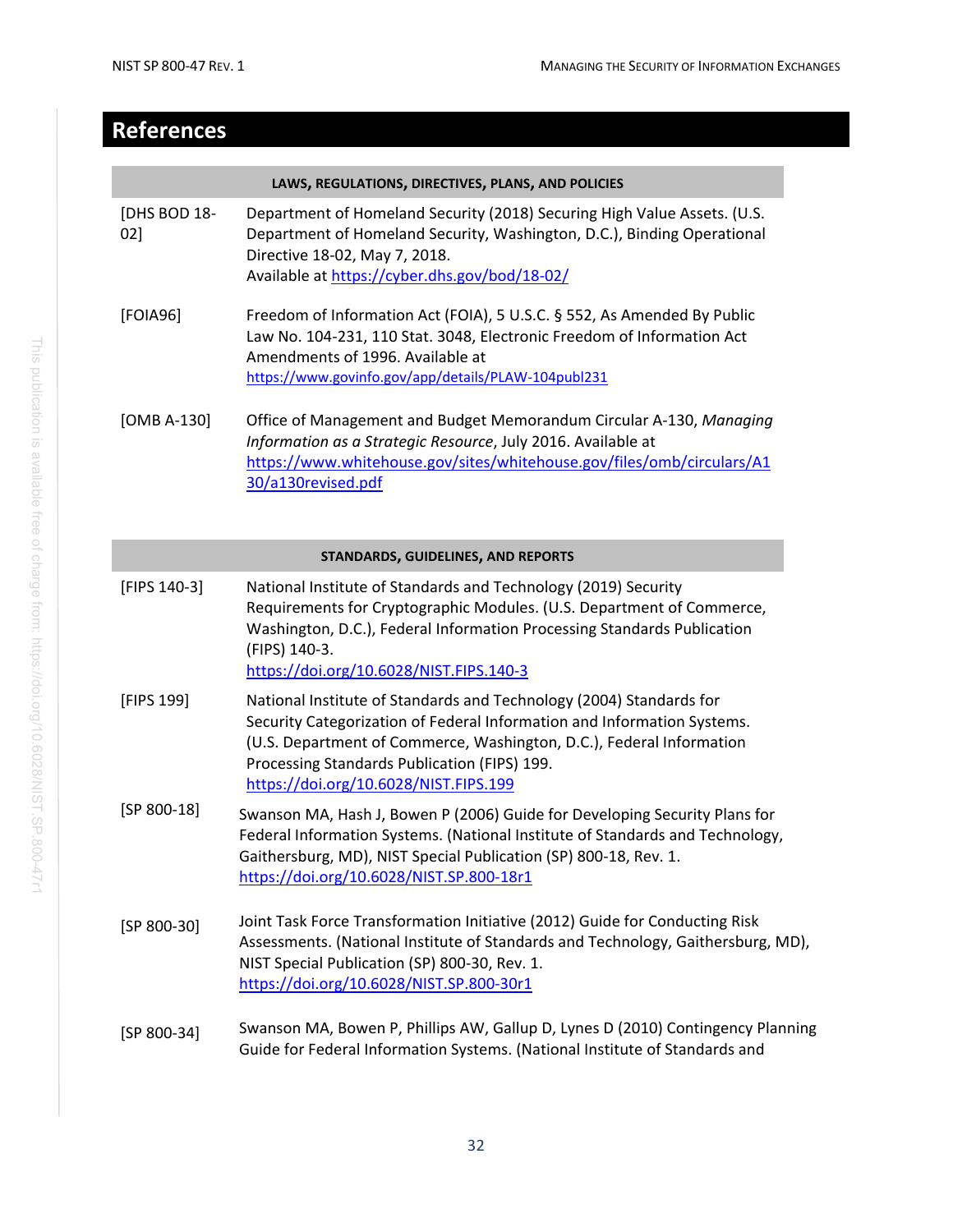Technology, Gaithersburg, MD), NIST Special Publication (SP) 800-34, Rev. 1, Includes updates as of November 11, 2010. <https://doi.org/10.6028/NIST.SP.800-34r1>

- <span id="page-41-5"></span>[SP 800-35] Grance T, Hash J, Stevens M, O'Neal K, Bartol N (2003) Guide to Information Technology Security Services. (National Institute of Standards and Technology, Gaithersburg, MD), NIST Special Publication (SP) 800-35. <https://doi.org/10.6028/NIST.SP.800-35>
- <span id="page-41-0"></span>[SP 800-37] Joint Task Force (2018) Risk Management Framework for Information Systems and Organizations: A System Life Cycle Approach for Security and Privacy. (National Institute of Standards and Technology, Gaithersburg, MD), NIST Special Publication (SP) 800-37, Rev. 2. <https://doi.org/10.6028/NIST.SP.800-37r2>
- <span id="page-41-4"></span>[SP 800-50] Wilson M, Hash J (2003) Building an Information Technology Security Awareness and Training Program. (National Institute of Standards and Technology, Gaithersburg, MD), NIST Special Publication (SP) 800-50. <https://doi.org/10.6028/NIST.SP.800-50>
- [SP 800-52] McKay KA, Cooper DA (2019) Guidelines for the Selection, Configuration, and Use of Transport Layer Security (TLS) Implementations. (National Institute of Standards and Technology, Gaithersburg, MD), NIST Special Publication (SP) 800-52, Rev. 2. <https://doi.org/10.6028/NIST.SP.800-52r2>
- <span id="page-41-2"></span>[SP 800-53] Joint Task Force (2020) Security and Privacy Controls for Information Systems and Organizations. (National Institute of Standards and Technology, Gaithersburg, MD), NIST Special Publication (SP) 800-53, Rev. 5, Includes updates as of December 10, 2020. <https://doi.org/10.6028/NIST.SP.800-53r5>
- <span id="page-41-6"></span>[SP 800-53A] Joint Task Force Transformation Initiative (2014) Assessing Security and Privacy Controls in Federal Information Systems and Organizations: Building Effective Assessment Plans. (National Institute of Standards and Technology, Gaithersburg, MD), NIST Special Publication (SP) 800-53A, Rev. 4, Includes updates as of December 18, 2014. <https://doi.org/10.6028/NIST.SP.800-53Ar4>
- <span id="page-41-3"></span>[SP 800-53B] Joint Task Force (2020) Control Baselines for Information Systems and Organizations. (National Institute of Standards and Technology, Gaithersburg, MD), NIST Special Publication (SP) 800-53B, Includes updates as of December 10, 2020. <https://doi.org/10.6028/NIST.SP.800-53B>
- <span id="page-41-1"></span>[SP 800-60-1] Stine KM, Kissel RL, Barker WC, Fahlsing J, Gulick J (2008) Guide for Mapping Types of Information and Information Systems to Security Categories. (National Institute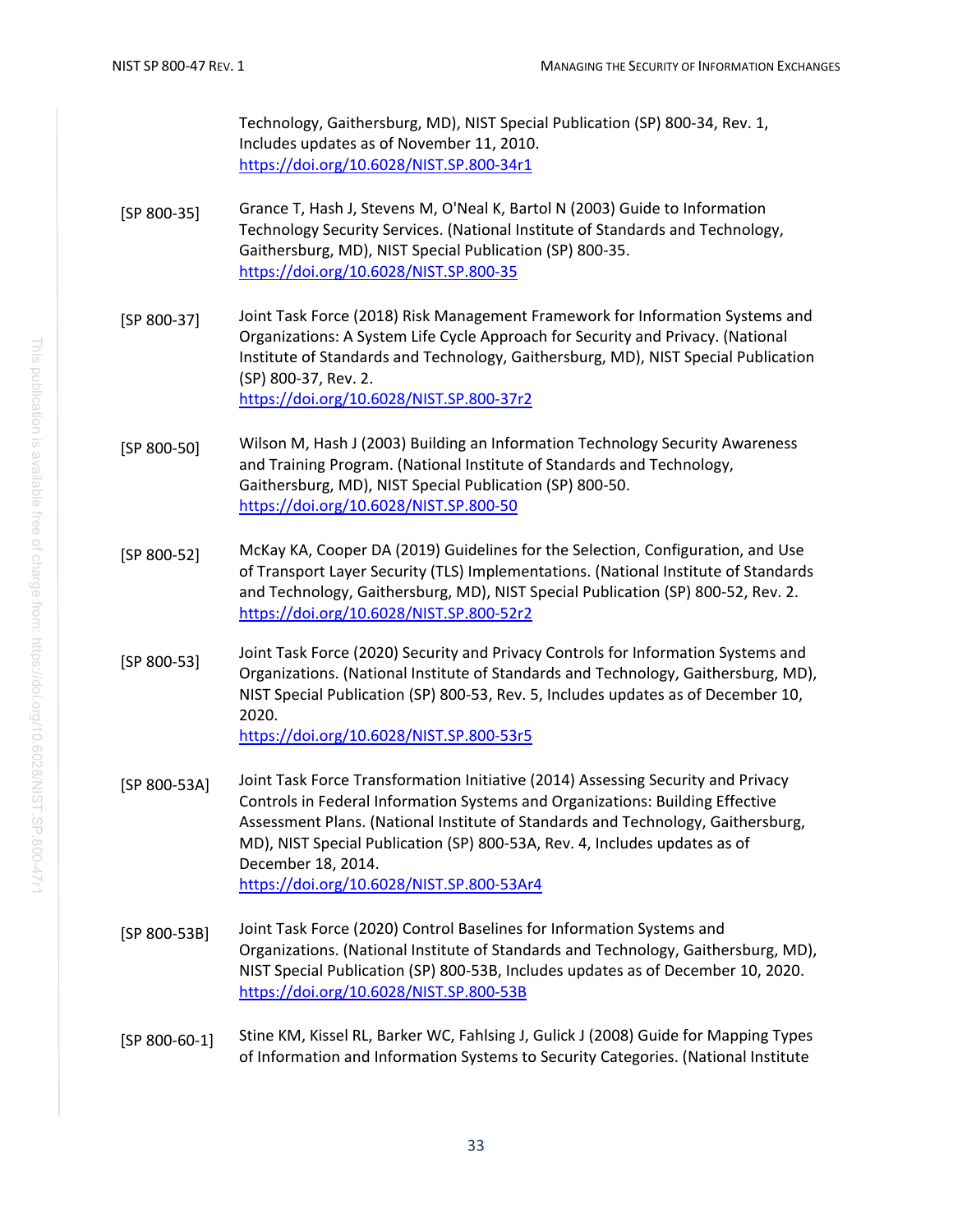of Standards and Technology, Gaithersburg, MD), NIST Special Publication (SP) 800-60, Vol. 1, Rev. 1. <https://doi.org/10.6028/NIST.SP.800-60v1r1>

- [SP 800-60-2] Stine KM, Kissel RL, Barker WC, Lee A, Fahlsing J (2008) Guide for Mapping Types of Information and Information Systems to Security Categories: Appendices. (National Institute of Standards and Technology, Gaithersburg, MD), NIST Special Publication (SP) 800-60, Vol. 2, Rev. 1. <https://doi.org/10.6028/NIST.SP.800-60v2r1>
- <span id="page-42-2"></span>[SP 800-61] Cichonski PR, Millar T, Grance T, Scarfone KA (2012) Computer Security Incident Handling Guide. (National Institute of Standards and Technology, Gaithersburg, MD), NIST Special Publication (SP) 800-61, Rev. 2. <https://doi.org/10.6028/NIST.SP.800-61r2>
- <span id="page-42-0"></span>[SP 800-77] Barker EB, Dang QH, Frankel SE, Scarfone KA, Wouters P (2020) Guide to IPsec VPNs. (National Institute of Standards and Technology, Gaithersburg, MD), NIST Special Publication (SP) 800-77, Rev. 1. <https://doi.org/10.6028/NIST.SP.800-77r1>
- <span id="page-42-3"></span>[SP 800-83] Souppaya MP, Scarfone KA (2013) Guide to Malware Incident Prevention and Handling for Desktops and Laptops. (National Institute of Standards and Technology, Gaithersburg, MD), NIST Special Publication (SP) 800-83, Rev. 1. <https://doi.org/10.6028/NIST.SP.800-83r1>
- <span id="page-42-4"></span>[SP 800-86] Kent K, Chevalier S, Grance T, Dang H (2006) Guide to Integrating Forensic Techniques into Incident Response. (National Institute of Standards and Technology, Gaithersburg, MD), NIST Special Publication (SP) 800-86. <https://doi.org/10.6028/NIST.SP.800-86>
- <span id="page-42-6"></span>[SP 800-92] Kent K, Souppaya MP (2006) Guide to Computer Security Log Management. (National Institute of Standards and Technology, Gaithersburg, MD), NIST Special Publication (SP) 800-92. <https://doi.org/10.6028/NIST.SP.800-92>
- <span id="page-42-1"></span>[SP 800-113] Frankel SE, Hoffman P, Orebaugh AD, Park R (2008) Guide to SSL VPNs. (National Institute of Standards and Technology, Gaithersburg, MD), NIST Special Publication (SP) 800-113. <https://doi.org/10.6028/NIST.SP.800-113>
- <span id="page-42-5"></span>[SP 800-115] Scarfone KA, Souppaya MP, Cody A, Orebaugh AD (2008) Technical Guide to Information Security Testing and Assessment. (National Institute of Standards and Technology, Gaithersburg, MD), NIST Special Publication (SP) 800-115. <https://doi.org/10.6028/NIST.SP.800-115>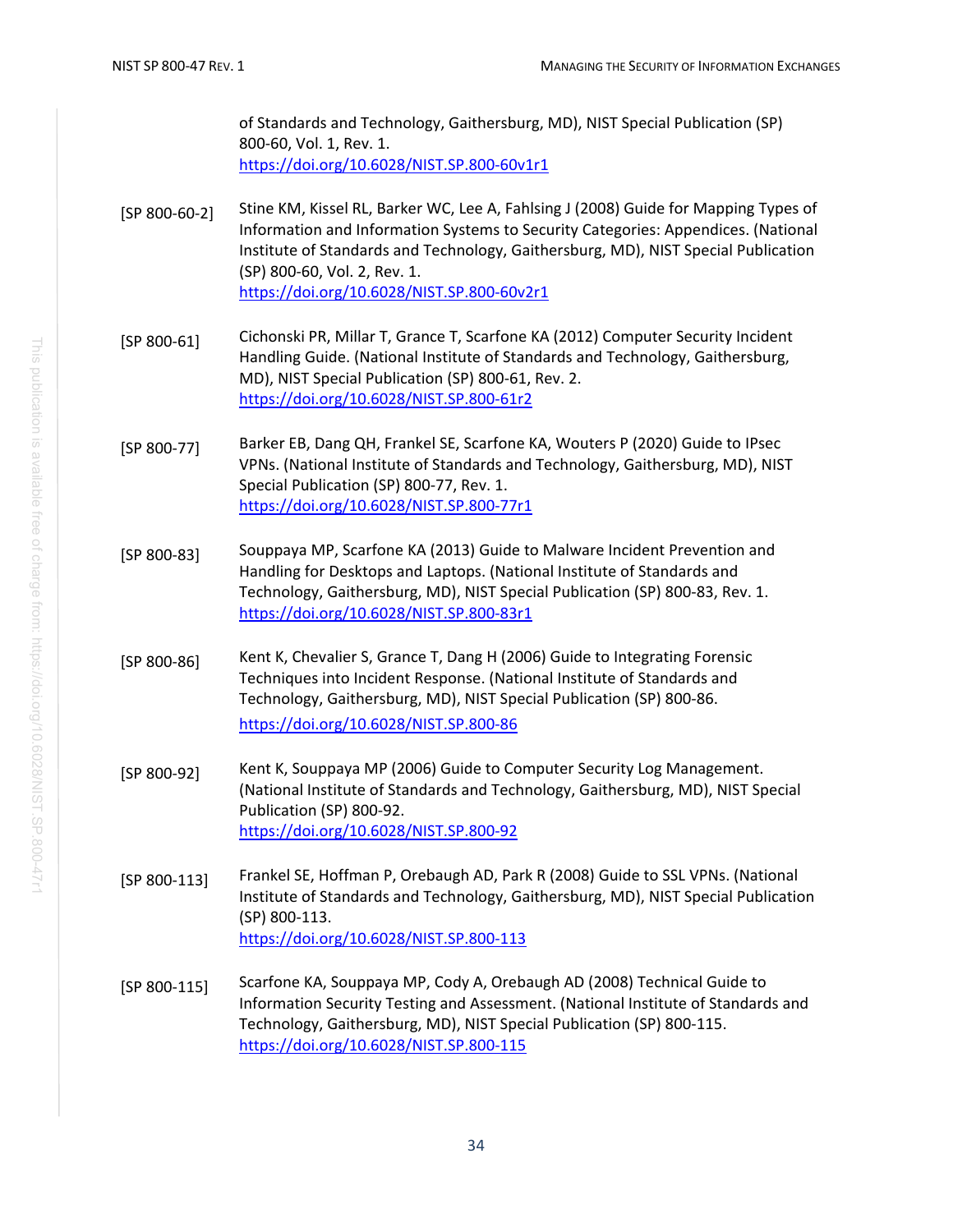- <span id="page-43-0"></span>[SP 800-128] Johnson LA, Dempsey KL, Ross RS, Gupta S, Bailey D (2011) Guide for Security-Focused Configuration Management of Information Systems. (National Institute of Standards and Technology, Gaithersburg, MD), NIST Special Publication (SP) 800- 128, Includes updates as of October 10, 2019. <https://doi.org/10.6028/NIST.SP.800-128>
- <span id="page-43-2"></span>[SP 800-137] Dempsey KL, Chawla NS, Johnson LA, Johnston R, Jones AC, Orebaugh AD, Scholl MA, Stine KM (2011) Information Security Continuous Monitoring (ISCM) for Federal Information Systems and Organizations. (National Institute of Standards and Technology, Gaithersburg, MD), NIST Special Publication (SP) 800-137. <https://doi.org/10.6028/NIST.SP.800-137>
- <span id="page-43-1"></span>[SP 800-181] Petersen R, Santos D, Wetzel KA, Smith MC, Witte GA (2020) Workforce Framework for Cybersecurity (NICE Framework). (National Institute of Standards and Technology, Gaithersburg, MD), NIST Special Publication (SP) 800-181, Rev. 1. <https://doi.org/10.6028/NIST.SP.800-181r1>
- <span id="page-43-3"></span>[IR 8011-1] Dempsey KL, Eavy P, Moore G (2017) Automation Support for Security Control Assessments: Volume 1: Overview. (National Institute of Standards and Technology, Gaithersburg, MD), NIST Interagency or Internal Report (IR) 8011, Vol. 1. <https://doi.org/10.6028/NIST.IR.8011-1>
- [IR 8011-2] Dempsey KL, Eavy P, Moore G (2017) Automation Support for Security Control Assessments: Volume 2: Hardware Asset Management. (National Institute of Standards and Technology, Gaithersburg, MD), NIST Interagency or Internal Report (IR) 8011, Vol. 2. <https://doi.org/10.6028/NIST.IR.8011-2>
- [IR 8011-3] Dempsey KL, Eavy P, Goren N, Moore G (2018) Automation Support for Security Control Assessments: Software Asset Management. (National Institute of Standards and Technology, Gaithersburg, MD), NIST Interagency or Internal Report (IR) 8011, Vol. 3. <https://doi.org/10.6028/NIST.IR.8011-3>
- [IR 8011-4] Dempsey KL, Takamura E, Eavy P, Moore G (2020) Automation Support for Security Control Assessments: Software Vulnerability Management. (National Institute of Standards and Technology, Gaithersburg, MD), NIST Interagency or Internal Report (IR) 8011, Vol. 4. <https://doi.org/10.6028/NIST.IR.8011-4>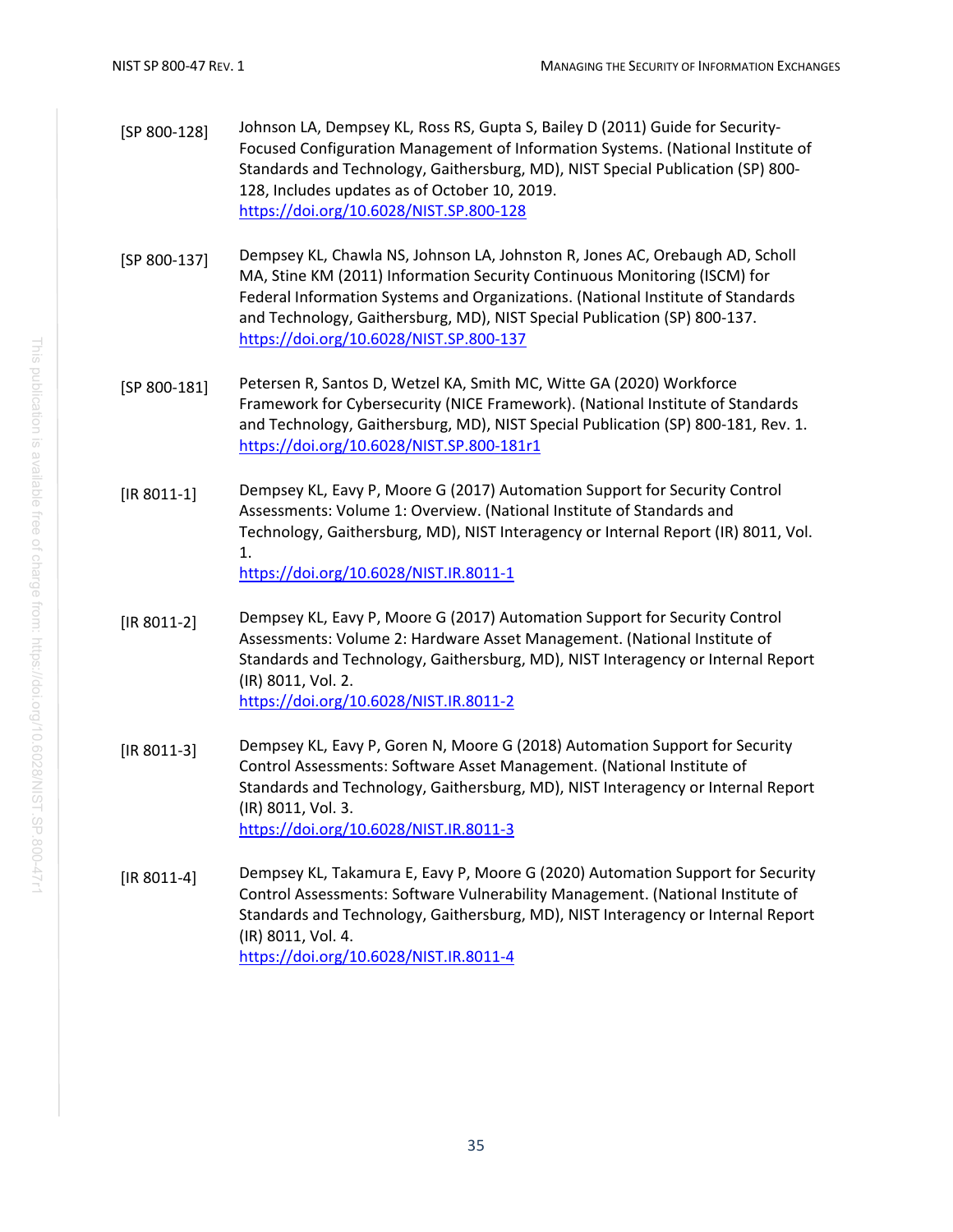<span id="page-44-4"></span><span id="page-44-3"></span><span id="page-44-2"></span><span id="page-44-1"></span><span id="page-44-0"></span>

|                           | <b>MISCELLANEOUS PUBLICATIONS AND WEBSITES</b>                                                                                                                                          |
|---------------------------|-----------------------------------------------------------------------------------------------------------------------------------------------------------------------------------------|
| [HVA Control]<br>Overlay] | Cybersecurity & Infrastructure Security Agency (2021) High Value Asset<br>Control Overlay.<br>Available at https://www.cisa.gov/publication/high-value-asset-control-<br><b>overlay</b> |
| [NARA CUI]                | National Archives and Records Administration (2020) Controlled<br>Unclassified Information (CUI) Registry.<br>Available at https://www.archives.gov/cui                                 |
| [NIST NICE]               | National Institute of Standards and Technology (2020) National Initiative for<br>Cybersecurity Education (NICE).<br>Available at https://www.nist.gov/itl/applied-cybersecurity/nice    |
| [USCERT IR]               | Cybersecurity & Infrastructure Security Agency (2017) US-CERT Federal<br>Incident Notification Guidelines. Available at<br>https://us-cert.cisa.gov/incident-notification-guidelines    |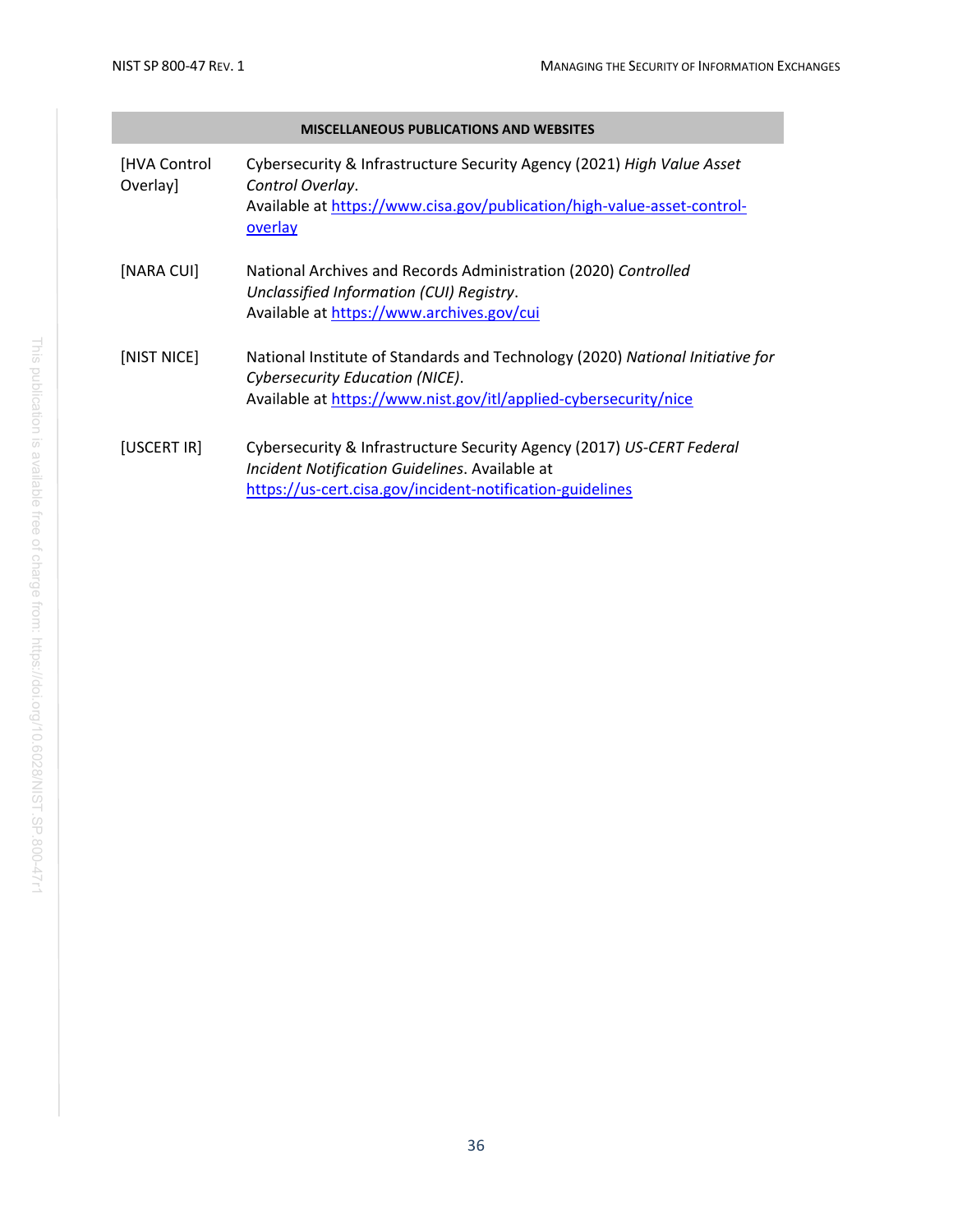## <span id="page-45-0"></span>**Appendix A—Glossary**

| acceptable use agreement                | See user agreement.                                                                                                                                                                                                                                                                        |
|-----------------------------------------|--------------------------------------------------------------------------------------------------------------------------------------------------------------------------------------------------------------------------------------------------------------------------------------------|
| access agreement                        | See user agreement.                                                                                                                                                                                                                                                                        |
| application interconnection             | A logical communications link between two or more applications operated<br>by different organizations or within the same organization but within<br>different authorization boundaries used to exchange information or<br>provide information services (e.g., authentication, logging).    |
| electronic/digital file transfer        | Transmission of a file (information) between two systems via a file<br>transfer (communications) protocol.                                                                                                                                                                                 |
| file sharing services                   | Services that include but are not limited to information sharing and access<br>to information via web-based file sharing or storage.                                                                                                                                                       |
| information exchange                    | Access to or the transfer of data outside of system authorization<br>boundaries in order to accomplish a mission or business function.                                                                                                                                                     |
| information exchange<br>agreement       | A document specifying protection requirements and responsibilities for<br>information being exchanged outside of system authorization boundaries.<br>Similar to the interconnection security agreement but does not include<br>technical details associated with an interconnection.       |
| interconnection                         | See system interconnection.                                                                                                                                                                                                                                                                |
| interconnection security<br>agreement   | A document specifying information security requirements for system<br>interconnections, including the security requirements expected for the<br>impact level of the information being exchanged for all participating<br>systems.                                                          |
| intermittent ad-hoc<br>connection       | A needs-based connection initiated for a specific time or purpose after<br>which the connection is terminated. Intermittent connections are most<br>often made via virtual connection.                                                                                                     |
| memoranda of<br>understanding/agreement | A statement of intent between the participating organizations to work<br>together and often states goals, objectives, or the purpose for the<br>partnership; details the terms of and conditions for the agreement; and<br>outlines the operations needed to achieve the goals or purpose. |
| network interconnection                 | A physical or virtual communications link between two or more networks<br>operated by different organizations or operated within the same<br>organization but within different authorization boundaries.                                                                                   |
| non-disclosure agreement                | Delineates specific information, materials, or knowledge that the<br>signatories agree not to release or divulge to any other parties.                                                                                                                                                     |
| permanent connection                    | A perpetual communication channel. Permanent connections are most                                                                                                                                                                                                                          |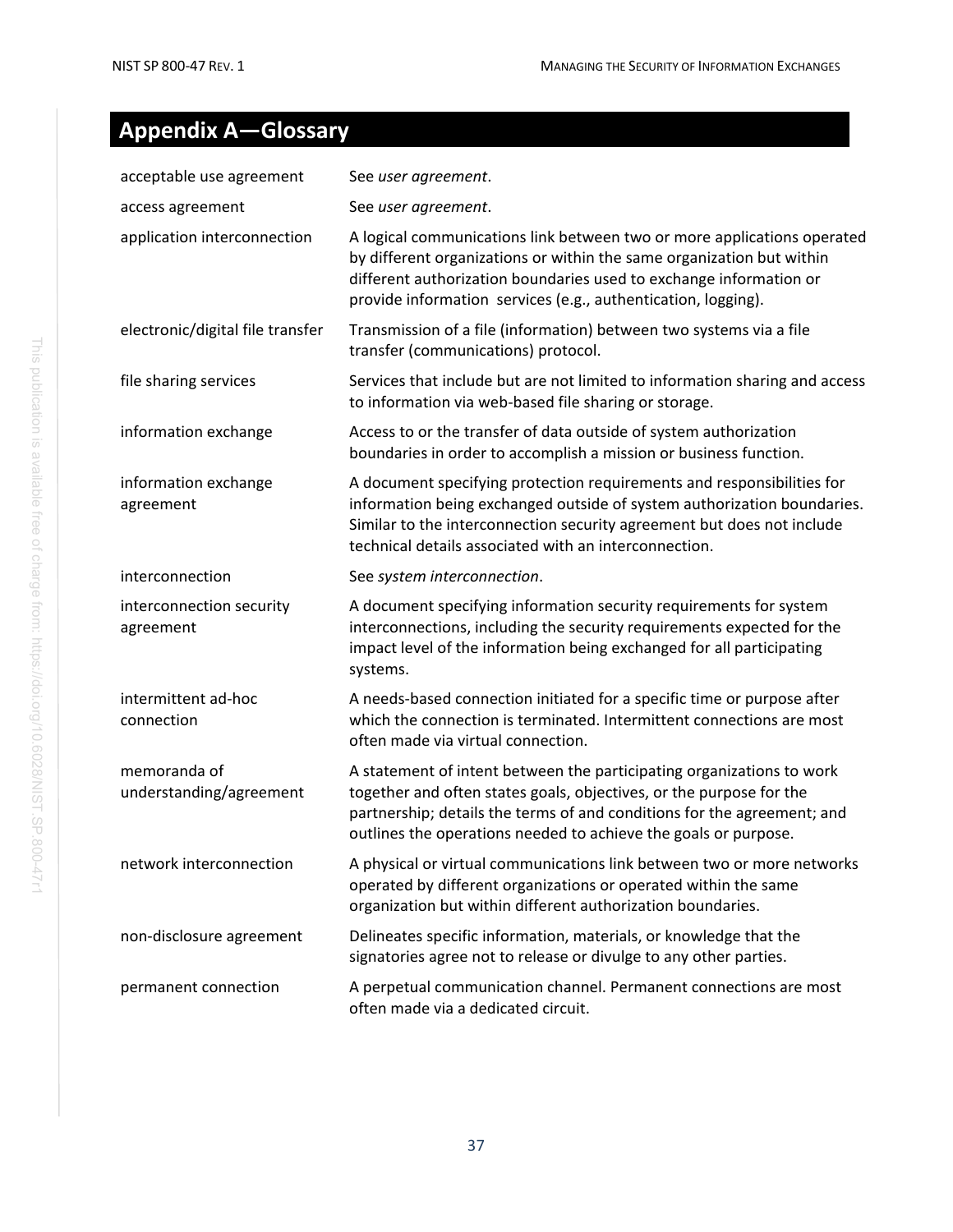| service-level agreement | Represents a commitment between a service provider and one or more<br>customers and addresses specific aspects of the service, such as<br>responsibilities, details on the type of service, expected performance level<br>(e.g., reliability, acceptable quality, and response times), and<br>requirements for reporting, resolution, and termination. |
|-------------------------|--------------------------------------------------------------------------------------------------------------------------------------------------------------------------------------------------------------------------------------------------------------------------------------------------------------------------------------------------------|
| scheduled data transfer | A connection used to transfer data on a regular, recurring basis.                                                                                                                                                                                                                                                                                      |
| system interconnection  | A direct connection between two or more systems in different<br>authorization boundaries for the purpose of exchanging information<br>and/or allowing access to information, information services, and<br>resources.                                                                                                                                   |
| user agreement          | A user-based agreement that is similar to rules of behavior. It specifies<br>user responsibilities when exchanging information or accessing<br>information or systems that contain the exchanged information. Also<br>known as access agreement or acceptable use agreement.                                                                           |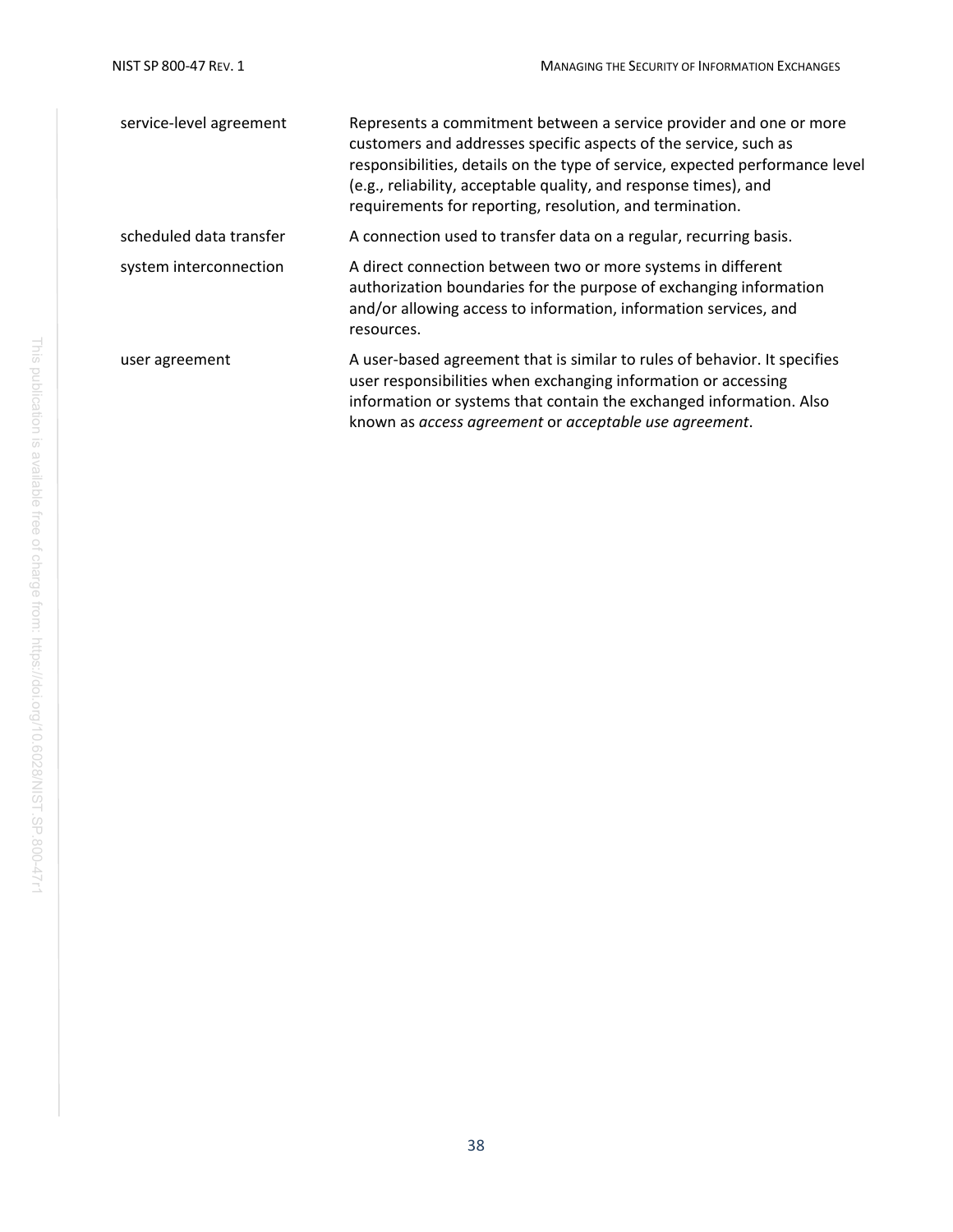## <span id="page-47-0"></span>**Appendix B—Acronyms and Abbreviations**

| AO                | Authorizing Official                                              |
|-------------------|-------------------------------------------------------------------|
| <b>BOD</b>        | <b>Binding Operational Directive</b>                              |
| <b>CIO</b>        | <b>Chief Information Officer</b>                                  |
| <b>CISA</b>       | Cybersecurity & Infrastructure Security Agency                    |
| <b>CISO</b>       | Chief Information Security Officer                                |
| <b>CUI</b>        | <b>Controlled Unclassified Information</b>                        |
| <b>DHS</b>        | Department of Homeland Security                                   |
| <b>FIPS</b>       | <b>Federal Information Processing Standard</b>                    |
| <b>FTPS</b>       | <b>File Transfer Protocol Secure</b>                              |
| <b>GRC</b>        | Governance, Risk, and Compliance                                  |
| <b>HTTPS</b>      | <b>Hypertext Transfer Protocol Secure</b>                         |
| <b>HVA</b>        | <b>High Value Asset</b>                                           |
| IEA               | Information Exchange Agreement                                    |
| <b>IPsec</b>      | <b>Internet Protocol Security</b>                                 |
| <b>ISA</b>        | <b>Interconnection Security Agreement</b>                         |
| <b>ISP</b>        | <b>Internet Service Provider</b>                                  |
| ΙT                | <b>Information Technology</b>                                     |
| L <sub>2</sub> TP | Layer Two Tunneling Protocol                                      |
| MOU/A             | Memorandum of Understanding/Agreement                             |
| <b>NARA</b>       | National Archives and Records Administration                      |
| <b>NDA</b>        | Non-disclosure Agreement                                          |
| <b>NICE</b>       | National Initiative for Cybersecurity Education                   |
| <b>NIST</b>       | National Institute of Standards and Technology                    |
| <b>NISTIR</b>     | National Institute of Standards and Technology Interagency Report |
|                   |                                                                   |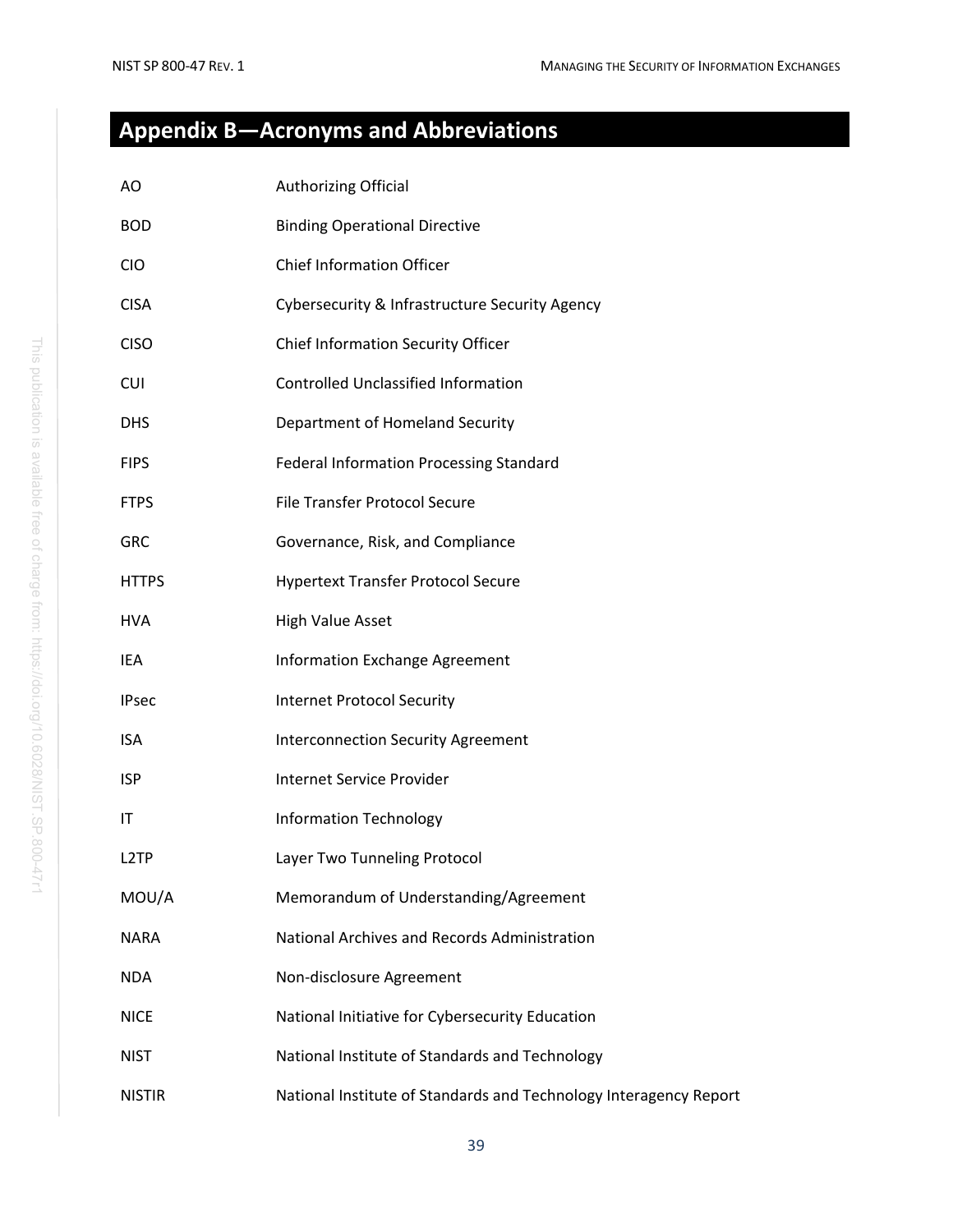| OMB            | Office of Management and Budget                 |
|----------------|-------------------------------------------------|
| RE(f)          | <b>Risk Executive Function</b>                  |
| <b>RMF</b>     | Risk Management Framework                       |
| <b>SCP</b>     | Secure Copy Protocol                            |
| <b>SP</b>      | <b>Special Publication</b>                      |
| <b>SSL</b>     | Secure Sockets Layer                            |
| <b>US-CERT</b> | United States Computer Emergency Readiness Team |
| VPN            | Virtual Private Network                         |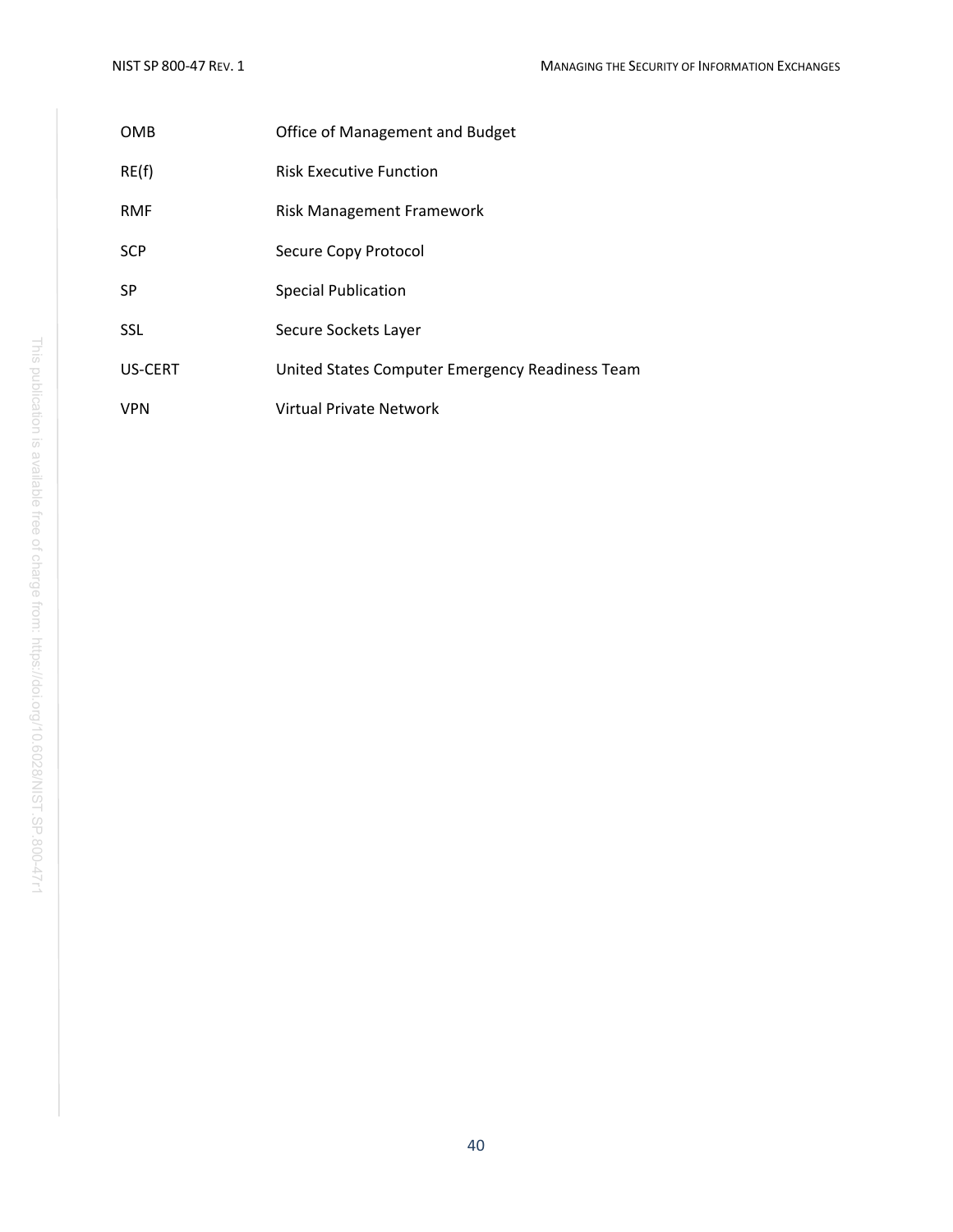## <span id="page-49-0"></span>**Appendix C—Agreement Templates and Guidance**

#### **Example Information Exchange Agreement[12](#page-49-1)**

**PURPOSE:** The purpose of this Information Exchange Agreement (IEA) is to establish the terms, conditions, and safeguards under which [specify organization] will disclose to [specify organization] certain information, records, or data to [state reason for IEA]. By entering into this IEA, the [specify organization] agrees to comply with the terms and conditions set forth in [specify location of terms or conditions] and all other terms and conditions set forth in this IEA.

#### **PROGRAMS, INFORMATION EXCHANGE, AND SYSTEMS:**

- The [specify organization] will use data received or accessed from [specify organization] under this IEA for the purpose of [specify purpose of the information exchange].
- The [specify organization] will use the information *only* for the specified purpose for which access to the [information, system, or both] is granted. In particular, the [specify organization] will use: [specify information type disclosed by [specify organization] only to [specify purpose]].

**DOCUMENT SUBMISSION:** Prior to signing this IEA, the [specify organization] will complete and submit [specify submission requirements, if any] to [specify organization].

**TRANSFER OF DATA:** [Specify organization] will provide the information to the [specify organization] under this IEA using the following information exchange method: [Specify method(s)] of transfer, such as system interconnection, electronic/digital file transfers, portable storage device(s), or other method approved by [specify organization]].

**SECURITY PROCEDURES:** The [specify organization] will comply with [specify applicable federal laws, executive orders, directives, regulations, policies, standards, and guidelines]. In addition, the [specify organization] will comply with the following: [specify organization-specific regulations, policies, procedures, etc.].

**RECEIVING ORGANIZATION'S RESPONSIBILITIES:** The [specify organization] is responsible for [specify receiving organization's responsibilities].

**CONTRACTOR/AGENT RESPONSIBILITIES:** The [specify organization] will restrict access to the information obtained from [specify organization] to only those authorized [specify organization] employees, contractors, and agents who need such information to perform official duties as specified by purposes identified in this IEA. In addition, the [specify organization] will comply with the limitations on the use, duplication, and disclosure of [specify organization] information set forth in [specify any additional agreement, policy, etc.] with respect to its contractors and agents.

- 1. The [specify organization] will ensure that its employees, contractors, and agents:
	- a. Properly safeguard [information types] furnished by [specify organization] under this IEA from loss, theft, or inadvertent disclosure;
	- b. Understand that they are responsible for safeguarding [specify information types] at all

<span id="page-49-1"></span> $12$  This example agreement is not intended to be used as a legal document. Organizations are advised to seek legal advice before finalizing and signing Information Exchange Agreements.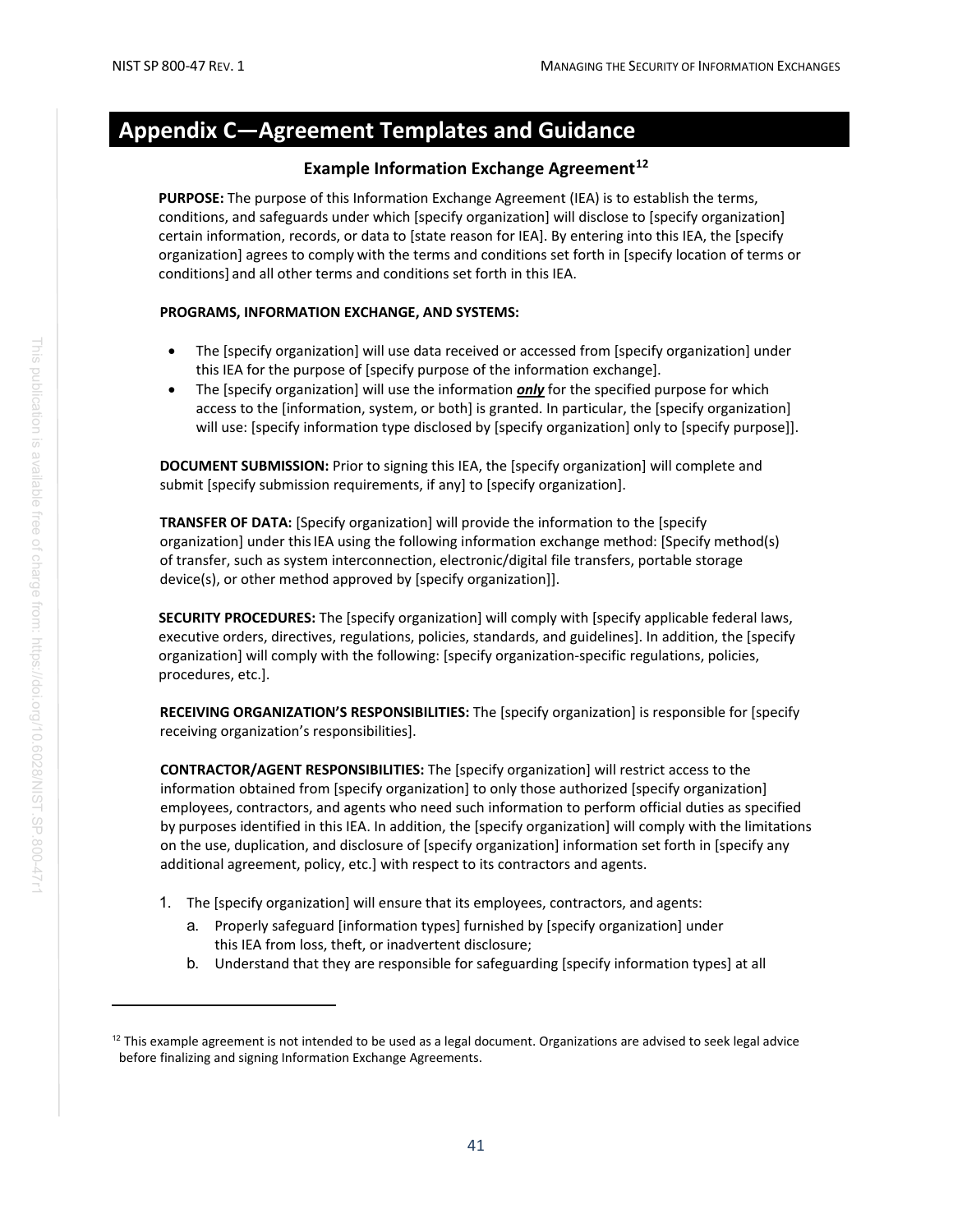times, regardless of whether or not the [specify organization] employee, contractor, or agent is at their regular duty station;

- c. Ensure that laptops, portable storage devices, and any other electronic devices or media containing [specify information types] are protected as specified by [specify organization] (e.g., encrypted); and
- d. Send emails or otherwise transmit [specify information types] only if protected as specified by [specify organization] (e.g., encrypted). (Note that organizations may specify that some or all exchanged information **cannot** be transmitted to organizations not party to this agreement.)
- 2. If an employee of the [specify organization] or an employee of the [specify organization's] contractor or agent becomes aware of a suspected or actual loss or breach of [specify information types], the [specify organization] must notify [specify organizational roles to be notified] within [specify time period] of suspected or actual loss or breach awareness.
- 3. [Specify organization] will report the information loss or breach of data in accordance with federal and [specify organizational] policies and procedures.
- 4. If the [specify organization] experiences a loss or breach of data, it will provide notice to individuals whose data have been lost or breached in accordance with [specify applicable federal laws, executive orders, directives, regulations, policies, standards, and guidelines] and bear any costs associated with the notice or any mitigation.

**POINTS OF CONTACT:** Specify points of contact for each organization. Different points of contact may need to be specified for different issues (e.g., information exchange issues, program or policy issues, system issues, system security issues, agreement issues, technical issues, incident response, etc.).

**DURATION:** The effective date of this IEA is [specify date]. This IEA will remain in effect [specify time- and/or event-driven triggers for duration].

**CERTIFICATION AND PROGRAM CHANGES:** At least [specify time period] before the expiration of this IEA, the [specify organization] will certify to [specify organization] in writing that: (1) it is in compliance with the terms and conditions of this IEA; (2) the information exchange processes under this IEA have been and will continue to be conducted without change; and (3) upon [specify organization]'s request, provide event logs, assessment reports, or other documents that demonstrate review and oversight activities. If there are substantive changes in any of the programs or information exchange processes listed in this IEA, the parties will modify the IEA accordingly.

**MODIFICATION:** Modifications to this IEA must be in writing and agreed to by all parties.

**TERMINATION:** The parties may terminate this IEA at any time upon mutual written consent. In addition, either party may unilaterally terminate this IEA upon [specify time period] advance written notice to the other party. Such unilateral termination will be effective [specify time period] after the date of the notice or at a later date specified in the notice. [Specify organization] may immediately suspend the information exchange under this IEA or terminate this IEA if [specify organization], in its sole discretion, determines that the [specify organization] (including its employees, contractors, and agents) has (1) made an unauthorized use or disclosure of [specify organization]-supplied data or (2) violated or failed to follow the terms and conditions of this IEA or the other agreement(s).

**AUTHORIZED SIGNATURES:** The signatories below warrant and represent that they have competent authority on behalf of their respective organizations to enter into the obligationsin this IEA.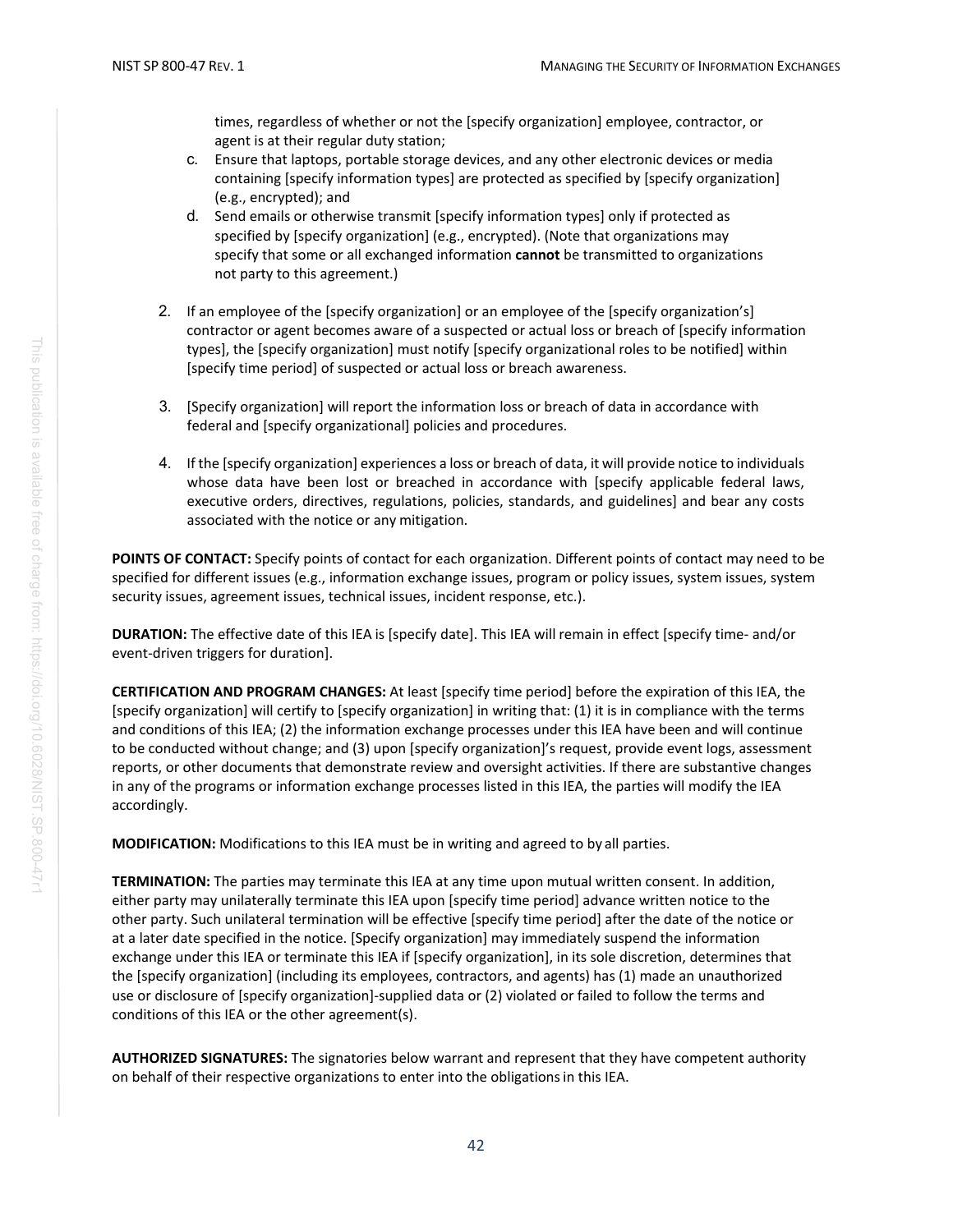| [Specify Organizational Official] |       | [Specify Organizational Official] |       |
|-----------------------------------|-------|-----------------------------------|-------|
| (Signature                        | Date) | (Signature                        | Date) |

#### **EXAMPLE INTERCONNECTION SECURITY AGREEMENT<sup>13</sup>**

#### <span id="page-51-1"></span>**SECTION 1: INTERCONNECTION STATEMENT OF REQUIREMENTS**

The requirements for interconnection between [specify organization] and [specify organization] are for the express purpose of exchanging data between [specify system to be interconnected] owned by [specify organization] and [specify system to be interconnected] owned by [specify organization]. [Specify organization] requires the use of [specify organization]'s [specify system to be interconnected], and [specify organization] requires the use of [specify organization]'s [specify system to be interconnected] as approved and directed by [insert appropriate approving official] dated [specify date]. The expected benefit of the specified interconnection is to [specify benefits of the interconnection].

#### **SECTION 2: SYSTEM SECURITY CONSIDERATIONS**

- **General Information/Data Description.** [Describe the interconnection, whether it is a one- or two-way path, and the specific purpose of the interconnection].
- **Services Offered.** [Specify services provided by the interconnection, such as any user services that are offered, or specify that no services are offered and the limitations of the interconnection].
- **Information Types to Be Exchanged.** The types of information to be exchanged are as follows: [list all types of information that are to be exchanged].
- **Information Impact Level.** The impact levels of the information exchanged between [specify] organization] and [specify organization] and the system categorization of the interconnected systems are as follows: [insert impact levels of the information types and the categorization of the systems involved in the interconnection].
- **User Community.** [Define any requirements for users, such as citizenship, background investigation, or other screening requirements].
- **Information Exchange Security.** [Describe specific security requirements to protect the information in accordance with information impact levels, system categorization, and organizational policy, such as "The use of FIPS 140-approved encryption mechanisms is required, and connections at each end must be located within controlled access facilities and guarded 24 hours a day. Individual users must have a need to know and have access to the information only through systems that have been authorized to operate in accordance with OMB Circular A-130. All access is controlled by agreed-upon authentication methods to validate the approved users." Requirements to implement specific SP 800- 53 security controls or a specific SP 800-53B baseline may also be specified.]

<span id="page-51-0"></span> $13$  This example agreement is not intended to be used as a legal document. Organizations are advised to seek legal advice before finalizing and signing Interconnection Security Agreements.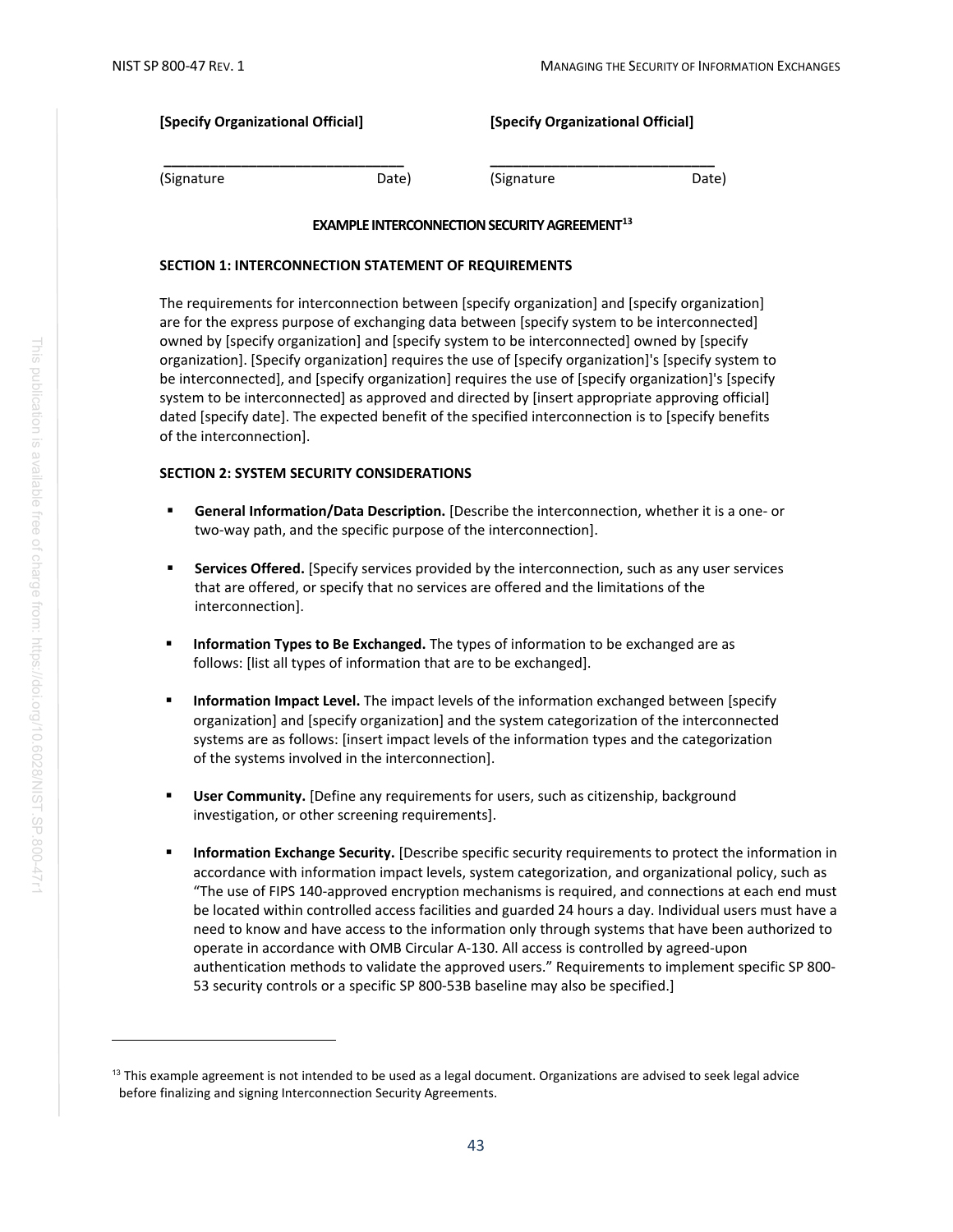- **Trusted Behavior Expectations.** [Specify organization]'s [specify system/information] and users are expected to protect [specify organization]'s [specify system/information], and [specify organization]'s [specify system/information] and users are expected to protect [specify organization]'s [specify system/information], in accordance with [list laws, regulations, executive orders, policies, standards, and guidelines].
- **Formal Security Policy.** Policy documents that govern the protection of the interconnection and exchanged information are [specify organization]'s [specify policies] and [specify organization]'s [specify policies].
- **Incident Reporting.** The party that discovers a security incident will report it in accordance with federal and organization-specific incident reporting procedures. Any security incident associated with the interconnection or exchanged information will be reported to [specify reporting requirement details].
- **Event Logging.** [Specify organization and roles] are responsible for logging application processes and user activities that involve the interconnection. Activities that will be recorded include [list information to be captured by logs, such as event type, date and time of event, user identification, workstation identification, success or failure of access attempts, and security actions taken by system administrators or security officers]. Event logs will be retained for [insert time period].

#### **SECTION 3: TOPOLOGICAL DRAWING**

(Insert a drawing here.)

#### **SECTION 4: SIGNATORY AUTHORITY**

This ISA is valid for [insert time period] after the last date on either signature below. At that time, it will be updated, reviewed, and reauthorized. Either party may terminate this ISA with [specify time period] advanced notice in writing or in the event of a security incident that necessitates an immediate response.

#### **[Specify Organizational Official] [Specify Organizational Official]**

**\_\_\_\_\_\_\_\_\_\_\_\_\_\_\_\_\_\_\_\_\_\_\_\_\_\_\_\_\_\_\_ \_\_\_\_\_\_\_\_\_\_\_\_\_\_\_\_\_\_\_\_\_\_\_\_\_\_\_\_\_**

(Signature Date) (Signature Date)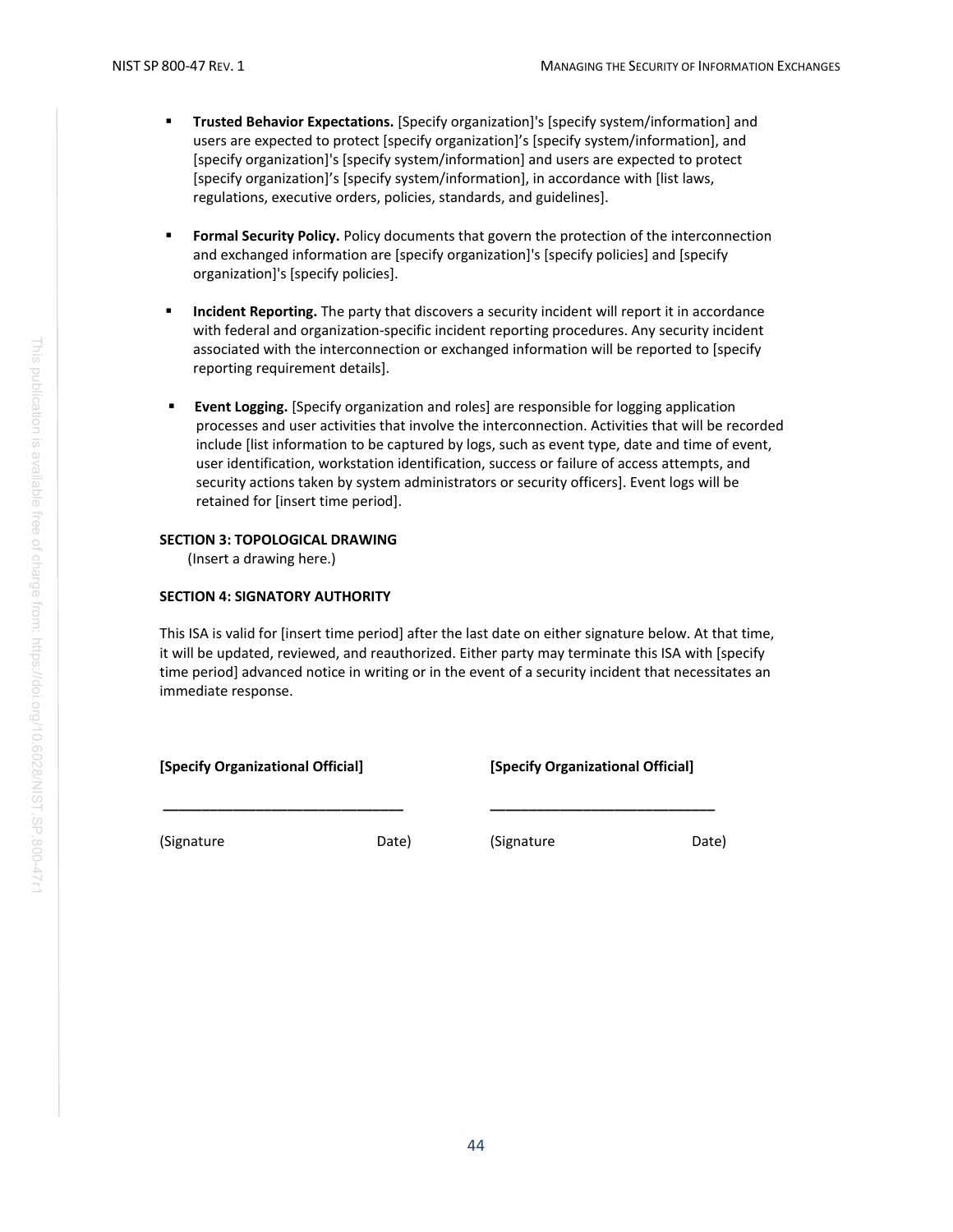#### **Memorandum of Understanding/Agreement Development Guide**

The organizations that own and operate the connected systems establish an MOU/A (or an equivalent document) that defines the responsibilities of all parties in establishing, operating, and securing the interconnection. The MOU/A is a management document that does not contain the technical details of the interconnection. Those details are addressed separately in the ISA [\(see above\)](#page-51-1).

An MOU/A development guide is provided below, although organizations may use their own MOU/A format. A sample MOU/A is provided below the development guide.

#### **Supersession**

Identify any previous agreements that this memorandum supersedes, including document titles and dates. If the memorandum does not supersede any other agreements, so state.

#### **Introduction**

Use the Introduction section to describe the purpose of the memorandum. Identify the organizations and systems that are involved in the interconnection.

#### **Authorities**

Identify any relevant legislative, regulatory, or policy authorities on which the MOU/A is based.

#### **Background**

Use the Background section to describe the systems that will be interconnected, the information that will be exchanged or passed one way across the interconnection, and the business purpose for the interconnection.

Make the description of the systems brief and nontechnical. The goal is to identify the systems and their authorization boundaries. The memorandum does not provide system specifications. The Background section includes the formal name of each system, briefly describes system functions, identifies system physical locations, identifies information impact or classification level and the system categorization or classification level, and identifies the type(s) of information stored, processed, and/or transmitted by each system.

#### **Communications**

Discuss the communications that will be exchanged between the parties throughout the duration of the interconnection. Identify the specific events for which the parties must exchange formal notification and discuss the nature of such communications.

#### **Interconnecting Security Agreement**

State that the parties will jointly develop and sign an ISA before the systems can be connected. In addition, describe the purpose of the ISA.

#### **Security**

State that all parties agree to abide by the security arrangements specified in the ISA. In addition, state that all parties certify that their respective system is designed, managed, and operated in compliance with all relevant federal laws, regulations, and policies.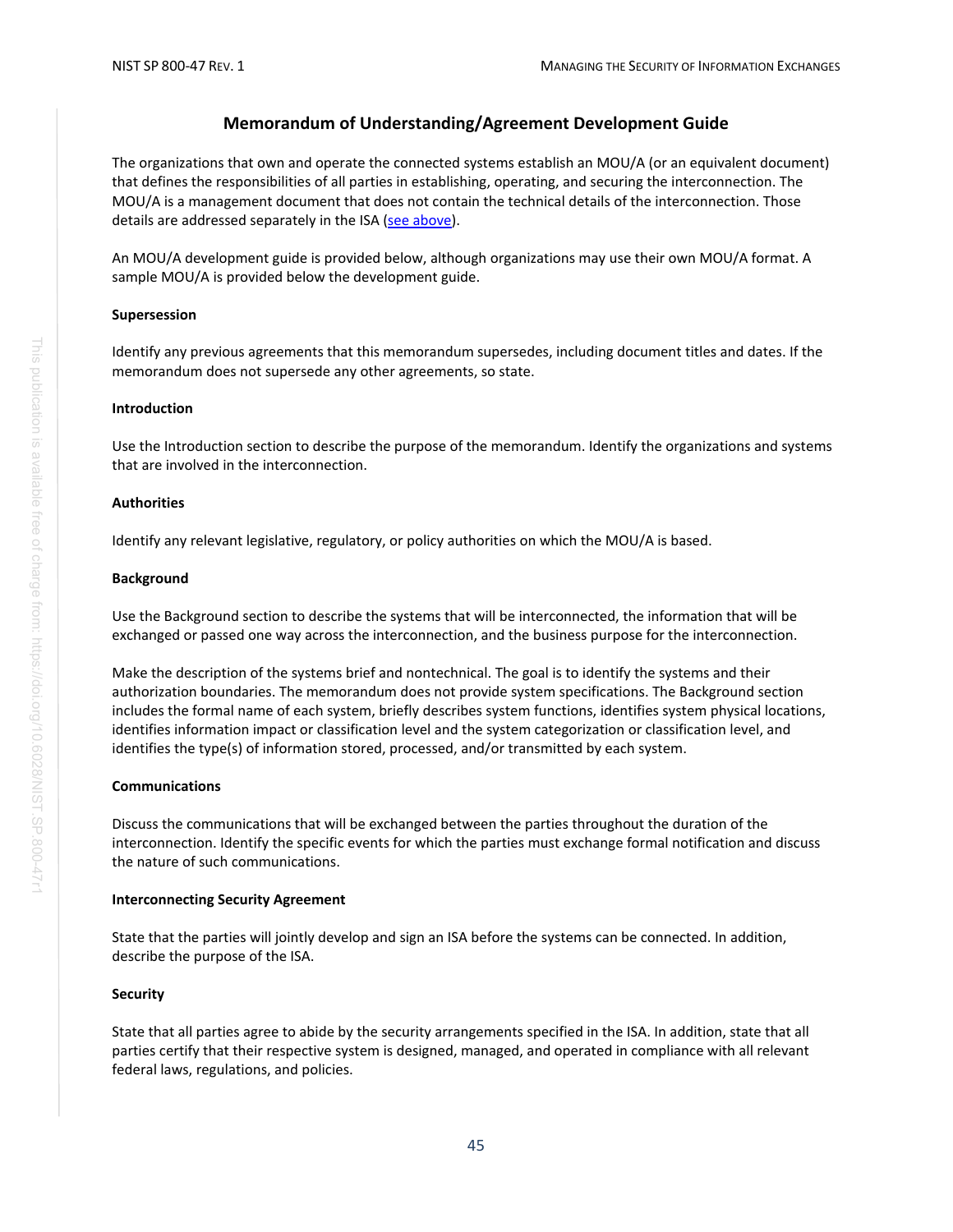#### **Cost Considerations**

The Cost Considerations section provides the financial details of the agreement. It specifies who will pay for each part of the interconnection and the conditions under which financial commitments may be made. Typically, each organization is responsible for the equipment necessary to interconnect its local system, while the organizations jointly fund the interconnecting mechanism or media. However, the financial arrangements are fully negotiable.

#### **Timeline**

Identify the expiration date of the memorandum and procedures for reauthorizing it. In addition, stipulate that the memorandum may be terminated with written notice from one of the parties to the other. The memorandum and the ISA have the same expiration date.

#### **Signatory Authority**

The memorandum includes a signature line with a signature block for each authorizing official. Arrange the signature blocks on the same line with one signature on the left and one on the right. Include an area for the date signed.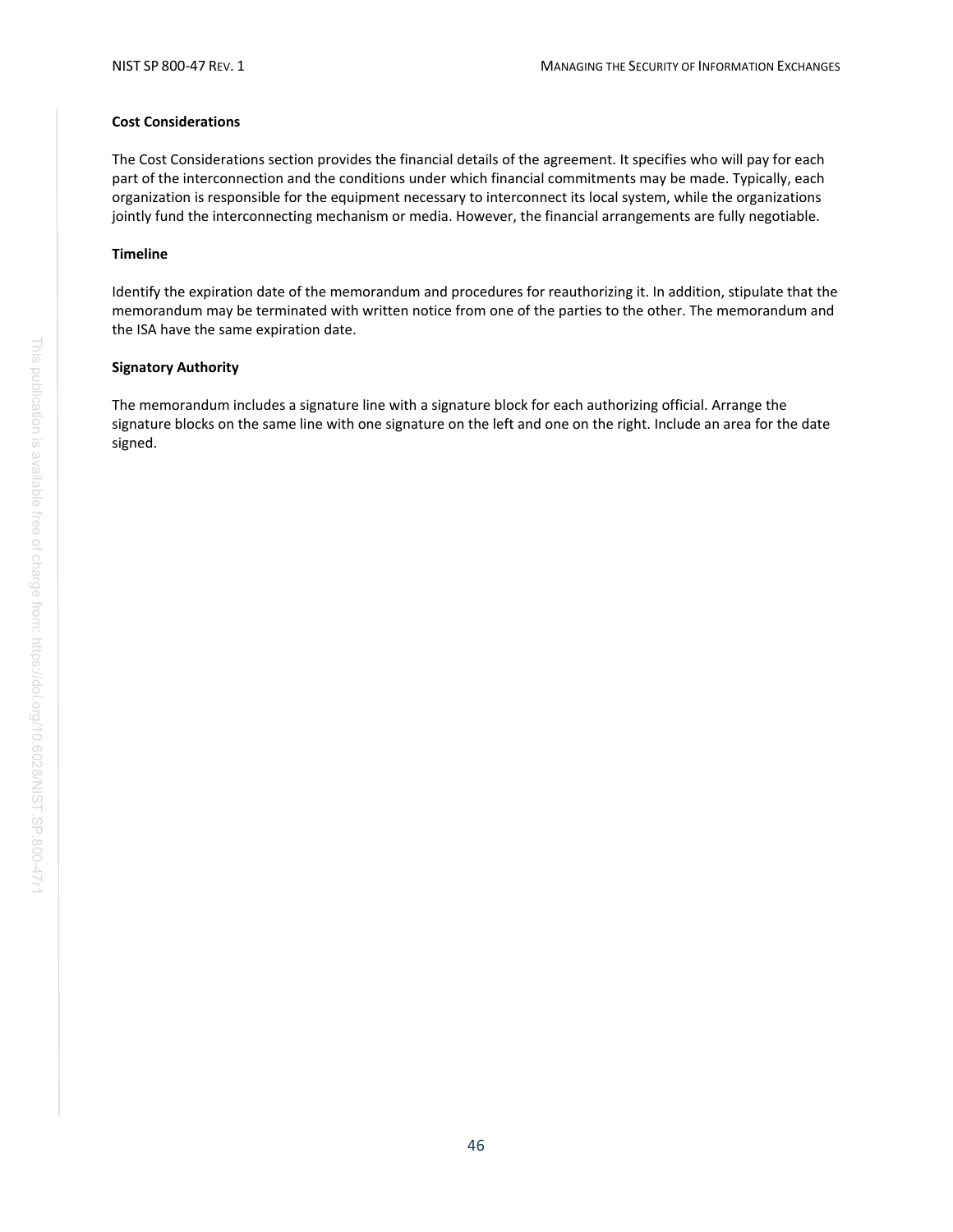#### **Example Memorandum of Understanding/Agreement[14](#page-55-0)**

**SUPERSEDES:** (None or title and date of superseded document)

#### **INTRODUCTION**

The purpose of this memorandum is to establish a management agreement between [specify organization] and [specify organization] regarding the development, management, operation, and security of an interconnection between [specify system] owned by [specify organization] and [specify system] owned by [specify organization]. This agreement will govern the relationship between [specify organization] and [specify organization], including designated managerial and technical staff, in the absence of a common management authority.

#### **AUTHORITY**

The authority for this agreement is based on [specify document] issued by the [specify management official with appropriate authority] on [specify date of document authorizing the agreement].

#### **BACKGROUND**

It is the intent of all parties to this agreement to interconnect systems to exchange data between [specify system] and [specify system]. [Specify organization] requires the use of [specify organization]'s [specify system], and [specify organization] requires the use of [specify organization]'s [specify system], as approved and directed by the [specify management official with appropriate authority] in [specify document named under "Authority" section]. The expected benefit of the interconnection is to [specify benefit(s) of the interconnection].

Each system is described below:

- **SYSTEM A**
	- Name
	- Function
	- Location
	- Description of information, including impact or classification level and system categorization
- **SYSTEM B**
	- Name
	- Function
	- Location
	- Description of information, including impact or classification level and system categorization

#### **COMMUNICATIONS**

Frequent formal communications are essential to ensuring the successful management and operation of the interconnection. The parties agree to maintain open lines of communication between designated staff at both the managerial and technical levels. All communications described herein must be conducted in writing unless otherwise noted.

The owners of [specify system] and [specify system] agree to designate and provide contact information for technical leads for their respective systems and to facilitate direct contacts

<span id="page-55-0"></span><sup>&</sup>lt;sup>14</sup> This example agreement is not intended to be used as a legal document. Organizations are advised to seek legal advice before finalizing and signing Memorandum of Understanding/Agreement.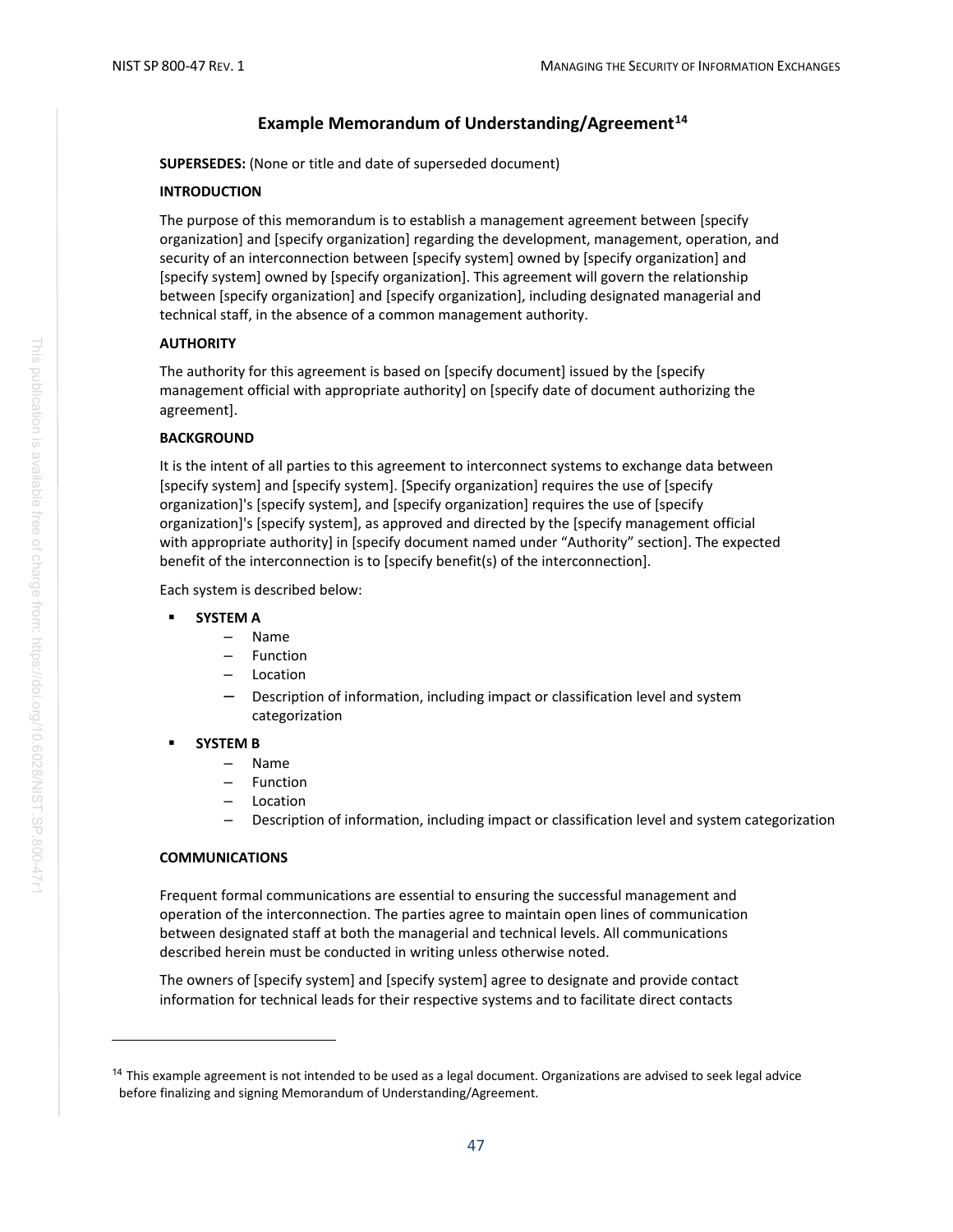between technical leads to support the secure management and operation of the interconnection. To safeguard the confidentiality, integrity, and availability of the connected systems and the information that the systems store, process, and transmit, the parties agree to provide notice of specific events within the time frames indicated below:

- **Security Incidents:** Technical staff will immediately notify their designated counterparts by telephone or email when a security incident(s) is detected so that the other party may take steps to determine whether its system has been compromised and take appropriate security precautions. The system owner will receive formal notification in writing within [specify time period] after detection of the incident(s).
- **Disasters and Other Contingencies:** Technical staff will immediately notify their designated counterparts by telephone or email in the event of a disaster or other contingency that disrupts the normal operation of one or all of the interconnected systems.
- **Material Changes to System Configuration: Planned technical changes to system architecture** will be reported to technical staff before such changes are implemented. The initiating party agrees to conduct a risk assessment based on the new system architecture and to modify and re-sign the ISA within [specify time period] of implementation.
- **New Interconnections:** The initiating party will notify the other party at least [specify time period] *before* an interconnected system is connected with any other system, including systems that are owned and operated by third parties.
- **Personnel Changes:** The parties agree to provide notification of the separation or long-term absence of their respective system owner or technical lead. In addition, all parties will provide notification of any changes in point of contact information. All parties will also provide notification of changes to user profiles, including users who resign or change job responsibilities.

#### **INTERCONNECTION SECURITY AGREEMENT**

The technical details of the interconnection will be documented in an Interconnection Security Agreement (ISA). The parties agree to work together to develop the ISA, which must be signed by all parties before the interconnection is activated. Proposed changes to either system or the interconnecting medium will be reviewed and evaluated to determine the potential impact on the interconnection. The ISA will be renegotiated before changes are implemented. Signatories to the ISA shall be the Authorizing Official for each system.

#### **SECURITY**

All parties agree to work together to ensure the joint security of the interconnected systems and the information stored, processed, and transmitted, as specified in the ISA. Each party certifies that its respective system is designed, managed, and operated in compliance with all relevant federal laws, regulations, and policies.

#### **COST CONSIDERATIONS**

All parties agree to equally share the costs of the interconnecting mechanism and/or media, but no such expenditures or financial commitments shall be made without the written concurrence of all parties. Modifications to either system that are necessary to support the interconnection are the responsibility of the respective system owner's organization.